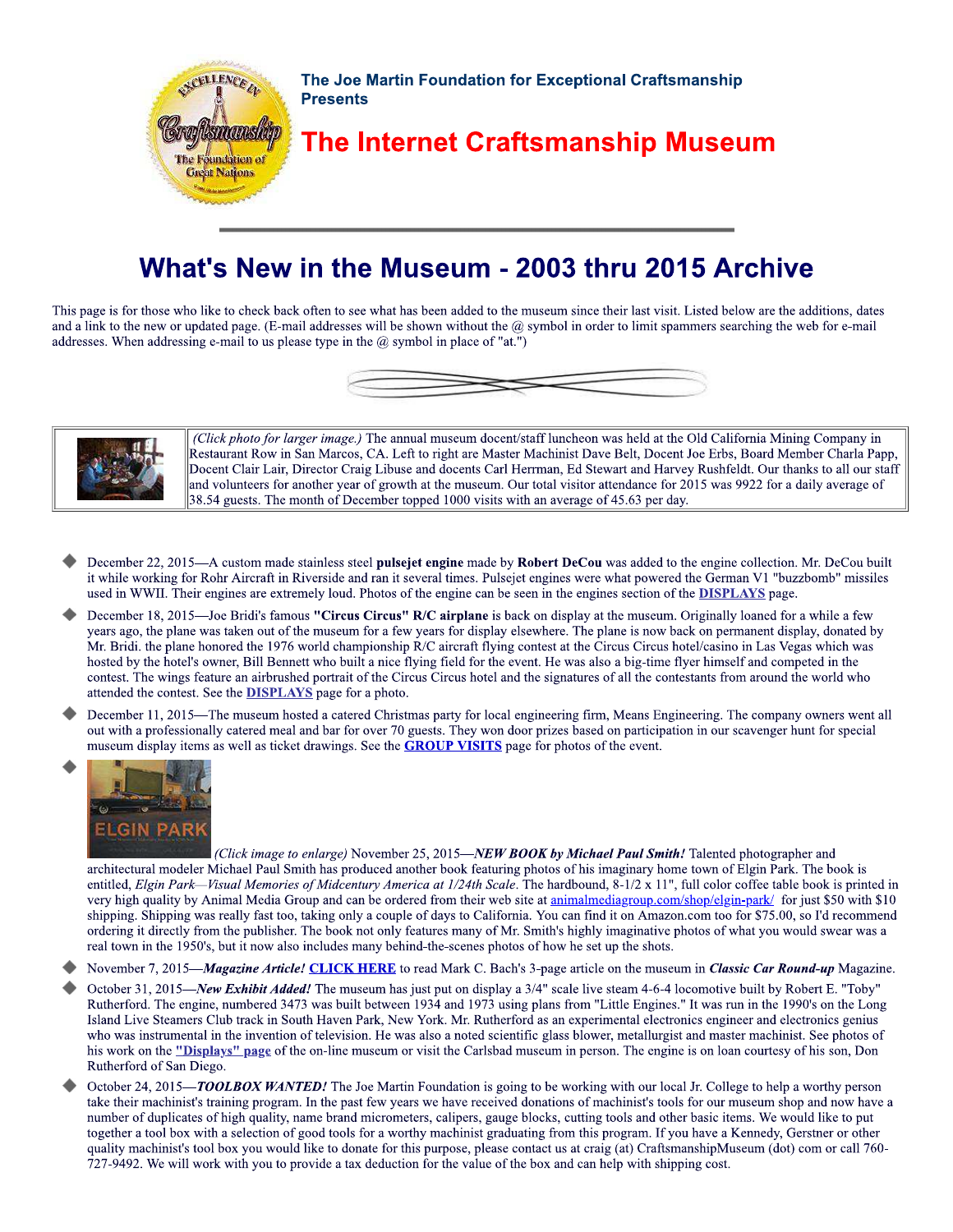- October 19, 2015—The museum was opened again on a day we are normally closed to host a special tour of the San Diego area museum Docent League. Docents from museums in the area get together to share ideas and visit museums hosted by others. One of the benefits of being a volunteer docent at a museum is that most other museums provide free admission to docents from other museums. We provided a catered lunch of sandwiches and salads, soft drinks and coffee for about 17 people along with a guided tour of our museum by our director and several of our own docents.
- October 18, 2015—The museum opened on a Sunday to host a hotrod tour put on by *Street Rodder* magazine. A large group of custom hotrods filled our parking lot, and the drivers and passengers enjoyed a 2-3 hour tour of the museum before moving on to the next stop. See the Group Visits page for photos and note especially Phil Endicott's unusual roadster made from copper.
- October 3, 2015—17 new photos of Pere Tarragg's latest motorcycle model were just added to the bottom of his web page. The model maker from Spain specializes in 1/5 scale models of mostly European motorcycles. His latest is a Montesa Cappra 250 GP.
- September 9, 2015—The National T-bucket Roadster Alliance made the museum a stop on their Western Nationals Tour of the San Diego area. Twenty-seven Model T-based hotrods rumbled into the museum parking lot. Drivers and passengers then took shelter from the unusually hot, humid weather and enjoyed a tour of the museum before heading off the the winery area near Temecula. See the "Club Visits" page for photos.



August 27, 2015-

David Glen recently published a book on the building of his 1/5 scale Supermarine Spitfire aircraft. Called Spitfire in my Workshop, the large format, hardbound, color book is of a level of quality appropriate for the museum quality of the model itself and includes many highly detailed color photos. See Mr. Glen's web site at http://www.spitfireinmyworkshop.net/book/ for information on ordering the book direct from the publisher, Brown & Brown Books. This is currently the only way to purchase the book. It is an appropriate way to honor one of the stars of this year's 75th anniversary of the Battle of Britain.

- August 22, 2015—Master aircraft model maker and 2013 Craftsman of the Year winner Guillermo Rojas-Bazan has just completed a multi-year project to built a 1/15 scale Japanese "Zero" fighter from WWII. About ten new photos have been added to his page to show the finished piece. The amount of detail is incredible, as is typical of his work.
- August 8, 2015--The Palomar Model A Ford club visited the museum, bringing out quite a few vintage Fords. Our master machinist, Dave Belt is a member of the club and owner of two Model A Fords, so many of the visitors were greeted by a friendly face.
- July 29, 2015—The San Diego Miniature Crafters are now represented in the Carlsbad Museum as well as in this site. CLICK HERE to view their page. This group of dedicated miniaturists has created some very unique dollhouse rooms and miniatures, many of which are now on display. Featured are collections of libraries, bakeries and beach houses/fishing shacks. There is even a dollhouse during and earthquake!
- July 10, 2015—Twenty-seven students from Taiwan followed a tour of the Sherline factory with a visit to the museum. The group was from the California University of Management and Sciences/San Diego, and the tour was organized by Tuanne McManus. Because of the size of the group we hosted several tours through the machine shop to keep the size of each tour group smaller.
- June 20, 2015—Five vintage model airplane engines were donated by Tony Cina and are now on display. They include a Fox .09 "Rocket", a McCoy .35 "Red Head" and a McCoy .049 "DuroGlo" Diesel. Also included are a Hornet "R" .60 and a Dynamic Models Hi Johnson .35 with the original box. Tony also contributed an original Tatone "Chicken Stick" finger saving propeller starting stick. Photos and descriptions of the new engines can be found in the online museum under the pages for **Duke Fox, Dick McCoy** and the **Other Engines** page.
- June 17,2015—Yet another new craftsman has been added to the on-line museum. **Huntly Briggs** of Hollywood, CA is a lifetime fan of flying. He started making paper airplanes as a kid and went on to work as an airframe worker in the aerospace industry during WWII. His graphic art skills have been put back to work as at age 93 he is now producing some beautiful folded and colored paper airplanes. These have come a long way since the simple planes he and the rest of us made as kids.
- June 17, 2015—Engraver Roger Ronnie has carved another wooden plate with Norwegian designs from the 1880's. This one is 10" in diamter and can be seen **HERE**.
- June 10, 2015—It has been quite a while since a new craftsman was added to the on-line museum. Our newest is a multi-talented model engineer named Ken Condal. Ken has produced a wide variety of beautiful projects that are featured on his own web site at www.zeamon.com. he also produces well-done fast-motion videos, linked from his site that show how the projects are made.
- May 28, 2015--Engraver Roger Ronnie (Craftsman of the Year, 2004) has added a new wood carving to his page on engravings and other projects. The 8" diameter plate features some intricate carving and inlay work.
- May 28, 2015--Current Craftsman of the Year, **Bill Robertson** was interviewed by The Daily Mini. To learn how he came to make his amazing miniatures--CLICK HERE.
- May 22, 2015-A 200+ MPH Class V FTL Tether Car was loaned to the museum for display by Rick Schafer. Photos of the car can be found on the "Other Displays" page of our web site. The car features a Picco 10cc engine and tuned steel exhaust expansion tube. Machine work was done by Lloyd Torrey.
- April 23, 2015—**Jack Randall** brought in a 1/4 scale Offenhauser he built from plans by Ron Colonna. Later he also brought in a pair of scratch built steam engines powered by a Stuart boiler. These are now on display along with a couple of his other engines in the museum in Carlsbad.
- April 15, 2015--Two more engines made by **Phil Duclos** were repatriated with the collection of his engines now on display. One was the "world's smallest hit-n-miss engine documented in his "shop wisdom" book. The other is an even smaller version he must have been working on when he passed away, as it is in unfinished but nearly complete condition. Thanks to their caretaker, John Harting for donating those on behalf of the Duclos family.
- March 28, 2015—The latest group of motorheads to visit the museum was the Mustang Club of San Diego on 3/28. Within the past month we have also hosted both the Porsche Club and Indian Motorcycle Club of San Diego on March 14th and the Mini Maniacs (Mini Cooper club) on February 21st. See the "**Group Visits**" page for photos.
- March 25, 2015—Photos of three new model motorcycles by Pere Tarrago of Spain were entered on his web page in the craftsmanship museum. These include a AJR, a Bultaco Metralla and an OSSA.
- March 14, 2015—Two clubs visited the museum today. First was the Porsche Club of Riverside with about 15 cars and 30 people. Just after they left we got a visit from the Indian Motorcycle Club of San Diego with about 15 people. Both braved record temperatures for March, with a hot Santa Ana wind putting it in the mid-90's.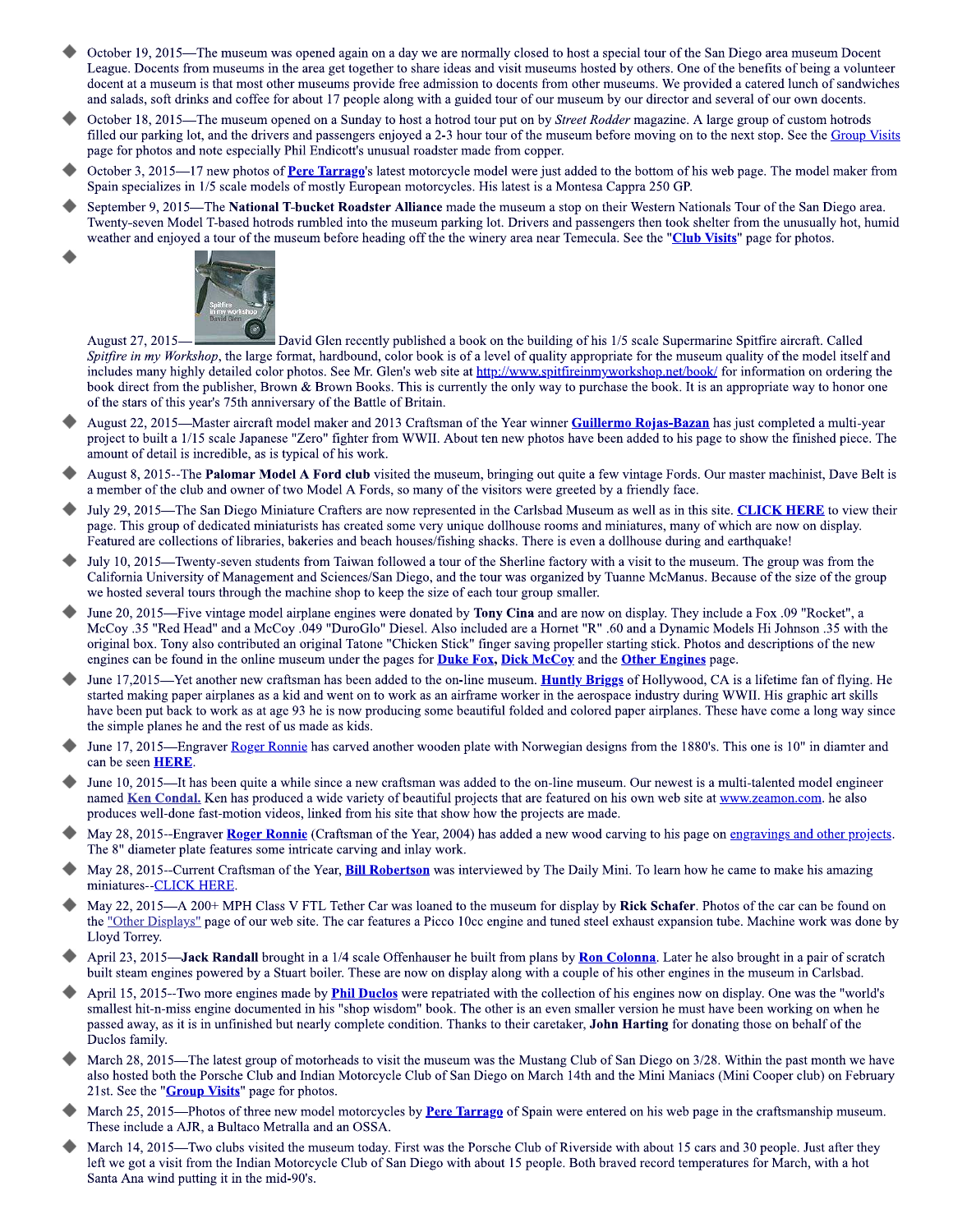- March 7, 2015—Photos from the February 28th visit of **Bill Robertson** to the museum have been posted on his web page. New, higher resolution photos of some of his pieces were added. He also left three items for display in the museum on a loan basis: A 1/8 scale Hewitt gentleman's tool chest with tools, a 1/12 scale pair of roller skates and a 1/12 scale plane made from metal. These are now on display in the Carlsbad museum.
- February 28, 2015—The museum hosted Craftsman of the Year award winner William R. Robertson. The dollhouse/miniature furniture builder from Kansas City, MO displayed some of his work and was available to answer questions all day. He did demonstrations on how to cut tiny dovetailed joints and was presented with his \$2000 award at noon. The museum log showed 143 visitors signed in that day, which is about 2-3 times our normal crowd. For the past several months attendance has averaged over 40 people per day, well above Joe Martin's original goal of attracting 30 people per day.
- February 25, 2015—Lowell Wexler picked up his large scale P-38 Lightning R/C model aircraft and replaced it with an even larger 101" wingspan version of the same plane but with a much higher level of detail. The scratch built plane features retractable landing gear, flaps and, according to Lowell "all the stuff the real plane has." It is powered by two 50cc engines and is now on display in the main room.
- February 21, 2015—The Southern California Mini Cooper Club stopped by the museum for a tour, lining up 24 or 25 Mini Coopers in the parking lot. The club has members from LA and Orange county to the Inland Empire and San Diego who get together just to share the fun of their cars and socialize. From our museum they were headed on a short rally for some more driving fun.
- February 4, 2015—A Stuart 10H Horizontal steam engine was donated to the museum by Laurence McKinley. Built by Laurence at the age of 12 (55 years ago) with the help of machinist Tommy O'Day, the engine is reversed from all the other examples of the Stuart 10H we have seen.
- February 2, 2015—On January 31st, the winning raffle ticket for the Rolls Royce 1/8 scale Pocher kit was drawn. The winner was local resident Kristina Nigro, who came by to pick up her prize on Tuesday, February 2nd. She purchased four tickets and plans to build the kit with the help of her uncle. Our thanks to all those who purchased \$1 tickets for the raffle. Proceeds will help by providing several \$500 scholarships to high school kids who are relatives of San Diego North County veterans. Photos of the kit and the winner can be found on the museum's Facebook page at https://www.facebook.com/CraftsmanshipMuseum.
- January 19, 2015—Ten new photos of Germano Silva's very large, brass free-standing brass clock were added to his page. The clock was years in the making.
- January 19, 2015—Photos of a display of vintage Erector sets now on display at the Carlsbad Craftsmanship Museum were posted on our Facebook page. They were also added to the "Toys from a Model Engineer's Youth" section of the "Museum Displays" page.
- January 2, 2015—The foundation is proud to announce the winner of this year's Metalworking Craftsman of the Year award. William R. Roberton of Kansas City, MO has been selected for his outstanding work in the building of historically correct miniatures. Sometimes called "dollhouse miniatures," these tiny objects are exact scale reproductions of objects of all sorts from furniture to microscopes. He has also created entire room environments in miniature as well as designing elegant museum spaces to display them. CLICK HERE to view his page and learn more about this outstanding craftsman.
- December 11, 2014—To see a short YouTube video of Joe "Speedy" Scirratta's Double Compound Elbow Steam Engine in action go to http://youtu.be/29g76e2oLE0.
- December 2, 2014—Former champion R/C pilot Joe Bridi donated *Irv Ohlson's* "Pacemaker" flying model aircraft that won the 1937 California Freeflight Championships. The plane is now covered in more modern monokote replacing the original doped silkspan covering and is powered by a K&B .40 engine. It has been converted to radio control with the addition of radio and servo controls. Joe also donated a wooden model of the Grumman "Mallard" amphibian aircraft used by the California Air Transport company in 1981-1982 to fly visitors from Long Beach to Catalina Island, CA. See the "Displays" link to view all exhibits now on display in the Carlsbad museum.
- November 20, 2014—DayTripper Tours brought a group of local residents to the museum. These bus excursions get people out to venues they might not have discovered on their own. We are not normally open on Thursdays at present, but came in to open up specially for this group of 26 people. Starting December 1st we will be open five days a week—Tuesday through Saturday 9-4. See the Group Visits page for photos.
- November 17, 2014—Joe Martin's bright yellow 1959 Austin Healey Sprite vintage racecar was sold today. Watch for it soon in local vintage races with its new driver Mickey Pleasant behind the wheel. Mickey is a long-time Southern California sports SCCA and vintage car racer.
- November 15, 2014—A visit from the Over the Hill Gang, San Bernardino car club filled the parking lot with a host of beautiful hotrods and the museum with fans of model engines. The noon machine shop tour was split into two groups to handle the 30 members and others visiting the museum. See the **Group Visits** page for photos.
- November 1, 2014—The museum was visited by the Heartbeat car club, which was obviously made up mostly of Chevys. See the Group Visits page for photos.
- October 24, 2014—A McCoy "red head" and K&B .45RC Sportster model airplane engines were added to the west wall model engine display thanks to a donation by John Benson.
- October 21, 2014—A collection of vintage A.C. Gilbert Erector sets and one Lionel construction set were added to the west wall display case. Many model engineers started out as kids building things with Erector sets, and the ones on display go from 1927 to the 1950's.
- October 18, 2014—Two new exhibits were added. The 5-1/2' long model drag boat made by Ron Gregory features FOUR Conley aluminum V-8 engines. The 5' long radio controlled tugboat Fergus built by William F. Brown features a working boiler and 2-cylinder steam engine. Both are now on display, plus they can be seen on-line in the Other Displays page.
- October 10, 2014--A complicated Brunsvia Mechanical Calculator was added to the "computers" section of the museum. It was donated by Chris Schraft.
- August 23, 2014—The museum was visited by **Bruce Brunelle**, grandson of Lawrence Wahlstrom who was the original builder of the famous "Do Nothing" machine we demonstrate in our machine shop. He had not seen the fanciful machine since he was a boy. See the museum's Facebook page for a photo. Bruce is the son of Lawrence Wahlstrom's daughter Sharon.
- August 20, 2014—Francis Tepedino donated a 1/300 scale model of the USS United States. This full rigged sailing shop from the late 1700's was a sister ship to "Old Ironsides", the USS Constitution.
- August 9, 2014—Joe Bridi donated several YS and K&B model airplane engines as well as a "Spook 48" freeflight aircraft model.
- July 21, 2014—William Metzger donated a Dooling .61 model engine to the museum. It is a welcome addition to our model engine collection, as the Dooling Brothers produced some of the most famous tether cars and engine of the late 1940's. It can be seen along with many other commercial model engines on the "Other Engines" page. Many more are included in the Paul Knapp collection of model IC engines. We would also like to thank local retired machinist **Milton Johnston** for his donation of many cutting tools, vices and collets to our museum machine shop.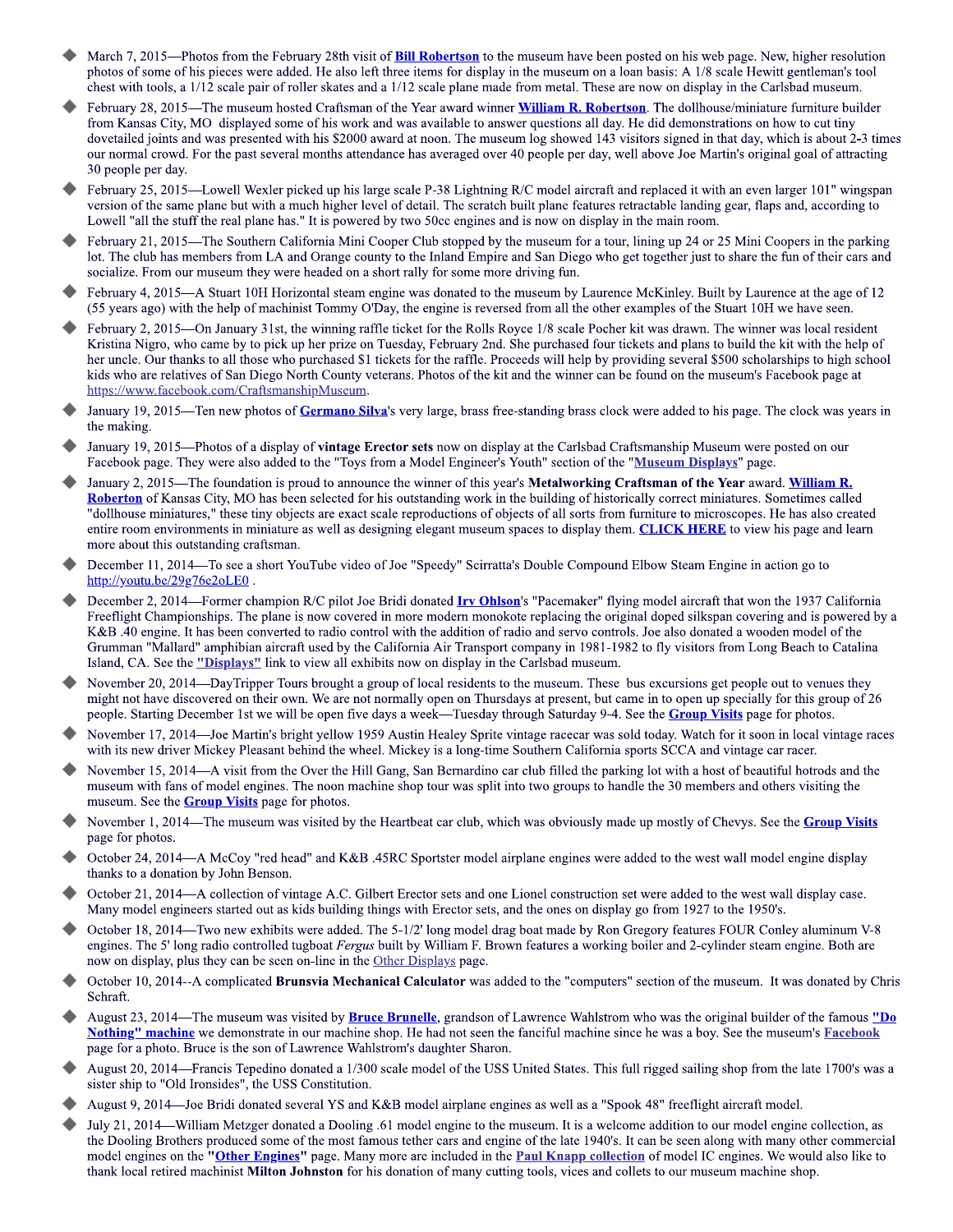- July 18, 2014—Several weeks ago the museum web site hit counter at the bottom of the home page went over the one million mark visitors mark. Attendance both on line and at the museum in Carlsbad have been on an upswing since opening at the new facility about three years ago. Thanks to all who visit and to the friends they send our way.
- July 14, 2014—The San Diego Model T Ford Club is hosting a national tour event and added the Craftsmanship Museum to their Monday destinations. Cars from as far away as Montana, Utah and Alberta, Canada were part of the large group that visited the museum. Between visiting club members and local tourists who saw the cars in our parking lot and came in, we managed to set an attendance record for a non-weekend day with 122 visitors on a Monday. See the **Group Visits** page for photos.
- July 14, 2014—An example of WWII war souvenir or "Trench Art" was added to the display courtesy of Dennis Hodgkins. The 4.5" diameter aluminum ship's propeller was cast from parts salvaged from crashed Japanese airplanes after the battle of Midway in 1942. Photos can be found in the Other Displays page. Also added were two beautiful engines on loan from builder Jack Randall. One is a Fairbanks Morse hit-n-miss engine and the other is a 2-cylinder reversing steam engine. The Victorian house model made from matchsticks is also back on display. Builder Ron Remsberg entered it in the San Diego County Fair in June and won a first place ribbon with it.
- July 12, 2014—The Palomar Model A Ford Club visited the Craftsmanship Museum, which is becoming a popular tour stop for this and other local clubs. See the **Group Visits** page for photos
- July 1, 2014-Craig Libuse has been appointed Executive Director of the Joe Martin Foundation and Curator of the Craftsmanship Museum as a full-time position, leaving his post at Sherline Products to fill the position after Joe Martin's passing in February. Graphic Artist Philippe Rossel will fill Craig's former position at Sherline.
- June 24, 2014—A group of guys from "Jack's Garage" in the LA area drove down for their first visit since 2010. Back then we were still in our old location in the Sherline factory building, so they got to see a lot more this time. See the **Group Visits** page for a photo.
- May 17, 2014—A 1/4 scale model of the original Wright Brothers Flyer was put on display in the museum. The 12' wingspan model now hangs from the ceiling near the rear of the main display area but can be seen from everywhere in the museum. The model was built by Robert Cooper for display at the Centennial celebration of the Wright Brothers' first flight at Kitty Hawk, NC on December 17, 1903. It is now part of the Paul and Paula Knapp Collection and on loan to the museum indefinitely. Both Robert Cooper and Paul Knapp delivered the model in a huge 16' Penske rental truck on Saturday, driving from Arizona on Friday. Saturday the model was reassembled under their supervision and hung from the ceiling for display. A 1/4 size model of Orville Wright can be seen piloting the craft. The model was built using authentic materials and duplicated down to the smallest detail from copies of the original plans. Come by and see this scaled down piece of American history.
- May 16, 2014—About 28 new photos of the work of George Britnell have been added to his page. This year at the NAMES show he presented a 1/4 scale model of a 300 cu. in. Ford inline 6-cylinder engine that he built over the winter.
- May 13, 2014—A link to our newest museum display was added to **William Tompkins'** page. He has loaned 76 of the 307 ships and aircraft in his collection for display in the museum. All models are in 1:600 scale. A new page detailing these models can be found **HERE**. Updates to the copy on his page also reflect information on two new books on extraterrestrials that he has authored.
- May 13, 2014—Seven new items were added to the museum courtesy of Edward Swenton Jr. His father, Ed Swenton Sr. was a collector and flyer of CO2 engines, and Ed loaned the museum several significant examples by Stefan Gasparin and Bill Brown Jr. In addition, we have for display a super light rubber powered free flight aircraft model by champion Russian builder Andra Badou. See the Other Engines page for photos of the collection.
- May 10, 2014—The museum got a visit from the combined car clubs of the Packard Club, Pierce Arrow Club and San Diego Classic Car Club. In addition to Pierce Arrows and Packards our parking lot was graced with a Cadillac, Bugatti and a Chrysler Airflow while the drivers and passengers toured the museum. What a classy car show! See the **Club Visits** page for photos.
- May 6, 2014—Five new photos and a two-minute video of *Igbal Ahmed's* Ford Quadracycle in action were added to his page today. Scroll down in the photo section to see the finished 1/4 scale running model.
- May 1, 2014—Several new photos of the Fleetwood motorhome model by Fred Heim were added to his page. The model is now pretty much complete.
- April 28, 2014—Steve Lindsay was presented with his award for 2014 Craftsman of the Year at the NAMES show in the Detroit area over the past weekend. Steve attended the show and demonstrated the engraving tools and engraver's vises that he manufactures for the trade. He also let the show spectators try their hand at engraving using his tools and gave instruction on how it's done.
- April 13, 2014—The Craftsmanship Museum was invited to display some of our engines at the **La Jolla Concours D' Elegance**. This event features some of the finest vintage classic cars in Southern California and the world. Everything from Dusenbergs and Cadillacs to Bugattis and Jaguars were on display and were judged based on the quality of their restoration and preservation. Our thanks to the Alan Taylor Company (restorer of the winning Bugatti as well as several other class winners) for providing a booth for the foundation at the event. CLCK HERE to see the winners.
- April 10, 2014—A 1/12 scale English Architect's Table was added to the page featuring miniature furniture by William Robertson.
- March 22, 2014 A new museum daily attendance record was broken with 177 visitors for the day. Helping the total were visits by several car clubs, the Rotary Club and an RV club. The Sultans Car Club of Long Beach was the first to arrive at 10 AM, followed immediately by the North County Corvette Club. At noon, the parking lot saw the arrival of a group of about 10 cars from the Cobra Club. It was quite a day for horsepower! Our thanks to all those who showed up. Dave, Bob, Harvey, Craig and Paul were kept busy but we'd love to see that kind of interest every day!
- March 20, 2014—Carlsbad Magazine, a bi-monthly publication that is distributed free to promote tourism in the Carlsbad area, just published a nice article on the museum. Heather Benson did the writing. CLICK HERE to view a PDF copy of the article.
- March 14, 2014—A tour group from La Costa Glen Senior Living visited the museum for a tour. The "90's+" group is for active people in their 90's.
- March 13, 2014 —Holiday Tours arranges a bus tour for Midwest residents, taking them to desirable spots in Southern California while their neighbors are buried in snow back home. Normally we are closed on Thursdays, but the museum was opened up specially for this group of 25 Midwesterners, and Craig showed them around. See the Group Visits page for a photo.
- February 28, 2014—Museum contributor Jan Haring hosted a party to commemorate her late husband's birthday. The museum's dollhouse and miniature collection was contributed by Jan and Joe Haring. See the Visits page for photos.
- February 27, 2014—Two big tour groups--one from San Diego Community College and one from the midwest--visited the museum. Both left generous donations, making it a good day for the museum despite being on a day we are normally closed. See the Group Visits page for photos.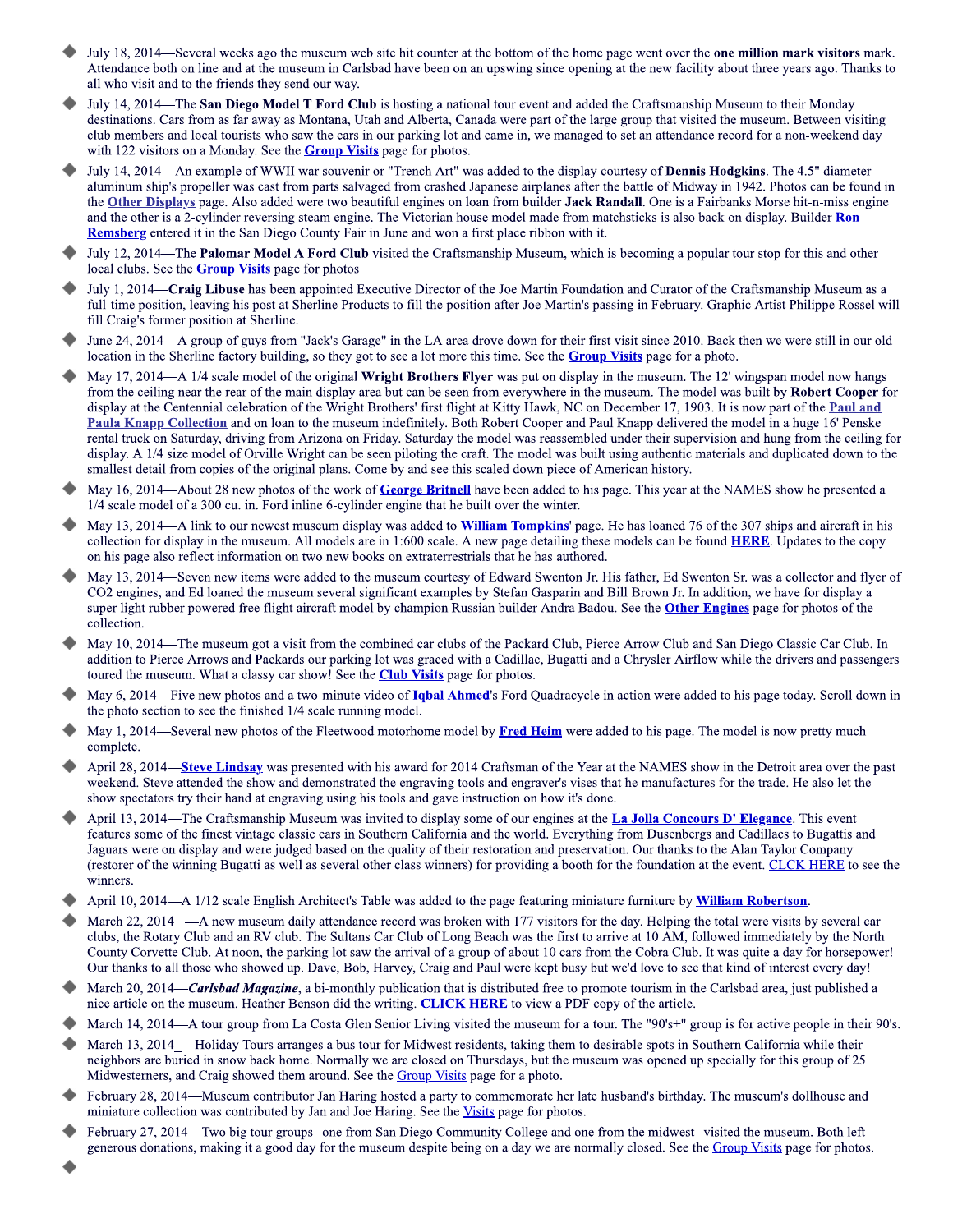February 12, 2014-Joe Martin passed away this morning. He was 79 years old, the owner of Sherline Products and founder of the Joe Martin Foundation for Exceptional Craftsmanship, sponsor of this page and the museum in Carlsbad, CA An obituary can be found in the San Diego Union Tribune if you **CLICK HERE**.

- February 5, 2014—A world-renowned craftsman was added to the on-line museum today. William R. Robertson builds furniture, tool boxes, tools and household items that are historically correct and perfect in every detail, but he builds them in 1/12 scale. That particular scale is popular with dollhouse and miniature room builders, and collectors, and his pieces are treasured miniature masterpieces in this particular field around the world. At auction his furniture pieces bring in the five-figure price range. His "Gentleman's Tool Chest" full of hand tools in miniature was featured in Fine Woodworking magazine and was what first brought him to our attention. He also teaches classes and seminars on building in miniature in the USA, Europe and Asia. In addition, as an expert in miniatures of this type, he has been asked to design a number of museums that display dollhouses and miniature rooms. We are very proud to be able to be able to add him and his work to this on-line museum.
- February 5, 2014—We regret to announce that 2001 Craftsman of the Year winner George Luhrs passed away Sunday, February 2nd, 2014. George was most noted as the builder of some of the world's smallest ignition 4-cycle engines, with his smallest single cylinder engine displacing just 0.0019 cubic inches with a 1/8" bore and 5/32" stroke.
- February 4, 2014—Fourteen members of the Fallbrook Historical Society visited the museum as a group. See a photo of this and other group visits in the **Visits** page.
- January 30, 2014—Two new craftsmen were added to the online museum today. Ernie Adams is a builder of 5/8 scale but street legal hotrods, and **Clayton Johnson** started with a wooden ship model that led him into the hobby of wood carving.
- January 23, 2014—The Joe Martin Foundation is proud to announce the winner of the Craftsman of the Year award for 2014. Steve Lindsay, an engraver, knife maker and engraving tool maker from Kearney, Nebraska will receive this year's \$2000 award. Steve has been represented for some time in our on-line museum where you can see detailed photos of his work. Steve will be attending the North American Model Engineering Society Exposition in Wyandotte, MI on April 26 and 27, 2014 to receive his award, answer questions about engraving and demonstrate the air engraving tools he has invented.
- January 22, 2014 See http://www.thisiscolossal.com/2014/01/paper-bowing-airplane/ for an aircraft model built from an unusual material--old manila folders! You might also enjoy what looks like a cardboard box full of money carved from solid wood at http://www.viralnova.com/box-ofmoney/. These guys are good! Our thanks to Paul Knapp for sending these links.
- January 17, 2014—Don Woods donated a model of the famous Long Beach Pike amusement park's huge wooden roller coaster called the Cyclone Racer. The park was in existence from 1930 to 1968 when it was torn down to make way for Shoreline Blvd. and related beachfront developement. However, the coaster lives on in model form as built by Don's late cousin, Richard Docken, and we have it on permanent display along with an aerial photo of the original park.
- January 2, 2014—An aerial photo of the the old Carlsbad Raceway drag strip and motorcross courses was donated to the museum by Clyde Wickham. Overlays now show the placement of the current streets and the location of the Craftsmanship Museum. It seems the building is located right in the middle of what used to be the drag strip about 200 feet before the finish line. The photo helps keep alive the history of the locally famous race track and namesake for the current industrial park where our museum resides—Raceway Business Park.
- December 27, 2013—Model maker and 3D CAD expert **Bill Gould** donated his wood and brass model of the 1823 Dorpat 9.5" telescope made by Joseph von Fraunhofer. It is considered to be one of the most important scientific instruments ever devised. Bill is also an expert at drawing in 3D CAD using a program called SolidWorks. He has reproduced the telescope also as a 3D CAD drawing. In addition, he has donated a 3D model of a Chevrolet racing engine reproduced at 1/4 scale using the FDM (Fusion Depositon Modelling) method that was printed from one of his CAD drawings.
- December 26, 2013—The 1/6 scale Duesenberg built by Louis Chenot is now on permanent display in a place of honor in the Craftsmanship Museum in Carlsbad, CA. In addition, four photos of progress on Lou's next project have been added to his page. The hull is complete on his 1/6 scale Gar Wood speedboat and the marinized Liberty V12 engine rests in the engine compartment.
- December 21, 2013-FIRST Robotics competitors Team Paradox from the San Deiguito Academy in Encinitas, CA held their club meeting in the museum's conference room. Before and after the meeting the 30+ team members and staff were able to tour the museum. The conference room is available for a small rental fee for groups wishing to hold club meetings at the museum.
- December 13, 2013—Four new photos of Roger Ronnie's latest gun engraving project were added to his engraving page. See the Ruger #1 project near the bottom of the page. Also, three new photos were added to the new **Phil Duclos** page showing a steam radial engine, oil can an link to an article in Popular Photography about a camera he designed and built.
- December 12, 2013—The new museum page on famous model engineer **Phillip Duclos** has now been published. We will be adding some additional photos soon.
- December 11, 2013—**IMPORTANT ANNOUNCEMENT!!! Louis Chenot'**s famous 1/6 scale Duesenberg model has been acquired for permanent display by the Joe Martin Foundation. We are now building a special display base for it, but it is already on temporary display at the museum in Carlsbad, CA. Lou and his wife June drove it out from Missouri last week to allow our museum to be its new permanent home. In addition, Lou contributed a 1/6 scale Bentley BR2 Aero engine that he built before starting on the Duesenberg. The Duesenberg model was a 10-year project involving over 20,000 hours of work to make the over 6000 custom parts in the model. We consider it to be the finest automotive model every built. You may recall that we shot a video of the straight eight engine being run for the last time in our museum shop a couple of years ago. The engine is now back in the car for display. Every visitor will want to spend some time examining the incredible working detail and outstanding fit and finish of every part of this world class model.
- December 11, 2013—Placed on display yesterday is a very significant collection of engines made by published engine builder *Phillip Duclos*. Phil passed away in 1994, but he is well known to steam and gas engine builders, as many of his designs have been published in Live Steam and The Home Shop Machinist magazines over the vears. Village Press has also published a hard-bound book called *The Shop Wisdom of Phillip Duclos* that includes many of his engine and other shop projects. It is now in its 4th or 5th printing and continues to inspire model engineers to this day. We are very fortunate to have acquired from Phil's family 10 representative engines including four the plans of which have been published. We are in the process of adding a full page on Phil to the on-line museum, but the engines are on display in Carlsbad now for visitors to see.
- December 11, 2013—Fifteen unusual new items—mostly model outboard motors--have been added to the "Other Engines" page thanks to a loan from Daniel "Buzz" Brunkow of El Cajon, CA. In addition to sharing part of his large engine collection with our visitors, Daniel also has on display a wooden model Cushman scooter and a Chris-Craft Cobra boat model.
- December 3, 2013—Three new photos showing progress on the drive chain for Jerry Kieffer's 1/8 scale Harley Davidson model have been added to his page on the bike build. He has now completed the drive chain, which required custom making over 600 individual parts.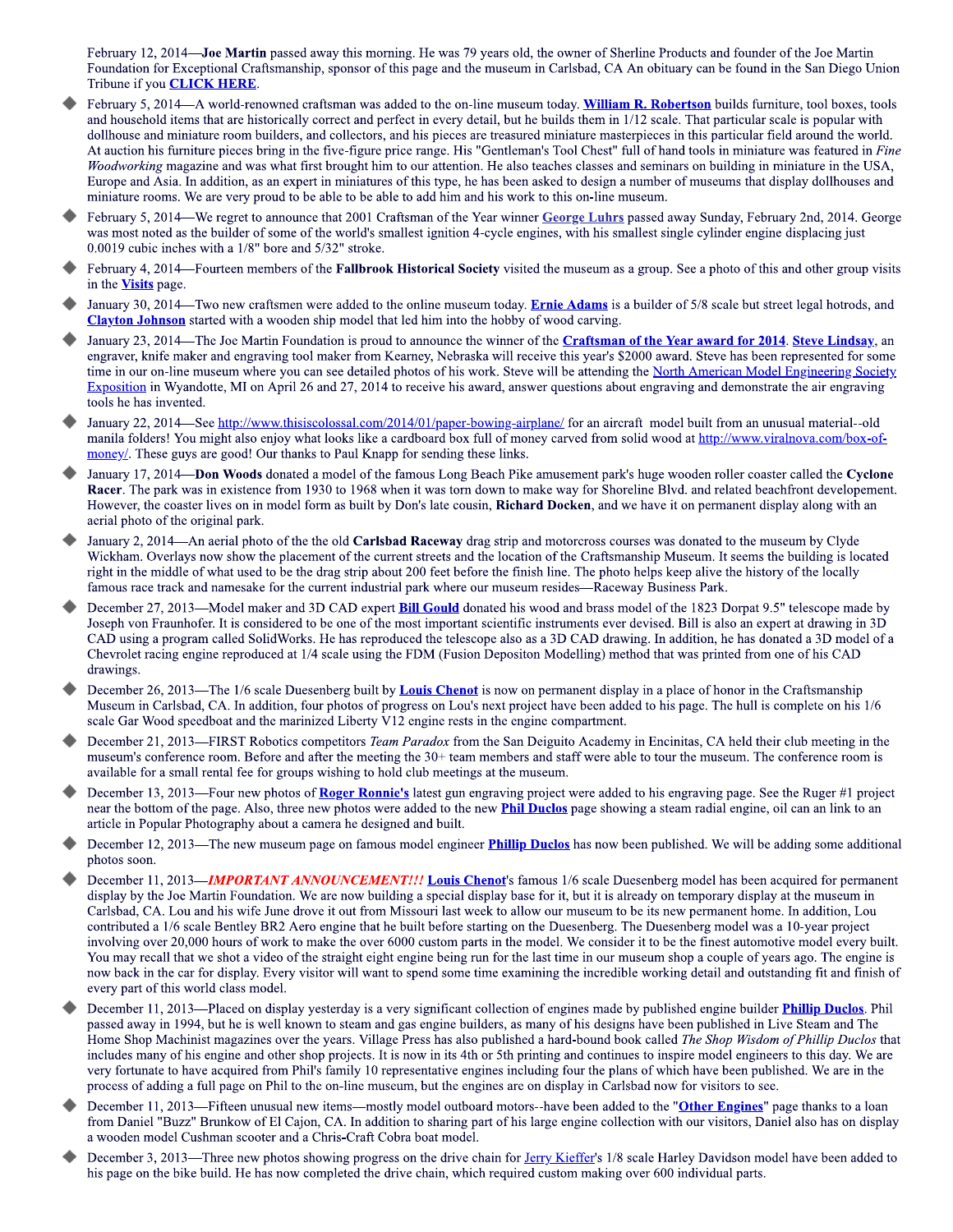- December 2, 2013—15 new engines have been added to the museum display of Daniel "Buzz" Brunkow's model engine collection. These consist mainly of model outboard and outdrive engines plus some very interesting cam axial airplane engines. See the "Other Engines" page for his collection, which is currently on loan to the museum in Carlsbad. Brian's model Cushman scooter and Chris-Craft Cobra boat can be seen on the "Museum Displays" page.
- December 2, 2013—The Construction Traffic map has been updated to make it easier for you to find your way to the museum during the pipeline road work in the area.
- November 26, 2013—Five new photos showing progress on current Craftsman of the Year winner Guillermo Rojas-Bazan's Japanese Zero model were added to his page.
- November 23, 2013—Daniel "Buzz" Brunkow added 7 unusual engines to our display as well as a beautifully crafted model Chris-Craft Cobra. Four of the new engines are gas powered miniature outboard motors. Rex Geivett brought in two more steam engines to add to his display as well. See the **DISPLAYS** page for photos.
- November 20, 2013—An article about 2012 Craftsman of the Year winner Gary Conley just appeared in the November/December 2013 issue of Sand Sport magazine. The 3-page article covers the development of the Stinger 609 engine. CLICK HERE to read the article. His page was also brought up to date by including a link to the article published in Car & Driver magazine in April, 2013.
- November 18, 2013—Don Gahagan of Valley Center, CA came by and donated a tiny 2mm pinfire "Berloque" or "watch fob" pistol that was given to him at the age of one as a souvenir of the 1939 New York World's Fair. It was made by Franz Pfanni in Austria in the 1930's. Photos of it can be found in the "Displays" section of this web site.
- November 18, 2013—**Joe "Speedy" Sciarratta** or Rochester, NY didn't think the motion of an "elbow" engine was interesting enough, so he combined two of them together into a double compound engine for some really strange motion. See the "Engines" section of the "Displays" page in the museum for photos and descriptions of this new donation.
- November 6, 2013—Twenty-seven photos of award winning plastic modeler **Andrzej Ziober'**s latest project were just added to his page. He spent six years working 5 hours a day on this project and it shows in the incredible detail. The 1/72 Russian Mil Mi-6 Helicopter is shown partially disassembled in a flight line diorama with night lighting that is simply spectacular. This project is a "must see!"
- October 23, 2013—A representative from the San Diego Automotive Museum picked up Lee Root's 1/4 scale 327 Chevy engine. They are currently doing a 4-month special exhibit of street and racing Corvettes, and this tiny Corvette engine will be a featured attraction. In addition, the museum's newest docent, Ed Stewart brought in some of his personal work for display. He has built some small metal vehicles that exhibit not only fine craftsmanship, but also a great sense of humor. See the **DISPLAYS** page for photos of his two vehicles—a speeding sports car and a truck losing a load of barrels as the driver talks on a cell phone.
- October 15, 2013—A group of 31 people from the West Los Angeles United Methodist Church arrived by tour bus to visit the museum. They had already toured the Museum of Making Music in Carlsbad and were headed next to Julian for some lunch and apple pie. See the Group Visits page for photos.
- October 12, 2013—A very unusual engine was put on display in the museum today thanks to a donation by Bob and Peter Grunstra. Their father, Peter C. Grunstra invented, patented and built the prototype for a very unusual engine back in the mid-1960's. His sons kindly donated the engine to the museum, and it was shipped across the country in a big wooden crate that arrived last week. Though not a miniature, it is a small engine and one of a kind. It is a rodless, supercharged, 2-cycle, 4-cylinder, rotary engine that has only 12 moving parts. It rotates within a protective cylinder approximately 18" in diameter and 24" long. Submitted with the engine were a full set of original plans drawn by Mr. Grunstra as well as a copy of the 1965 patent. Also included were a number of patterns, castings and machined parts used in the building of the prototype. Details and photos can be found on the "DISPLAYS" page at the top under "Featured Displays."
- October 12, 2013—Daniel "Buzz" Brunkow recently brought in his wood and brass model of a miniature Cushman scooter and Husky engine. Today he added a tiny 6" mahogany ski boat with a custom made .010 cu. in. outboard engine. He also added a second outboard of .020 cubic inches displacement. Both engines are based on pistons and cylinders from Cox Thimbledrome engines with the rest of the components being custom machined by Buzz. See the **DISPLAYS** page under "Other model vehicles" for photos.
- September 27, 2013-The Craftsmanship Museum now has a Facebook page. See www.facebook.com/CraftsmanshipMuseum</u> to keep up on the latest news. Give us a "like" to get the page jump-started.
- September 26, 2013—Paul Knapp recently returned from the WEME show in Pleasanton, CA where he displayed a selection of engines from his world-class collection. The engines made by Alphonse Vassallo were featured in that display and have now been returned to our display cases in the Carlsbad Craftsmanship Museum. In addition, Paul brought along eight new engines to add to our display, bringing the total of his engines on display to 220. See the **Knapp Collection** page for all his engines including the eight newest additions.
- September 25, 2013—Barbara Baxter organize this year's "Supertour" for pickups and hotrods in the San Diego area. Craig opened the museum specially for a 1.5 hour tour for this group of dedicated hotrodders. See the **GROUP VISITS** page for photos.
- September 24, 2013—The museum received a visit from the Solana Beach Senior Center. About 15 seniors from the local Presbyterian church arrived by bus for a tour before heading on to lunch and then the NAMM Museum of Making Music in Carlsbad. See the GROUP VISITS page for photos.
- September 23, 2013—A large collection of wooden aircraft models was added to the museum in the past weeks thanks to a donation by Joe Bridi of planes made by former Air Force pilot Ralph Sarosi. They can be seen on the **DISPLAYS** page. Also added to the same page are two new dollhouse miniatures done by Joe Berbiglia.
- September 19, 2013—This is a reminder that the Oregon GEARS (Gas Engine Antique Reproduction show) will be held in a new location this year. The show is moving from the Kliever Armory to the Oregon Rail Heritage Center. See http://gears.cbnetsolutions.net for details. The show is coming up soon, September 28-29, 2013.
- September 16, 2013—The CanAm Curmudgeons car club stopped by for a weekday visit, bringing out some good numbers. Others stopped in just to see the interesting selection of American and imported hotrods in the lot. See the **Club Visits** page for some photos.
- August 31, 2013—A group of Studebaker car owners from the Studebaker Drivers Club of San Diego brought out an interesting variety of vehicles for their visit to the museum. Several early models from the 1940's and 1950's were joined by a 1963 Studebaker Avanti and several of the post-Studebaker variety as well. See the **Club Visits** page for photos.
- August 28, 2013—A new craftsman was added to the museum web site. Retired garbage truck driver, motorcyclist and lifelong jewelry artist **Brian "Fence" Freund** has been making jewelry as a side business for many years. His "biker friendly" creations include highly detailed miniature Harley Davidson engines made from silver as well as many more traditional rings and necklace pieces featuring bead set stones and custom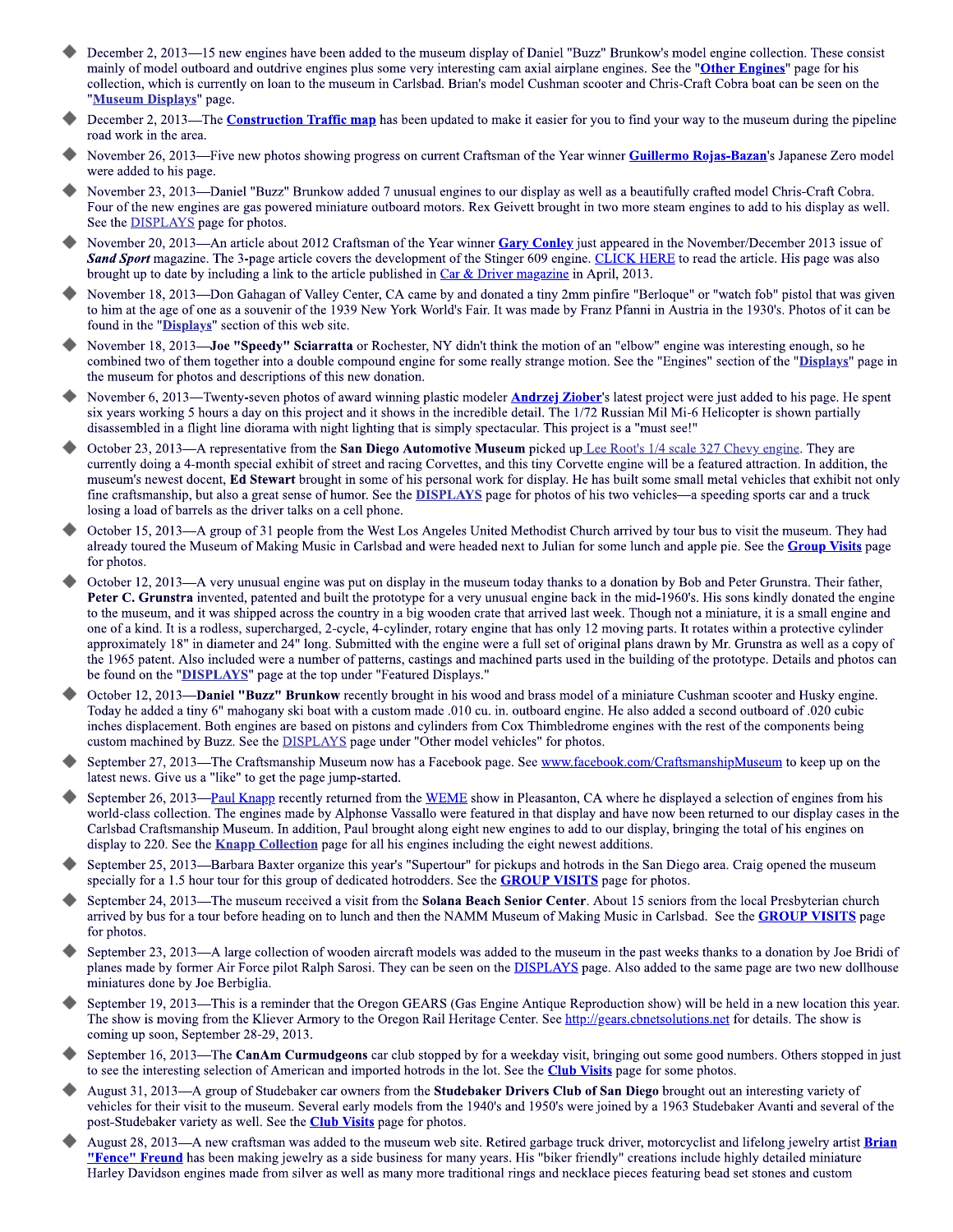castings. Now retired for health reasons, he continues to make unique pieces that honor the motorcycle culture, some of which will soon be on display at the Craftsmanship Museum in Carlsbad.

- August 27, 2013—Sunia Resnik, a builder of wooden vehicles and construction equipment has just completed a Caterpillar loader. A photo of it has been added to his page.
- August 23, 2013—A small group of members of the **Southern California Convertible Club** stopped by the museum for a visit.
- August 22, 2013—Five photos of David Glen's finished 1/5 scale P-51 Mustang model have been added to his page. This completes a 7-year project, taken on after completing his initial 11-year venture to build a 1/5 scale Spitfire. Visit his page to view these fabulous models that can be seen in person in the RAF Museum in England.
- August 2, 2013—Along with our regular walk-in visitors, the museum hosted two club visits at the same time. Seventeen Model T hotrods showed up about 10 AM from the SoCal T's club along with about 35 members. See the Club Visits page for photos of some of the cars and members. In addition, a group of seniors from the Fairwinds Ivey Senior Residence in San Juan Capistrano arrived by bus about 10:45 with about 23 more people.
- July 31, 2013—Seven new photos of progress on the Ford Quadracycle being built in 1/4 scale by Ighal Ahmed in India have been added to his page.
- July 27, 2013—A dozen or so members and friends of the San Diego Austin Healey Club gathered at the museum on a Saturday morning, leaving a half dozen or so fine examples of 1950's and 1960's British craftsmanship on display in the parking lot while they enjoyed our exhibits. Since the museum director's first car was a 1954 Austin Healey 100-4, it was nice to see such nicely restored and well kept examples of some of the later model Healeys. See the **Club Visits** page for photos.
- July 23, 2013—Fifteen members of "The Club" of Escondido stopped by for a group visit. Formerly called "The Welcome Club" they shortened their name years ago but still have a thriving membership formed by word of mouth. They gather to share interests like playing Bridge or gourmet cooking and also go on group tours and visits as well as getting together for meals and a pot luck dinner once a month. See the Club Visits page for a photo.
- July 20, 2013—The museum got a visit from about 18 members of the San Diego Model A Ford Restorers Club. See the Club Visits page for a photo of the cars and drivers. We also had a visit from modeler **Daniel "Buzz" Brunkow** who dropped off a really nice wood and brass 1/4 scale model of a Cushman 711 scooter. He also built a very detailed model of a 1939 Cushman Husky motor. The models are on display in the museum for the coming year and can also bee seen on the "Other Displays" page of this site in the "Other Vehicle Models" section.
- July 20, 2013—Two wooden models made by Daniel "Buzz" Brunkow were brought in and will be on display for the coming year. Daniel built a 1/4 scale model of a Cushman 711 scooter from wood and brass. All those who grew up wanting one of these fun motorized scooters will appreciate the fine work and high level of detail. Woodworkers will also enjoy the quality of the wood work. In addition, Daniel built a 1/4 scale wooden model of a 1939 Cushman Husky engine that is also on display. See the Museum Displays page in the "model vehicles" section for photos.
- July 17, 2013—A special group tour for the Oceanside Widows and Widowers Club was set up for a day the museum is not normally open to the public. Although we prefer groups come on a day when our regular staff is present and the machine shop is in operation, accommodations can be made for groups of 10 or more who can only come on a Wednesday or Thursday.
- June 24, 2013—An essay on CNC vs. Craftsmanship has been added to George Britnell's page. In addition, two new miniature environments (dollhouses) have been added to the museum. Former National Assn. of Miniature Artisans president Jo Berbiglia contributed a tiny 1/4"=1' birdhouse populated by tiny bunnies and a gypsy wagon with full interior detail in the same small scale. Photos soon.
- June 18, 2013—The Kingpins Car Club of LaMesa, CA drove up after breakfast as a group to tour the museum. Car and motorcycle clubs are always looking for an interesting destination for a ride, and the Craftsmanship Museum makes a unique stop. See the Club Visits page for photos of their visit and other tours hosted by the museum.
- June 4, 2013—Newly added to the museum in Carlsbad as well as the on-line site are three cannon models by retired US Marine and dollhouse builder Joe Haring. They are shown in both the section on the **Harings** as well as the "other exhibits" section of the web site.
- Mav 24. 2013—The newest craftsman to be added to the on-line Craftsmanship Museum is Germano Silva of San Jose, CA. Germano is originally from Portugal but came to this country and learned the trades of jewelry and watch and clock repair as well as the English language "on the streets" as he notes. He has built several large and ornate clocks of his own design including one over 7' tall that combines 16 separate clocks. He also designed a calendar mechanism for it that has a gear that rotates only once every 4 years to account for leap year. See his new page to take a look at some of his fine work.
- May 17, 2013—Are you curious about how parts and assemblies are designed in the modern manufacturing world? We have just established a page where 3D CAD designers can show off their work. CLICK HERE to see how parts can be designed and whole assemblies built and animated right in the computer. If you are a Geomagic user, send in your designs and drawings to be displayed in the gallery.
- May 15, 2013—A group of new photos was added to **Harold Manwaring's** page. The Australian model engineer has built a working steam locomotive and a stationary steam engine completely from wood. They run on compressed air, not actual steam, but it's still quite a feat. Now he has completed a Steam Traction engine from plans in old Model Engineer magazines. Check out his page to see the construction process and the finished tractor. It contains 881 pieces with everything from the wheels to the gears being made from various woods.
- May 11, 2013—Members of the Asebring Assn. of San Diego drove out for a tour of the museum Saturday. Members showed a lot of interest in the displays and stayed from 10 AM until about 1 PM. Paul and Craig explained the exhibits and fired up some engines in the machine shop for the visitors who were joined by a number of our regular walk-ins. Attendance has been going up ever since the Union Tribune article about a month ago. See the **Club Visits** page for photos.
- May 20, 2013—We would like to thank Young Ha Park Wong for her generous donation in the name of her late brother Young C. Park. Mr. Park's beautiful aluminum aircraft models were among the first big donations to the museum, and are no doubt responsible in part for our success today. Mr. Park Passed away in late April.
- May 10, 2013—New to the online museum and to the actual museum in Carlsbad, CA are the dollhouse miniature creations of **Joe and Jan** Haring. After her husband Joe passed away, Jan decided to honor his legacy as a craftsman by donating their many years of building, collecting and decorating for others to enjoy. We now have 10 items on display that broaden the range of offerings at the museum. These dollhouses include multistory homes in two scales as well as special themed displays like a witch's house, a gypsy camp, Santa's workshop, a dress boutique, a restaurant and even a furniture filled wall clock with 4 floors where the pendulum would normally go. Both in their basic construction and the quality of the furniture and other pieces that decorate them are among the best we have seen. You will want to spend some time looking at the details in these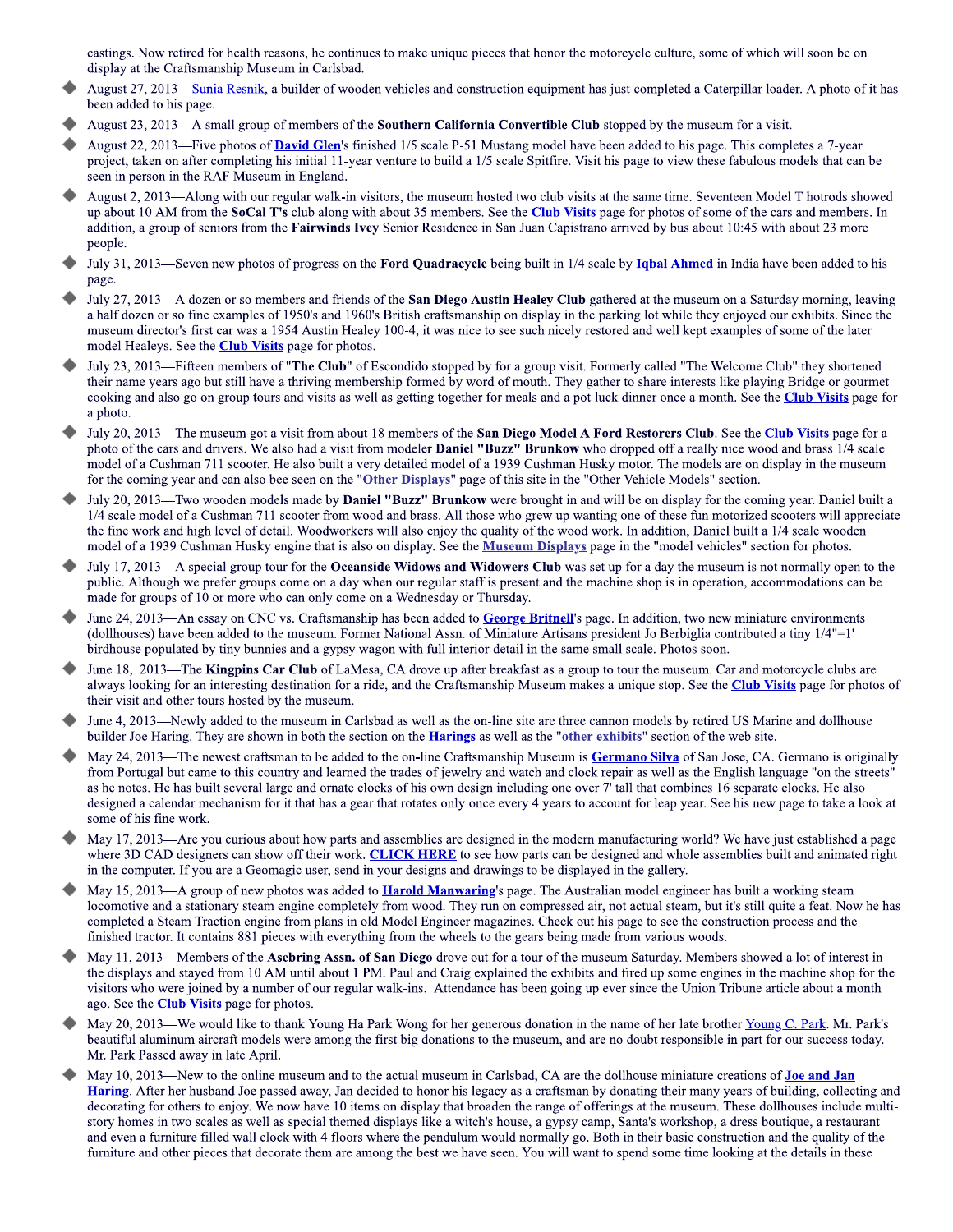when you stop by the museum. Jan has also kindly volunteered some of her time at the museum to welcome visitors and to give a guided tour of these pieces into which she and her husband put so much love and time.

- May 6, 2013—An interesting machine gained a lot of recognition in the 1950's. It utilized over 740 gears and mechanisms to produce...absolutely nothing. Called the "Do Nothing" machine by its inventor, Lawrence Wahlstrom, it still entertains to this date. After Mr. Wahlstrom passed away, Earl Wolf purchased the machine at an auction in 2003 and continued to delight audiences with it until his recent passing. His family recently donated the machine to the Craftsmanship Museum, where it can now be seen temporarily in the machine shop while we do some repairs and prepare a proper display base for it, after which it will be on display in the main museum.
- May 4, 2013—The Simi Valley Corvette Club drove down with a half dozen or so Corvettes to visit the museum about 2 PM. The club has about 150 members and attends shows as well as contributing to charity events and sending gifts to the troops. See the Club Visits page for photos of the members and their cars.
- April 29, 2013—Photos of 2013 Metalworking Craftsman of the Year Guillermo Rojas-Bazan accepting his award at the North American Model Engineering Society Expo have just been posted on his page.
- April 28, 2013—Three new photos of a wood and brass 1924 Bentley by Sunia Reznik were added to his page. Seven new photos were added to Igbal Ahmed's Ford Quadricycle project and 10 new photos were added to Fred Heim's Olympus yacht model project.
- April 25, 2013—An article just appeared in the German publication, *Flugzeug Classic* featuring the work of the late **Young C. Park**. The May, 2013 issue features a 2-page spread on the 2002 winner of the foundation's Craftsman of the Year award. Unfortunately, it was published shortly after he passed away, but the article continues his legacy with a number of fine photos. CLICK HERE to view a PDF scan of the article.
- April 25, 2013—Photos of **Igbal Ahmed'**s latest project have been added to the bottom of his page. Having finished a 1/4 scale Benz Motorwagen. he has now started on a 1/4 scale Ford Quadricycle. Both were originally built in the 1880's, but Carl Benz got his 3-wheel design on the road sooner. Ford's from 1896, however, featured the 4-wheel layout considered normal today. It was to become the first vehicle produced by the Ford Motor Company.
- April 21, 2013—Guillermo Rojas-Bazan was presented with the award for "Metalworking Craftsman of the Year, 2013" at the NAMES Expo in Wyandotte, Michigan. Mr. Rojas-Bazan, accompanied by his wife Clarisa, received an engraved medallion, award certificate, a book about the Joe Martin Foundation and a check for \$2000.00. He displayed parts from the model he currently has under construction and displayed a large screen video presentation of many more of his models for spectators at the show. He was available for questions, autographs and photos both Saturday and Sunday during the show. Brass modeler Ken Foran also displayed some of his work at the foundation's booth on Saturday and answered questions about modeling in brass.
- April 6, 2013—The museum hosted a group of visitors from Carlsbad's sister city in the Czech Republic, Karlovy Vary, Lord Mayor Petr Kulhanek and two of his deputies were joined by Milan Vodicka who acted as translator and our host form the City of Carlsbad, Tom Hersant. See photos in the Visits section.
- April 1, 2013—We regret to announce that ship modeler *Phil Mattson* passed away in March. Phil was among the first to win one of the foundation's Lifetime Achievement awards in 2002. He started building ship models at a young age and won a prize for one of his ships at age 13. His model of the WWI era battleship USS Bennington is on display in the San Diego Maritime Museum. During WWII he worked on the Manhattan Project and moved on to work at Johns Hopkins after the war in a program to reverse engineer the controls on German V2 rockets. From 1958 to 1978 he worked at General Atomic in San Diego until he retired, devoting more time to his ship modeling. Phil was a member of the ship model building group in San Diego and displayed some of his wonderful ship-in-a-bottle models at our first museum opening in 2006. Phil was also friends with Walt Good who was the first to fly a radio controlled model plane.
- March 30, 2013—Thanks to a loan from Howard J. Kruegel of Chula Vista, CA, we have on temporary display a functioning model of the famous Thompson Submachine Gun. Invented in 1919 it was referred to as a "Tommy Gun." The original was popular with both police and criminals alike during prohibition. This version has the "stick" magazine rather than the drum usually seen in the mobster movies where the gun was sometimes called the "Chicago Typewriter."
- March 18, 2013—Dr. Lindsay Wilson notified us that a video has been placed on YouTube showing **Tatjana J. van Vark** and some of her projects. See http://youtu.be/ULUvxf Bm8A to view it. It is narrated in Dutch, but the images speak for themselves.
- March 15, 2013—The museum is mentioned in this month's Southern California edition of the Auto Club's Westways magazine. CLICK HERE to see the ad. The publicity is reaching a lot of new people in the area. In addition, this month's issue of Car & Driver magazine features a full page article on our 2012 Craftsman of the Year award winner Gary Conley and his miniature V8 engines. CLICK HERE to view a PDF copy of the page.
- March 12, 2013—More photos of progress on the cockpit of a 1/15 scale Japanese "Zero" fighter from WWII have been added to the page of current Craftsman of the Year winner Guillermo Rojas-Bazan. Parts of this model under construction will be on display at the 2013 NAMES show April 20-21 in Wyandotte, Michigan where Guillermo will be attending to receive his award and show his work. Come to the show to meet him and see his work in person.
- March 9, 2013—Members of the Ship Modeler's Guild from San Diego visited the museum. This talented group works with the San Diego Maritime musuem and members have contributed some ship models to the displays there. A working model shop in the museum, which floats on San Diego Bay on a former ferry called the Berkeley shows visitors how ship models and even ships in a bottle are made. See the Group Visits page for a photo of the modelers.
- February 26, 2013—A group of volunteers from the Carlsbad Visitor Center came out to see the museum in person. They are the kind and helpful people who hand out our literature at the visitor center in the old railroad station in Carlsbad and send people our way. They wanted to see what we have first-hand, and we thank them for all their help in letting visitors to the area know about our museum.
- February 25, 2013—One new photo of a wooden tricycle was added to **Sunia Reznick's** page and six new photos were added to the *Olympus* model ship project on Fred Heim's page.
- February 20, 2013—Four photos of progress on the cockpit of the Japanese Zero fighter by craftsman of the year winner Guillermo Rojas-Bazan have been added to his page.
- February 9, 2013—The Bentley Club from San Diego visited the museum. Despite the rainy weather some classy new and classic old Bentley's tested out their wax jobs while the members toured the museum. See the Club Visits page for photos.
- February 5, 2013—Metal artist Christopher Bathgate sent an example of his work for display in the museum, and it is now available for viewing for at least the coming year. Also, Ron Marvin was kind enough to help us fill the early end of our time scale in the development of mechanical and electronic calculators with his donation of an abacus. It was made in Japan in 1957 and is still in the original box with instruction booklet.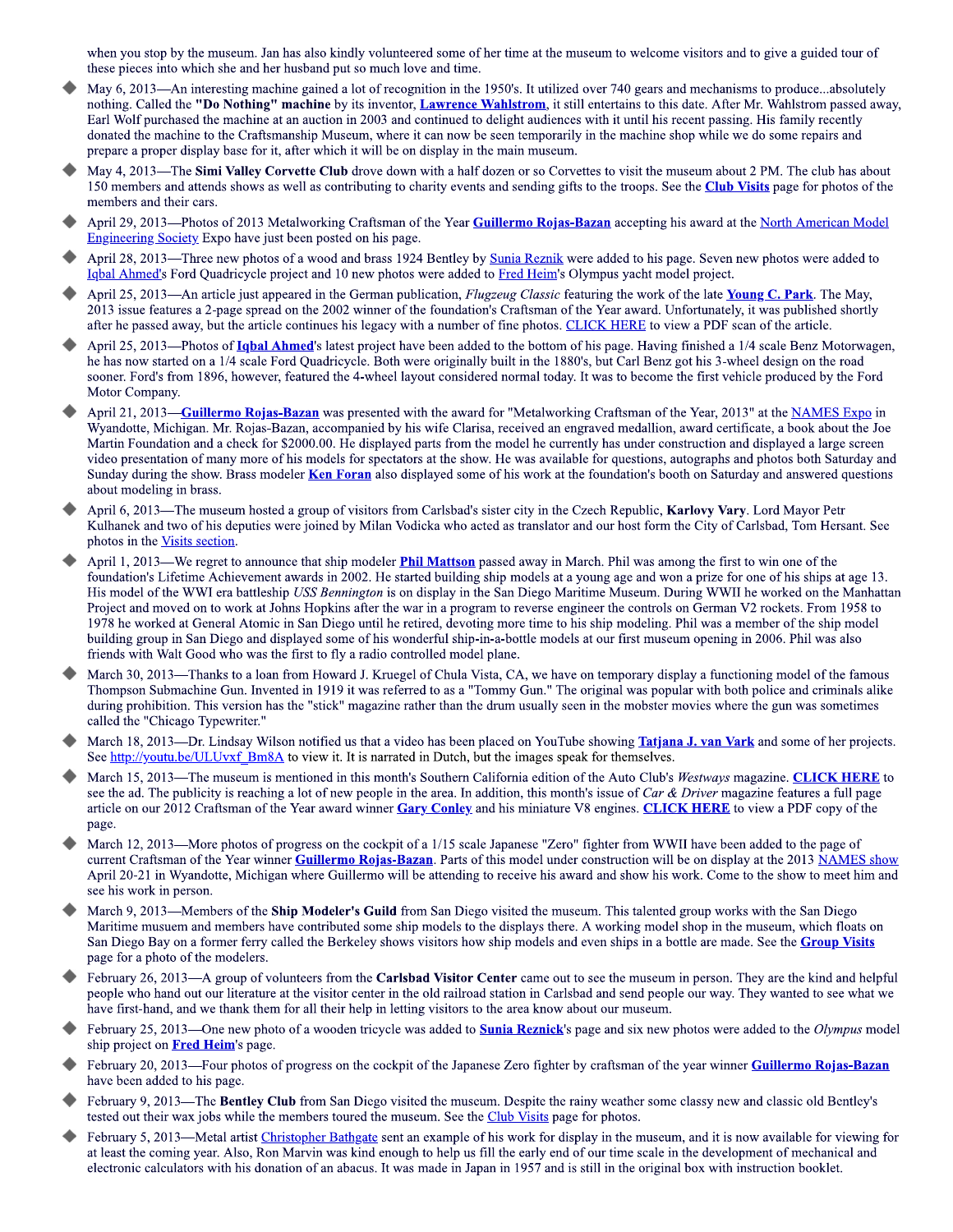- January 31, 2013—Those who appreciate fine craftsmanship in the world of miniature guns and knives will be happy to see the latest addition to both the online and physical museum in Carlsbad, CA. Members of the Miniature Arms Society have kindly loaned us a wonderful collection of 90 pieces from miniature pistols and rifles to miniature Bowie and folding knives. We have the privilege of displaying this collection for at least the coming year. If you can get in to see it in person, so much the better, but if you can't CLICK HERE to visit a page with detailed photos and descriptions of each piece in the collection. Even at the reduced size of these pieces, it still took 12 feet of glass display cases to show them all!
- January 23, 2013—A special Wednesday tour was arranged for a group of hotrodders who are not affiliated with any particular club. About 15 rods graced the parking lot along with some "regular" vehicles, and at least 30 people toured the museum for over two hours. See the "Club Visits" page for photos of this and other tour groups.
- January 19, 2013—It was a delightful surprise at the museum on Saturday when a group of Ford Model T's and a lone Mercury showed up for a tour. The Hidden Valley Model T Club stopped by, taking advantage of a perfect San Diego day for winter touring.
- January 11, 2013—The Joe Martin Foundation is proud to announce our 2013 winner of the Metalworking Craftsman of the Year Award. The 16th winner of this annual award is **Guillermo Rojas-Bazan** of Royal Oak, Mi. Originally from Argentina, Guillermo has been building aircraft models since he was a child and has made a lifelong vocation of it, having completed over 200 highly detailed models from aluminum in scales from 1/10 to 1/40, with most of his models being at 1/15 scale. Mr. Rojas-Bazan will be attending the NAMES show in Wyandotte, MI April 20-21, 2913 to receive his award and show some of his work. He will be presented with a certificate of accomplishment, an engraved medallion and a check for \$2000.00. Please click on his linked name above to see our page on him. It features almost 250 photos of his work. His own site also shows many photos at www.rojasbazan.com.
- January 2, 2013—We are starting out the new year with the addition of George Thomas to the watch and clock making section of the museum. There are few craftsmen left who can make every part of a watch from start to finish, but George has done it. He has also been tasked with working on some very significant timepieces, such as the pocket watches of Abraham Lincoln and George Washington. He has now partnered with watchmaker Hartwig Balke to form the Towson Watch Company, a maker of high quality custom watches. George is the 106th craftsman or organization to be honored in the on-line museum.
- December 17, 2012—Three photos of Mel Anderson and the Spitfire engine facility were added to his web page. They were submitted by Bob Meza, whose mother worked for Mel in 1952.
- December 11, 2012—A group of 18 seniors 4 caregivers came by for a tour of the museum and machine shop. An organization in San Diego provides monthly trips for seniors with mild impairment who find it difficult to get out on their own. See the **Group Visits** page for photos.
- December 6, 2012—A young machinist/sculptor who creates some very other-worldly, almost biological works of art in metal is the latest craftsman to be added to the "Machining as Art" section of our on-line museum. Christopher Bathgate came to our attention through a link to his own web site, and we enjoyed seeing where his journey through teaching himself machining, CAD and CNC has taken his artistic creativity. Seeing that some of the processes he uses involve the use of CNC machines (some of which he built himself), we also asked him to comment on a subject that often comes up when the words "Computer Controlled" and "craftsmanship" are used in the same sentence. To read the comments of someone who is experienced in the use of both, read what Chris has to say by clicking HERE.
- December 6, 2012—The Joe Martin Foundation announced today that two Lifetime Achievement Awards will be given out for 2012. It is not necessarily an annual award, and the last such award was given in 2009. The awards honor the lifetime achievement of two outstanding yet very different craftsmen; Fred Heim of Marlborough, MA and Igbal Ahmed of Nagpur, India. More on the award can be found on the sites AWARDS page. Each will receive a certificate, an engraved medallion and a check for \$500.00.
- November 19, 2012—Large scale modeler Fred Heim has started a new project. His 1/12 scale model of the 1929 motor yacht Olympus is now under construction. His friend Carl Cioppa is supplying photos as the project progresses, and the ones to date have been posted at the bottom of his page. As with his other projects, we will follow this one to completion as the photos come in.
- November 12, 2012—Fire apparatus modeler John Ackerman visited the museum and donated another of the 1/32 models built by the late Tom Showers. This one is a Japanese Morita-Isuzu hose tender. It includes two small hose carts that are rolled out of the back of the truck and hand pulled by the firemen to play out hose at the fire. See the Other Displays page for photos of this and seven other of Tom's model fire vehicles.
- November 10, 2012—The museum was visited for the first time by the San Diego Region of the Rolls Royce Club. About 18 classic Rolls and Bentley automobiles graced our parking lot while the drivers and passengers toured the museum on a perfect Southern California day for grand touring. Joe Martin was on hand to give a little background on the foundation and museum before the guests were off to lunch and another stop on their tour. See the Group Visits page for photos of the group and some of their cars that dated from the newest examples back to the late 1920's.
- October 28, 2012—This year's Street Rodder Magazine SEMA Road Tour included the Craftsmanship Museum as one of their stops for the first time. The tour signed up 100 hotrods this year and over 65 stopped by the museum on Sunday afternoon on their way from Pasadena to a stop in Escondido for the night before heading on to Phoenix and finally Las Vegas for the SEMA show. See the Group Visits page for photos.
- October 27, 2012—In town for a Concours in Del Mar, the Vincent Motorcycle club made the museum a stop on their Saturday morning ride. Several rare Black Shadows were part of the group with one rumored to have over 300,000 miles on it. There were also several other brands mixed in including KTM, BMW and Buell with riders from a local club who hosted the Vincent group. See the Group Visits page for photos.
- October 25, 2012—Nineteen new engines were just delivered for display in the museum as part of the Paul and Paula Knapp Engine Collection. They are in the process of being put into display cases, but photo of the new engines have just been added to the collection page. Included are two small sculptures made from watch parts as well as engines including a 27-cylinder "corn cob" radial by Dennis Fadden, a Gypsy Major MK I by Reinhold Krieger and a 4-cylinder Panther Pup by Steve Myers, plus seven interesting engines by Fred Kunze.
- October 24, 2012—Two more matchstick sculptures by aerospace engineer Ron Remsberg were recently added to the museum. Photos of the Victorian home and 1930's convertible automobile can now be seen on Ron's page.
- October 15, 2012—Joe Martin brought in several examples of products he has designed and made the molds for over the years to add to the display that highlights his background as a craftsman himself. Three oil paintings of Joe, his parents and grandparents are also now displayed in the museum to punctuate his legacy, as Joe has no children to carry on the Martin name represented by his foundation. He also brought in a like-new Curta Type 1 mechanical calculator courtesy of his former business partner and engineer, the late Carl Hammons that has been added to our display of slide rules and calculators used by engineers of the past.
- October 13, 2012—The Vintage Auto Club came by late in the afternoon bringing a host of interesting old American cars with them from the Huntington Beach area. Neil Maken led the way in his air-cooled Franklin, followed by Studebakers, Fords, Dodges and Plymouths. See the Club Visits page for photos of the cars and their drivers.
- October 12, 2012—Andy Moore brought in 4 interesting vintage model engines for display on loan. They include a couple of Thimble Drome engines for tether cars and a "Sea Fury" model outboard motor. See the "Museum Displays" page for photos.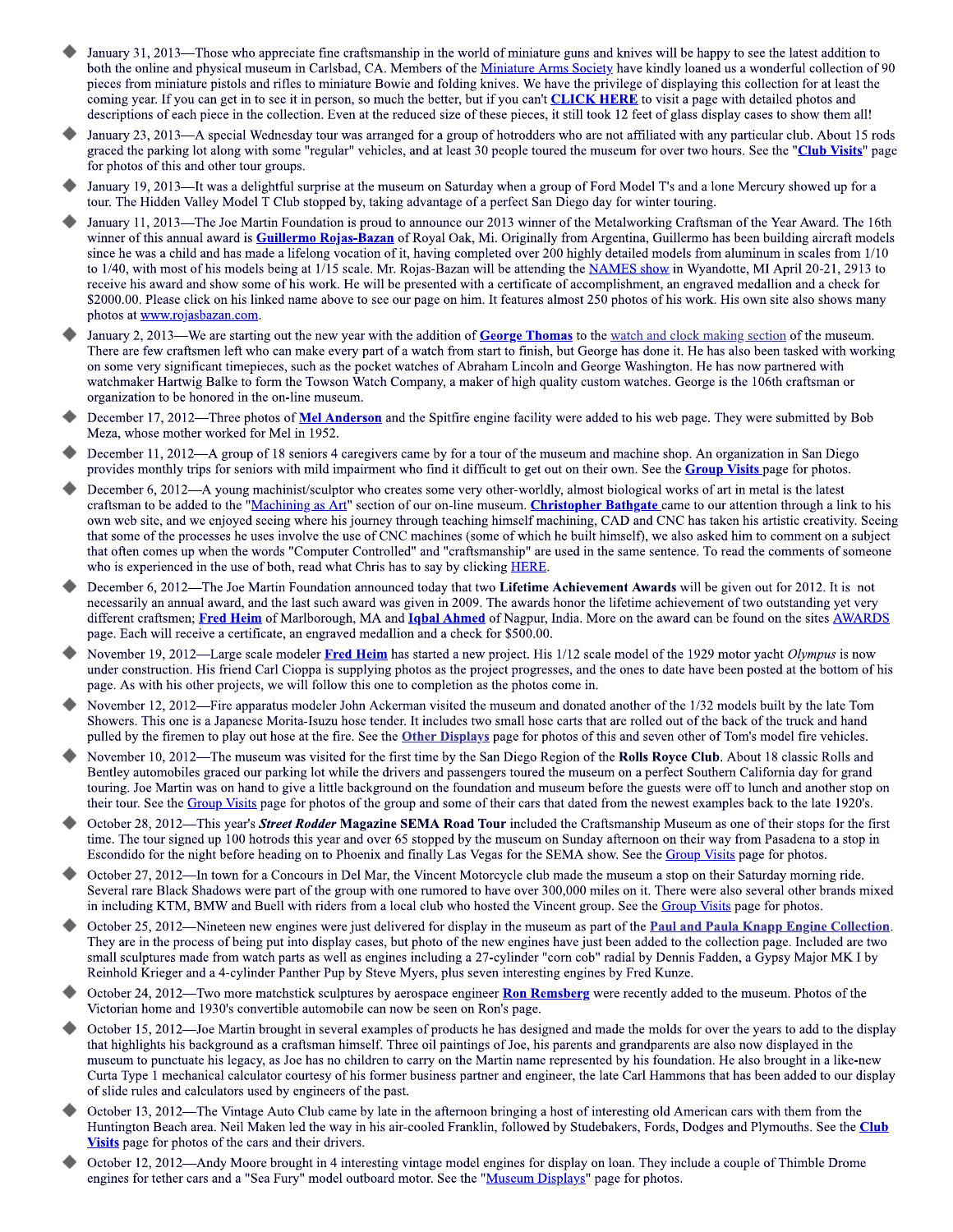- October  $10, 2012$ —8 engines from the collection of the late Les Cade were donated in his honor by his daughters as part of the Cade Family Trust. October 10, 2012—8 engines from the collection of the late Les Cade were donated in his honor by his daughters as part of the Cade Family Trust.<br>Included is a Solar #3 "Flame Licker" engine built by "Woody" Woods and a "Si from the collection of the late Les Cade were donated in his honor<br>Licker" engine built by "Woody" Woods and a "Silver Dollar" stea<br>isplay featuring four small steam engines of different types that car<br>g cleaned up in the dollar. There is also a round display featuring four small steam engines of different types that can be run at the same time from a central air line fitting. These engines are being cleaned up in the shop and will be on display along with Les's previous donations very soon. Les's collection can be seen on the "Museum Displays" page.
- seen on the "<u>Museum Displays</u>" page.<br>October 9, 2012—The GM coach model by Emil Kostron has been photographed and on-line visitors can now see it by visiting the "<mark>Other</mark>
- Displays" page.<br>October 3, 2012—A highly ornate, prize winning GM Craftsmans's Guild Napoleonic Coach built by Emil Kostron in the early 1930's was donated to the museum by his family. The coach won the Paintcraft award in the Indiana division and is still in perfect condition. The museum currently has a second coach model built by Bernhardt Goettker which is on Ioan from his son (also named Bernhardt). It also won a Paintcraft award in its  $S_{\perp}$ division, but is only on temporary loan for one more year. The Kostron donation will be a permanent display in the museum. Now is a good time to visit to see both the models and compare the craftsmanship of two young men in the  $1930$ s. We also have a complete set of plans issued by  $GM$ photographed and on-line visitors can now see it b<br>
Guild Napoleonic Coach built by Emil Kostron in<br>
the Indiana division and is still in perfect condition<br>
from his son (also named Bernhardt). It also won<br>
ron donation wi from which both models were built. Author John Jacobus donated a book he wrote on the Guild and on the contest for those wanting to do some
- research in our library.<br>October 2, 2012—Giant scale modeler <mark>David Glen</mark> of England made a splash on the Internet a while back as photos of his British Spitfire aircraft made the rounds in a viral e-mail. Now he has just about completed a  $P-51$  Mustang in matching  $1/5$  scale. Photos of these aircraft under construction can be seen on a new page in the model making section. The detail and quality of construction is well worth
- construction can be seen on a new page in the **model making** section. The detail and quality of construction is well worth examining closely.<br>September 19, 2012—Any wooden ship artisans in the Great Lakes area who would li Hermanson in North Muskegon, M1. He has plans to build a big model for display outdoors in a pool to represent a beautiful Great Lakes lumber schooner called the Lyman M. Davis. The model will be 35 feet long! Contact Mr. Hermanson at 231-6/0-05// or <u>john.a.hermanson@gmail.com</u> if you know about building wooden ships and would like to be involved. n the Internet a while back as photos of his British<br>tang in matching 1/5 scale. Photos of these aircraft<br>1 and quality of construction is well worth examin<br>buld like to get involved in a big model ship projee<br>ay outdoors
- September 15, 2012—1 he museum was visited by a large group supporting a charity event for Meals on Wheels. The tour started at the Mercedes Benz Design Studio in Carlsbad and moved to the Craftsmanship Museum in the early afternoon. About 50 people arrived, many in vintage British cars in preparation for a car show in Fallbrook to be held the following day as the finale of the weekend fundraiser. Photos of the people and cars can be found on the **Club Visits** page. porting a charity event for Meals on Wheels. The tour<br>useum in the early afternoon. About 50 people arrived<br>mg day as the finale of the weekend fundraiser. Photos<br>ndian model engineer, **Ighal Ahmed** showing progres<br>by Sout September 15, 2012—The museum was visited by a large group supporting a charity event for Meals on Wheels. The tour started at the Mercedes<br>Beptember 15, 2012—The museum was visited by a large group supporting a charity ev
- can be found on the Club Visits page.<br>September 11, 2012—Seven new photos were added to the page of Indian model engineer, Iqbal Ahmed showing progress on his latest project--a model live steam locomotive modeled after a full-size prototype run by South
- model live steam locomotive modeled after a full-size prototype run by South African Railways.<br>August 22, 2012—Photos and descriptions of fourteen vintage model airplane engines were added to the "<mark>Other Engines</mark>" page. Th by R/C champion flyer Joe Bridi. In addition, photos of two large scale R/C warbirds, a P-40 Warhawk and a P-38 Lightning built b o the "**<u>Other Exhibits</u>**" page. All of these new engines and planes are now on display in the
- were added to the "**Other Exhibits**" page. All of these new engines and planes are now on display in the Carlsbad museum.<br>August 4, 2012—The morning saw a group of vintage American trucks visit the museum, followed by an a Model A club. Saturday was a busy day with 59 visitors total. See the <mark>Club Visits</mark> page for photos of the
- Model A club. Saturday was a busy day with 59 visitors total. See the <mark>Club Visits</mark> page for photos of the vehicles and club members.<br>July 7, 2012—The **North County Cruisers** hotrod club stopped by for a museum visit. See the club members.
- the club members.<br>July 3, 2012—A new engine has just been loaned to the museum for display until the end of the year. It is an unusual 2-piston, 1-cylinder opposed engine with two flywheels built by **George Gravatt** of the Bay Area Engine Modelers. If you can't come in to see it in person, check out the photos near the top of the Model A club. Saturday was a busy day with 59 visitors total. See the **Club Visits** page for photos of the vehicles and club members.<br> **July 7, 2012—The North County Cruisers** hotrod club stopped by for a museum visit. Se
	- near the top of the <u>Other Displays</u> page.<br>June 26, 2012—Eight new photos of <mark>Lou Chenot</mark>'s latest project were added to his page. Half the photos show progress on buiding the . The other half show progress on the Liberty V-12 engine that will power it..
	- mahogany Garwood boat. The other half show progress on the Liberty V-12 engine that will power it..<br>June 23, 2012—Joining our visitors on Saturday morning was a group of six Corvettes from the **Corvettes of San Diego** car group and their cars on the
	- group and their cars on the "<mark>Group Visits</mark>" page.<br>June 21, 2012—Over 20 members of the **National Tool Manufacturer's Association** held their meeting at the museum after hours on Thursday night and then toured the museum. See photos on the
	- night and then toured the museum. See photos on the "<mark>Group Visits</mark>" page.<br>June 19, 2012—Wood craftsman Sunia Reznik has added a couple of new items to his page. His latest wooden creations are a model Colt revolver and a lattice boom crane from Walnut and Beech woods. Photos of the new items were added to
	- and a lattice boom crane from Walnut and Beech woods. Photos of the new items were added to his page.<br>June 2, 2012—The local **Hudson Automobile Club** visited the museum mid-day on Saturday completely filling five parking s these massive kings of the road. See the "<mark>Club Visits</mark>" page for photos of the
	- these massive kings of the road. See the "**Club Visits**" page for photos of the cars and members.<br>May 26, 2012—The local **MG Car Club** stopped by the museum for a tour on Saturday morning at the start of the he "<mark>Club Visits</mark>" page for photos of the
- mear the top of the **Other Displays** page.<br>
June 26, 2012—Eight new photos of **Lou**<br>
mahogany GarWood boat. The other half<br>
June 23, 2012—Joining our visitors on Sa<br>
group and their cars on the "**Group Visits**<br>
June 21, 2 26, 2012—Eight new photos of **Lou Chenot's** late<br>gany GarWood boat. The other half show progress<br>23, 2012—Joining our visitors on Saturday mornin<br>and their cars on the "**Group Visits**" page.<br>21, 2012—Over 20 members of th group and their cars on the "**Group Visits**" page.<br>
June 21, 2012—Over 20 members of the National Tool Manufacturer's Association held their meeting at the museum after hours on Thursday<br>
June 11, 2012—Over 20 members of t See the "Club Visits" page for photos of the cars and members.<br>May 25, 2012—Several new photos of a recent donation by <mark>Ronald Remsberg</mark> were just added to his page. In addition to the almost 6' long model of London's Tower Bridge donated in April, Kon just brought in his latest completed project, a **NYFD ladder truck** made entirely of matchstic of London's Tower Bridge donated in April, Kon just brought in his latest completed project, a NYF**D ladder truck** made entirely of matchsticks.<br>Photos can be seen both on his page and also in the section that shows the ex was also put on display in the Carlsbad museum that features a selection of linear and circular slide rules and early 1970's portable electronic calculators to honor the way engineering was done before today's modern high powered computer
	- calculators to honor the way engineering was done before today's modern high powered computers and 3D CAD programs were available.<br>May 18, 2012—Ten new photos of <mark>Clen Tomlinson</mark>'s latest engine project have been added to two on the 24-cylinder, two crankshaft, 2-cylce diesel engine he is now working on. CNC machined in layers to duplicate the complicated pattern of intake, exhaust and water passages in the original cast head, it is a work of art in and of itself. The head was on display at the Craftsmanship museum for several months but has now been returned to
	- museum for several months but has now been returned to England.<br>May 11, 2012—Eleven new photos were added to the page of miniature gunsmith <mark>Antonio Rincon</mark>. Included are unusual items like a miniature violin, two weight scales, gunsmith tools, a cannon, pikes and fighting implements and several shots of a Muff pistol
	- violin, two weight scales, gunsmith tools, a cannon, pikes and fighting implements and several shots of a Muff pistol.<br>May 10, 2012—Two South Dakota artists with an unusual medium—molded paper—were just added to the on-lin **Eckman** both come from art backgrounds but have found a special love for producing highly detailed sculptures based on a technology they work for years to develop and perfect. Their subject matter is mainly based on American west and native American themes. Because of the unusual materials used, the link to their page is found in the <u>UNUSUAL SKILLS AND PROJECTS</u> sub-menu along with some other interesting artists and artisans.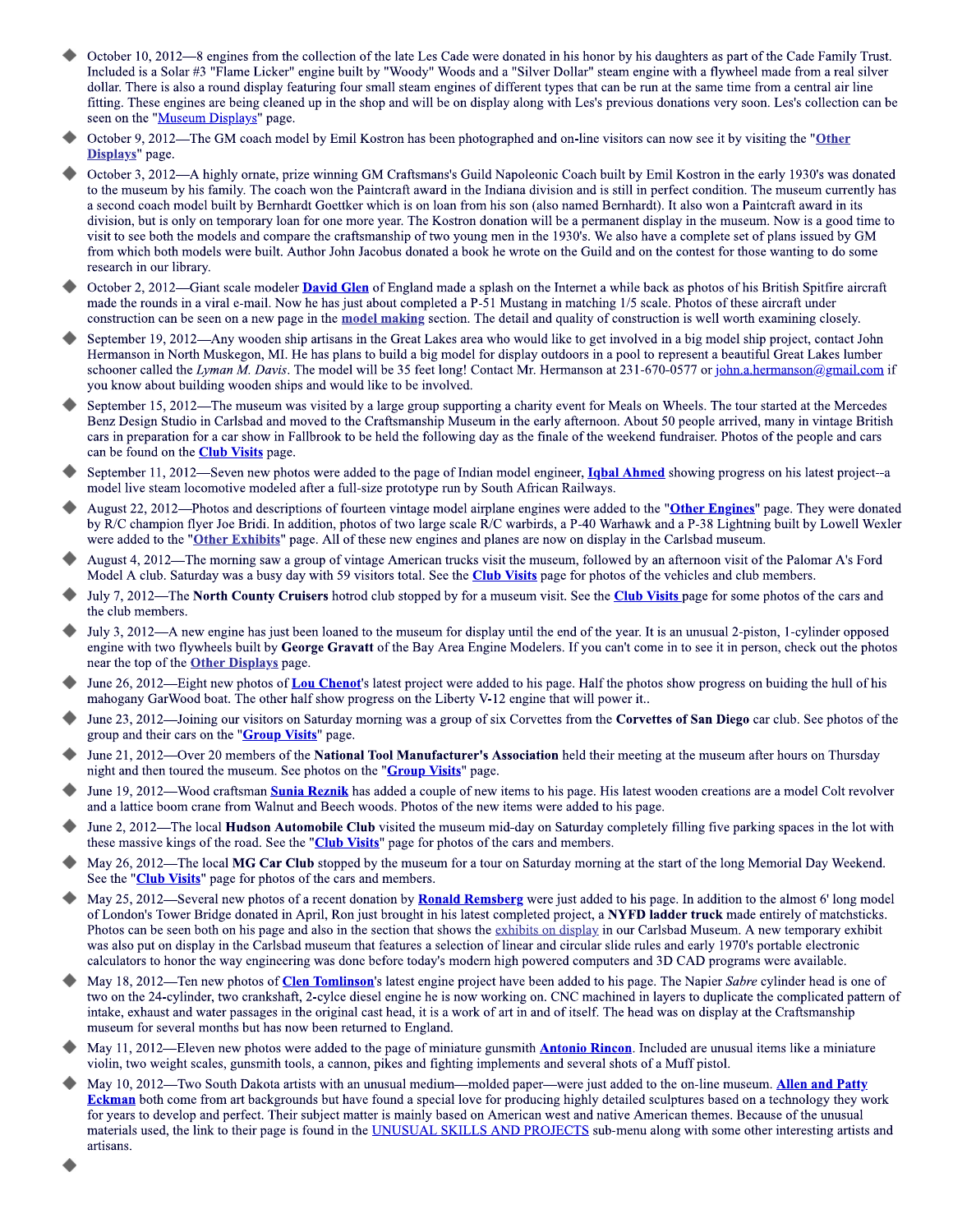May 9, 2012—Ten new photos of progress on Jerry Kieffer's 1/8 scale Harley Davidson motorcycle model have been added to his page on that project. These were taken at the 2012 NAMES show in Michigan in a few weeks ago. A video of the speedometer in action is also included.

- May 5, 2012—Pam Weiss taught the first basic machining class to be offered by the museum. The class was from 1 to 3 PM on Saturday and featured basic methods as demonstrated on a Sherline lathe. Originally limited to 10 people, we went ahead and accepted all 13 that signed up, and everyone showed up and enjoyed the class. We are looking into expanding the educational program with future classes in metalworking.
- May 5, 2012—Lynn Hollis donated his 1/8 scale model of a James Stewart treadle lathe. It was made from photos and sketches of the original that resides in the Henry Ford Museum in Michigan. It can be seen among the Vintage Tool Collection page under "Stewart." Lynn has been displaying his work at the NAMES show for years and may have some more work for display in the museum in the future.
- April 30, 2012-Ripley's Believe It or Not featured Lou Chenot and his 1/6 scale model Duesenberg in today's cartoon feature. See Lou's page for a copy. We have featured some pretty incredible craftsmanship over the years, but this is the first time any of our craftsmen have been featured in Ripley's. Our thanks to Richard Gibson for sending it in.
- April 25, 2012—A new photo of Gary Conley was placed on his page showing him accepting his award as 2012 Metalworking Craftsman of the Year at the North American Model Engineering Society Expo in Wyandotte, MI on April 21, 2012. More photos of Gary, his engine and many other outstanding models and exhibits that were seen at the show can be seen on Sherline's web page at www.sherline.com/names12.htm.
- April 17, 2012—A new ship modeler has been added to the museum. William Tompkins had already built 50 ship models by age 17 in 1941 and attracted the attention of the US Navy with their detail and accuracy. As a result, he was inducted into the Navy out of high school and went into naval intelligence. From there he advanced to the think tanks of several major aerospace firms and was instrumental in shaping the direction and success of advanced programs including the Apollo moon landing program. As a hobby, he continued work on his model fleet throughout his life, and it now numbers 307 ships, all in the same scale of 1:600. He is also a published author who wrote technical articles for *Model Railroader* magazine and is working on an autobiography to tell the story of some of the incredible space and extraterrestrial research projects he worked on, most of which were highly classified.
- April 13, 2012—Friday the 13th was a lucky day for the museum. Ron Remsberg dropped off his latest model just before the heavy rain hit. This one is a 6' long model of London's Tower Bridge made from matchsticks that required 5836 "pieces." In matchstick builder parlance, a "piece" can be a sub-assembly made up of any number of smaller bits of matchstick glued together, so the actual number of matchsticks needed is actually much higher...probably around 10,000. See this and Ron's other matchstick models on display in the Carlsbad museum.
- April 12, 2012—Model expert Ralph Cooney donated 4 custom made investment cast .61 cubic inch model airplane engines he made himself in the 1980's. What will make the display even more interesting is that he also donated the aluminum molds he made to make the wax masters for the investment casting process. He even sent along some of the wax crankcases that would be used to make the ceramic molds to cast the crankcase using the "lost wax" method. The engines and molds can be found under the "Cooney .61" name in the **Other Engines** section of the on-line museum and will soon be on display in the Carlsbad museum.
- April 8, 2012—Members of the Early Ford Club rolled into the parking lot about 11 AM and stayed for an extensive tour of the museum before heading off for lunch. While they were here, members of the staff and other visitors got to enjoy a free car show in the parking lot. Check out the "Club Visits" page for some photos.
- April 4, 2012—Three magazine articles from 1965, 1981 and 1982 highlight the work of fire vehicle and apparatus modeler Tom Showers were added to his site just above the photos section. Two are in model magazines and one is in a magazine for firefighters.
- March 30, 2012—The GoodGuys Nationals hot rod show is in town this weekend at the Del Mar Fairgrounds, and a number of early arrivals visited the museum as part of a Friday tour. We wish them luck in competition over the weekend. They all looked like winners to us. See the Club Visits page for a few photos.
- March 29, 2012—Four new photos have been added to the page on Michael Paul Smith and his photographic journey back in time to the imaginary town of Elgin Park. Three images of a setup and two photos derived from it were added to the body section of the page and the photo section at the bottom is now introduced with a photo of Michael building one of the house models.
- March 23, 2012—Gary Conley sent a package of photos of some of his old engines including the custom built V-2, V-4, V-6 and V-12 engines he experimented with before concentrating on make V-8's. Somewhere out there some lucky collectors have got these rare engines.
- March 21, 2012—A new video from Dave Sage showing his Howell V8 running has just been posted on the **Howell V4** page. Dave doubled up on Jerry's plans and stretched the 4 to an 8 that is now running nicely.
- March 20, 2012—A very informative British model engineering web site has run a nice piece on our Craftsman of the Year winner, Gary Conley. See http://modelengineeringwebsite.com/Home.html for their page. We have sent press releases to not only all of the major model engineering publications but also some of the major automotive publications. It would be nice to see Gary's miniature V-8 engine mentioned in one or more of the big auto enthusiast magazines. Here's hoping they pick up the story. Road & Track has contacted us about doing an article on Lou Chenot's Duesenberg, so perhaps this will interest them too.
- March 15, 2012—John Ackerman not only loaned seven fire engine models by **Tom Showers** to the Carlsbad museum, he has now contributed a large selection of photos and a biography of the prolific model builder. Included on Showers' page are photos of some of the over 400 model fire apparatus, fire boats and model fire stations he built during his lifetime.
- March 14, 2012—Roger Ronnie makes his living as a gun engraver, but he makes watch and clock tools, miniature guns and model engineering projects for a hobby. His current project is a 1/4 scale Cushman scooter engine, but to make assembling the tiny parts easier he decided he needed a set of appropriately size tools. He duplicated a Craftsman ratchet and box end wrench set at 1/4 scale to go with the engine—engraved logos and all. To view photos of this latest edition on Roger's page of model engineering projects **CLICK HERE**.
- March 13, 2012—Philip Warren became an internet sensation lately when many craftsmen forwarded articles about his incredible accomplishments. Using only wooden matchsticks, wooden match boxes, glue and simple tools, Mr. Warren has modeled over 450 ships in 1:300 scale starting in 1948, and he is still building. This includes at least one of virtually every class of British warships made since WWII plus 50 US Navy ships and 60 from other navies of the world. For the aircraft carriers he has made over 1800 miniature aircraft from biplanes to F-14 Tomcats with folding wings. Because of the unique nature of the skills and materials, this work has been linked from several sections: Wood Carvers, Model Makers and Wooden Toy Makers.
- March 10, 2012—The museum played host to members of the San Diego chapter of the Over The Hill Gang car club. Twenty one beautiful hot rods graced our parking lot starting at 9:30 AM, with the members spending an hour and a half touring the museum. See the Club Visits page for photos of some of the cars and their drivers.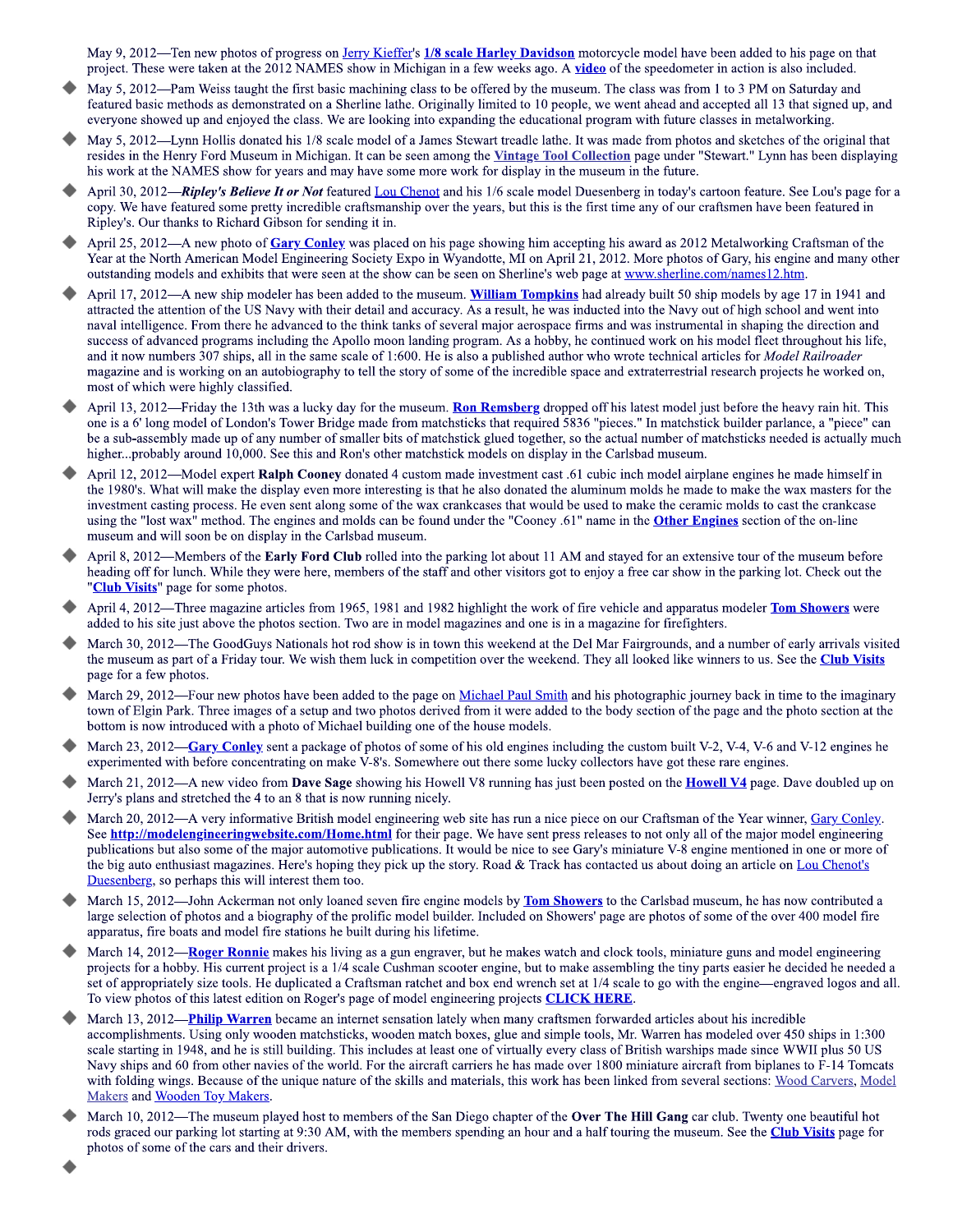March 5, 2012—The latest photos of **Jerry Kieffer's** 1/8 scale Harley Davidson have just been added to his page at www.CraftsmanshipMuseum.com/Kieffer4.htm. The wheels, tires and fenders are now in place. Scroll down to near the bottom of the page for the latest additions.

- March 5, 2012-Ross Bishop's latest live steam model, a 1/4 scale McLaren Road Locomotive. Designed in WWI to haul artillery, this massive 500 pound model took 7 years and an estimated 4000 hours to build.
- February 29, 2012—The new video presentation showing the Carlsbad Miniature Engineering Craftsmanship Museum is now posted on YouTube.com. CLICK HERE to view the 6-1/2 minute video that shows the 16,000 square foot facility and discusses some of the aspects of the collections on display.
- February 28, 2012—Over the years many magazines have run stories on Gary Conley's 1/4 scale V-8 engines. We have scanned a few of the key articles from Popular Mechanics, Hot Rod, RC Car Modeler and Liquid Quarter Mile to give an overview of the coverage. Links have been added near the bottom of Gary's page.
- February 21, 2012—Seven 1/32 scale vintage fire engine models by the late Tom Showers are on display courtesy of Replica Fire Apparatus modeler John Ackerman. Models by fire historian Tom Showers can be seen at the firefighters museum in Los Angeles among other places. He was a prolific model builder specializing in fire equipment and John leaned the craft from him. Photos of the models can be seen on the "Other Displays" page on this site.
- February 2, 2012—Find Hansen of Denmark has been a featured model engineer for his outstanding work in building many hot bulb engines. In 1995 he attempted to build a Diesel engine, but it did not work out as he had hoped. He recently completed a new version of a 1-cylinder, 12cc Diesel that runs great. You can see photos of this new engine and a new video link to a YouTube video of it in operation on his updated page.
- January 30, 2012—The Joe Martin Foundation is proud to announce their selection for the Metalworking Craftsman of the Year for 2012. Model Engine manufacturer Gary Conley of Glen Ellyn, Illinois was selected for his devotion to the model engineering hobby over the years by producing and selling first the 1/4 scale Conley V8 and now the new Stinger 609 V8 engine. See Gary's page to read his incredible story of determination to make a living producing a difficult to build product targeted to a very small but devoted audience. Gary will be attending the North American Model Engineering Society Expo in Wyandotte, Michigan April 21 and 22 to receive his award of \$2000.00, an engraved gold medallion and award certificate. He will be bringing with him a new Stinger 609 V8 to run for the show visitors, so come on out to the show and offer your congratulations to Gary in person. See http://www.namesexposition.com/ for information on the show and www.conleyprecision.com for Gary's own web site.
- January 28, 2012—Thanks to visits from the VettSet Corvette Club of South Bay, the Southwest Corvette Club of Long Beach and the Buick Riviera Club, the museum saw record daily attendance on Saturday. The total of 79 visitors also included friends and relatives who were brought in by former visitors and those who found out about us through the visitor center in Carlsbad, CA. Thanks to all who came out on this beautiful, 80° Southern California day to see the sights. It was a perfect day for cruising to a fun destination. See the Club Visits page for photos.
- January 20, 2012—For as long as they have been on the Internet, the North Amercian Model Engineering Society had the same e-mail address. We just found out it has changed, and have updated our LINKS page. Their address is now http://www.namesexposition.com/. Please make a note of it.
- December 15, 2011—The newest craftsman to be honored in the on-line museum is the late **John Aschauer**. His work can be accessed through the menu to other **builders** of model machine tools. A German immigrant and tool maker who worked in the Detroit auto industry and in manufacturing, he also made a lifelong hobby of building working models of vintage machine tools. Starting at age 14, he completed over 50 individual machines and also a complete steam machine shop model with steam engine and overhead line shafts with belt drives to run the machines. He estimates his hobby involved over 25,000 hours of work over his lifetime, or about seven years of full time work. His models have been displayed in various locations but have finally been collected in one place where the public can view them; the American Precision Museum in Vermont. If you can't get there, you can now enjoy them in our virtual museum by visiting John's page.
- December 5, 2011—A ship in a bottle donated by Joe Martin now resides in the museum. See the **DISPLAYS** page in the section on ship models for a photo and description. Modern craftsmen still make these clever models, and people still love to look at them and wonder how that fully rigged ship with sails flying got into the bottle through that tiny neck.
- December 1, 2011—A link to a scan of a full-page article on the Western Engine Model Exhibition in Pleasanton, CA in August was added to the PRESS page. The GoodGuys Gazette Hotrod Magazine provided the photos and story, including a shot of Lou Chenot's Duesenberg and some of Paul Knapp's engines that are now on display in our museum..
- November 22, 2011—Paul Knapp stopped by on November 18th and brought 9 new engines for the museum to display. See the IC Engine Collection page for photos and descriptions of the new engines. An additional 9 engines were temporarily removed to be loaned to a museum in Michigan that is doing a 3-month display relating to the history of airplane engines. They will be back with us by early 2012.
- November 11, 2011—Ship modeler Michael Titone donated a fine model of the USS Constitution for display in the museum. In addition, he has brought in three of his other models that are now also on loan for display. They include the HMS Victory, HMS Supply and a model of the Viking burial ship unearthed in perfect condition in Norway in 1904/05. Photos of the models can be seen in the "Other Displays" page on this web site.
- November 8, 2011—A link to a YouTube video of the first sailing trials of Fred Heim's Nordhavn yacht model Crosswinds II was placed on his page.
- November 3, 2011-ANNOUNCING NEW HOURS OF MUSEUM OPERATION STARTING DECEMBER 1ST! In order to scale back on operating costs and make the most efficient use of our hours, a study of the attendance figures for the past 9 months has led to the following changes in our operating schedule. Starting December 1, 2011, the new hours will be Monday, Tuesday, Friday and Saturday from 9 AM to 4 PM. The museum in Carlsbad will be closed on Wednesdays and Thursdays, although those days will still be available for exclusive tours to groups of 10 or more by appointment. We will remain closed on Sundays and Holidays, and admission remains free. Of course, the on-line museum will still be open 24 hours a day, worldwide. (Rev. 11/4/11)
- October 27, 2011—Chinese gunsmith Xu Yan builds models of unusual weapons, often at very small scale. We just added photos of his new 1/10 scale model of an unusual British Welrod "Assassin's Pistol." The original take-apart pistol was not tiny but was noted for having an extremely effective silencer and for being very deadly when firing either .32 caliber or 9mm rounds at close range. Broken down it could be easily concealed.
- October 17, 2011—The Carlsbad Charitable Foundation held its Fall member get-together at the museum Monday night. About 80 guests enjoyed a catered wine and cheese spread, violin music and a tour of the museum. See the group visits page for photos of this gala event.
- October 14, 2011—Photos of Polish artist **Szymon Klimek**'s latest brass masterpiece were added to his page. "Gabka" (meaning "Sponge") must be seen to be believed, as the motion is hard to describe. A video link at http://www.youtube.com/watch?v=SIExKilyxng shows it in motion, and detailed photos of it can now be found on his page.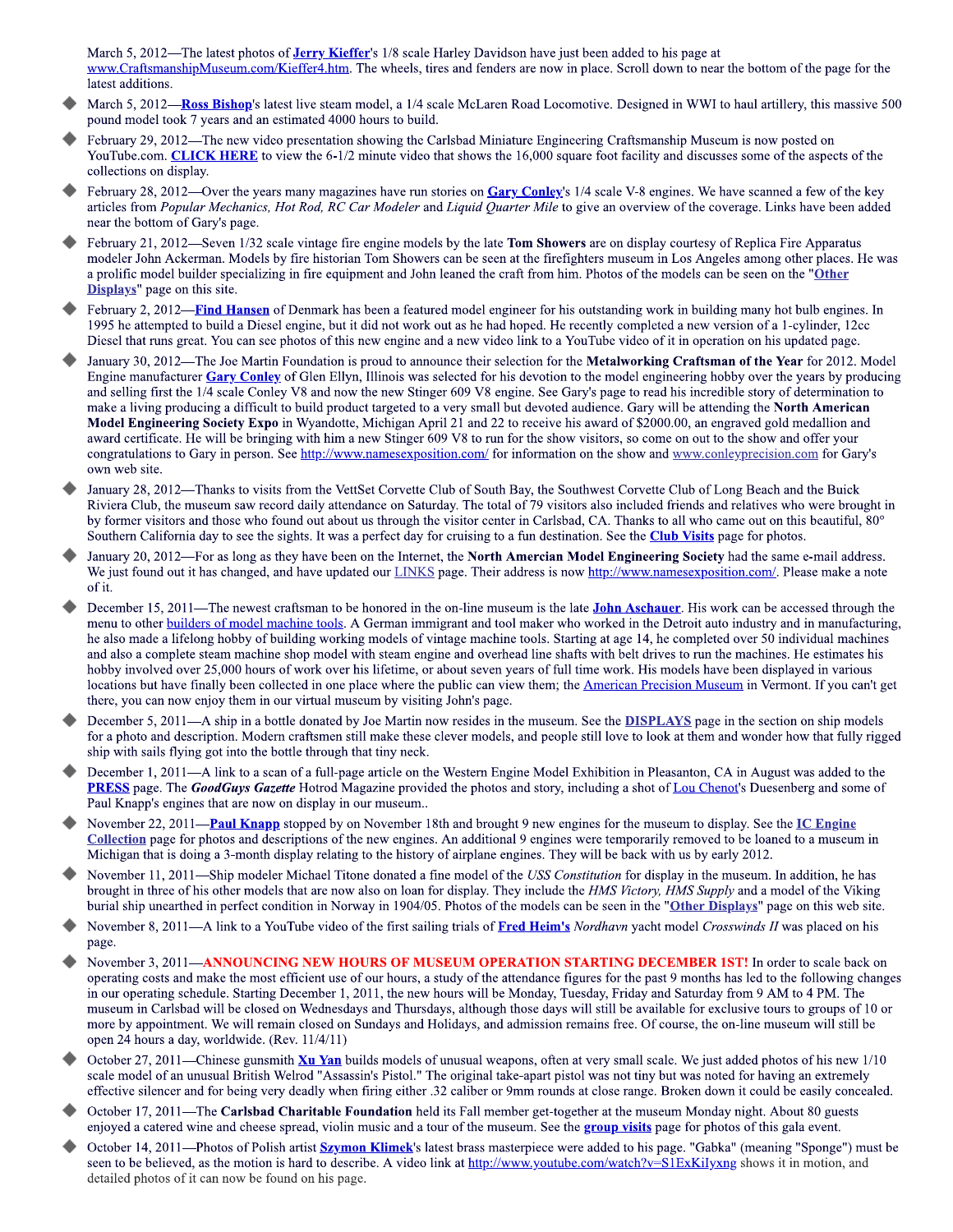- October 13, 2011—Tom Boyer and Craig Libuse traveled to the nearby Ocean Hills Retirement Community in Oceanside to make a presentation to the Woodchucks woodworking club. This is a large community with lots of participation from the over 100 members. Each year they get together and make toys for military families in the local area. This year they are serving over 1100 families with doll beds (and quilts made by the wives) for the girls and brightly painted toy race cars for the boys.
- October 4, 2011—This past weekend, Paul Knapp visited the museum and brought along 12 new engines to be added to the display. Among them are the new Conley Stinger 609 supercharged V8 and a second 1/4 scale race car by Jim Riggle...this one a DOHC Novi V8 powered winged sprint car. Also included is, according to the Guinness Book of World Records, the "World's smallest  $CO_2$  engine" made by Stefan Gaspari, weighing less than 1 gram and measuring only .118" to the OUTSIDE of the cylinder. It is installed in a tiny balsa and tissue aircraft that weighs only 3.5 grams total. There are also 3 other tiny Gasparin "soda gas" engines in 3-cylinder, 9-cylinder and 18-cylinder radial configurations. To see these and the other new engines added to the display visit the **Knapp Engine Collection** page.
- September 22, 2011—Note to Museum Visitors: If you sign in the Carlsbad museum guest log and write your e-mail into the provided space to be on our mailing list, PLEASE PRINT CLEARLY. We keyed in about 225 new e-mail addresses into our address book before sending out a group e-mail this morning and 40 of them came back as not deliverable. If you put your name on the list and didn't get an e-mail from the foundation today regarding additions to the Paul Knapp engine collection, e-mail mecm@craftsmanshipmuseum.com and ask to be added to the mailing list.
- September 22, 2011—The forty-nine additional engines recently added to the Carlsbad museum display as part of the **Paul and Paula Knapp** Engine Collection have now been added to the web site as well. See the page on the Knapp Collection to view photos and stories on the background of the 49 additional engines and related items.
- September 16, 2011—For those interested in purchasing miniature firearms, there will be an auction in Maine on October 2-3, 2011. See www.poulinauctions.com for info.
- September 13, 2011—The museum was visited by about one dozen members of the Vintage Ford Thunderbird Club from the San Diego Region. See the **Club Visits** page for some photos of the cars and owners.



September 9, 2011-It is with great sadness that we announce that model engineer and museum contributor Les Cade of San Marcos, CA passed away September 7th. A number of engines from his collection can be seen in the museum in Carlsbad, CA and in the "Other Displays" section.

- September 8, 2011—New donations include a Weeden #672 toy steam engine and boiler loaned by Judith Haxo and a GM Craftsman's Guild model Napoleonic "Body by Fisher" coach loaned by Bernhardt Goetker and built in 1932 by his father. See the "Other Displays" page for photos of each new item.
- September 7, 2011—Forty-nine new engines are now on display in the Carlsbad Miniature Engineering Craftsmanship Museum thanks to board member and engine collector Paul Knapp. Paul and his wife Paula have been building the world's premier collection of miniature IC engines for many years, and over 200 of them can be seen on display in the foundation's museum. New additions feature the original prototype for the Challenger V8, an unusual rotary engine prototype designed by Bell Laboratories, a 1/4 scale 4-cylinder Riggles R/C midget race car, several model outboard engines including a small Elto "Pal" that is not a model, but an actual tiny trolling motor and Scotty Hewitt's "World's smallest tether car" with a CO<sub>2</sub> motor installed inside a Matchbox Car open wheel racer.
- September 6, 2011—Clen Tomlinson visited the museum from England in late August and then drove up to attend the WEME show in Pleasanton, CA where he displayed his Deltic engine. Lou Chenot also displayed his Duesenberg at the show and drove down to show it for one day only on September 2, 2011 at the Miniature Engineering Craftsmanship Museum in Carlsbad, CA. This was the last time the engine will be run, so our visitors that day got to see a historic event. Video of the event was placed on YouTube to go along with the first firing of the engine recorded in 2009. Thirteen new photos of the Duesenberg taken at the special museum showing were added to Lou's page today. See http://www.youtube.com/watch?v=OesbGKTKnnO to watch the video.
- July 20, 2011—Among the recent additions to the museum that can be seen on the "Other Exhibits" page are a 1940's McCulloch 2-cylinder drone engine for the Radioplane target drone and a small, high speed control line model designed to set speed records. The McCulloch is not a model engine, but rather a real, restored but very small 2-cylinder opposed engine. It was donated by Joe Martin. The model control line plane was donated by John Stein at the request of his father who obtained it many years ago. If anyone can give us a little history on that plane, please contact the museum.
- July 13-15, 2011—Foundation Craftsman of the Year winner for 2010, Michel Lefaivre of Paris, France visited the area and spent time each day at the museum talking to visitors about the process of making miniature guns. Jeff Frank mentioned the visit in his column in the *North County Times* on Wednesday.
- July 13, 2011-Former model airplane pylon racing champion Dale Nutter, now a resident of Oklahoma, donated two of his rare and award winning engines made for him by **Clarence Lee**. One was made from VECO components (S/N 002) that was one of three made by Clarence and the other was a special engine totally made by Clarence. Some of the trophies won with the engines were also donated for display.
- July 13, 2011—Joe Martin won an eBay auction for a restored McColloch drone engine originally used on the "Radioplane" target drone from the 1950's. It is now on display in the shop as we build a mounting base for it. An interesting sidelight to the story includes two photos of Marilyn Monroe posing with the engine in the factory. She was still known as Norma Jean Doughty and working in the engine assembly plant was her first job after moving to California. The photographer sent to the factory for the publicity photos recognized her photogenic qualities and helped get her introduced to the right people to advance her career in modeling and movies.
- July 12, 2011—A rare pendulum driven 30-hour wall clock made by Riley Whiting in Winchester, CT in 1819-1830 was donated by local clock expert Joe Kunkler. We have now mounted it as a working wall display so visitors can see the all-wooden clock gears in action.
- July 8, 2011—Thanks to the loan by Mary Martin of eight vintage Orwick model airplane engines from the collection of her late husband, Noel Martin, we have added a section to the **model engine pioneers** page on **Henry Orwick** and his engines. The engines pictured are now on display in the Carlsbad Craftsmanship museum so visitors can see them in person for at least the coming year.
- June 16, 2011—CHENOT DUESENBERG WEST COAST TOUR DATES! Louis Chenot and his 1/6 scale Duesenberg model will be attending three west coast events this summer. They will be at the Miniature Engineering Craftsmanship Museum in Carlsbad, CA on Friday, September 2nd from noon to 4 PM. This will be the last running of the straight-8 engine before it is reinstalled in the car, after which it will no longer be run.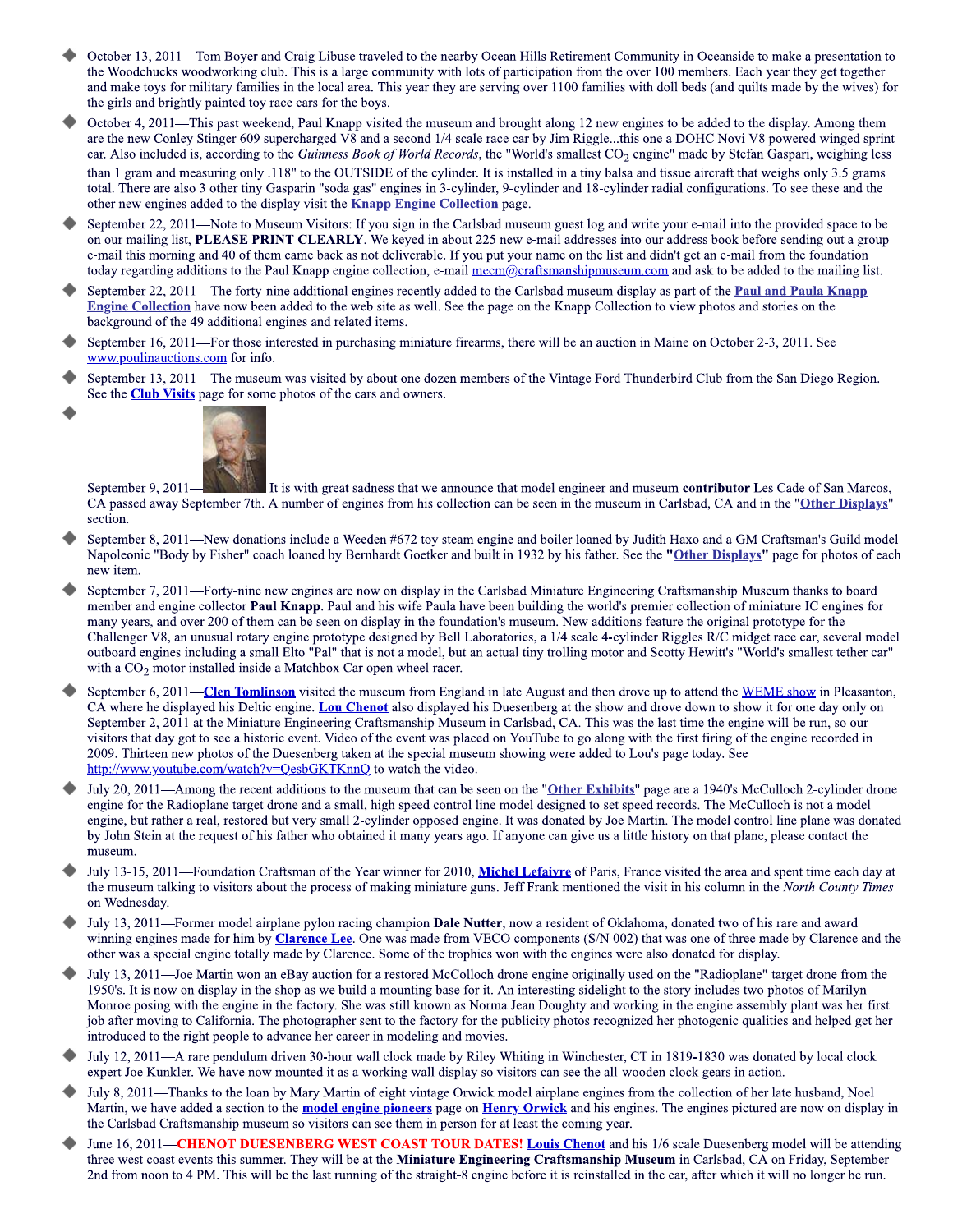The weekend prior to that Lou and the car will be at the Western Engine Model Exhibition, August 26-28. Instead of Vallejo as in years past, the show this year is being held at the Alameda County Fairgrounds in Pleasanton, CA in conjunction with the GoodGuys Car Show. The weekend prior to that, Lou will show the car at the prestigious Pebble Beach Concours in Pebble Beach, CA. These events are still several months away, but mark your calendar now. For those on the west coast, these will be your only chances to see the car and talk to this year's Craftsman of the Decade winner in person.

- June 15, 2011—Seventeen new engines have been added to the collection courtesy of a donation by Les Cade. They can be found on the "Other Displays" page that features exhibits that we have on display in the Carlsbad museum. In the section on "engines" they start with the "High School" project engine from the 1930's. Another of the more interesting additions is the Cretors Popcorn Machine Engine. Today the 1/4 scale Marmon Coupe model was returned to its owner after being displayed since our opening on February 7th. You can still see photos of this and the other miniature cars built by the Marmon auto company in 1921 and others on our page on miniature factory models.
- June 9, 2011—We regret to announce that long-time museum docent Larry Simon passed away April 20, 2011. He was a great friend to the museum and a stalwart volunteer and tour guide every Monday for over four years. He has kindly left the machine tools in his home shop to the Joe Martin Foundation where they will continue to be useful to our shop craftsmen. The new museum's lounge area has been named "Larry's Lounge' in his honor. We are glad he got to see that before he passed away, as he treasured the time he spent at the museum talking to visitors and fellow craftsmen. The lounge features the display of his 1/32 scale Manitowoc construction crane, which he was also kind enough to donate to the museum.
- June 9, 2011—Carlsbad museum visitors please note that if you have not yet seen the 1/4 scale 1921 Marmon Coupe model on loan from Paul Bundy, you only have a few days left. The model was only on loan for our re-opening and is being returned to the owner on June 15th.
- June 1, 2011-Boat and model builder Fred Heim has built something out of the ordinary this time, even for him! "The True Yachtsman's Last Boat" is built like a classic mahogany speedboat, except its purpose is not to sail the lakes or seas. It is built to take it's captain into the great beyond...it's a coffin. Built as a conversation starter at boat shows, it has certainly attracted a lot of attention. We give you a chance to see it at the bottom of his page.
- May 25, 2011—At the NAMES show a few weeks ago in Detroit I was able to get some photos of Paul Hamler's latest project. He has moved on from making limited edition miniature woodworking tools to making 1/3 scale Kentucky Long Rifles based on the Lancaster design. A number of photos of the finished guns have been added to his page along with some photos of the production process.
- May 25, 2011—Several interesting new projects are now on display or under renovation in the museum shop. Will Neely was kind enough to loan us two of his fine models--a 1/4 scale vintage sprint car and a 1/4 scale static model Ford Flathead marine racing engine. The front axle of the racer was damaged in shipment, but Tom was able to do an almost invisible repair, and it is now ready for display. Also just received from William and Carol Cox of Oceanside is a very nice Gabruder Bing Nurnberg (GBN) steam machine shop with four tools that was made between 1906 and 1923. In addition, we just received from Norman Palmer two small but interesting woodworking tools--a rasp with cast brass handle and a small, chrome plated 1" wide surface plane identified only by the number "92." After a little cleaning, these last items will be on display in the museum. Right now they can be seen in the museum's shop if you ask Tom.
- May 19, 2011—Twenty new photos of the award winning 1/6 scale Duesenberg by Craftsman of the Decade winner Louis Chenot were added to his page along with a photo of him being presented with his award at the NAMES show April 30th. In addition, the first photos of progress on his next project, a 1930's mahogany speedboat powered by a Liberty V-12 engine are also included.
- May 19, 2011—**Jerry Kieffer** brought his 1/8 scale Harley Davidson to the NAMES show so that spectators could see the progress he has made in the past year. We have included 9 new photos of the state of assembly of the bike. In addition, Jerry brought his finished and painted John Deere tractor to display for the first time since it was painted. It is worth a look as well if you **CLICK HERE**. Eight new photos were added.
- May 17, 2011—Michel Lefaivre, the foundation's Metalworking Craftsman of the Year for 2010 has recently completed a two-year project to build a 1/3 scale Mauser 98K bolt-action rifle. He just submitted the photos and descriptions, and they have been added to his museum page. This rifle, presentation case, tools, bayonet and the clip of miniature ammunition have over 2000 hours of work in them Don't miss this one.
- May 17, 2011—Ighal Ahmed recently completed a project that qualified him for inclusion in a special page for complete, running vehicles called "Model Engineering Masterpieces." We have given special coverage to his recently completed 1/4 scale model of the historic 1886 Benz Motorwagen, known as the first car. Learn a little about its history and how Iqbal completed the model in only 13 months.
- May 16, 2011—Several new projects have been added to the museum in Carlsbad. You can examine them online by going to the "Other Exhibits" page. Look for the tiny child's iron built by slaves in the south donated by Dr. Francis Rigney as well as the four interesting projects built by Marvin Johnson and on loan to the museum courtesy of his daughter, Marleen Wight. They include a tiny B-24 Liberator bomber filed from a block of aluminum sawed from the propeller of a downed Japanese fighter during WW II, a highly detailed miniature violin in its own case, a Bell helicopter main and tail rotor mechanism in miniature and a little brass bike to be ridden on a wire by a little articulated clown figure.
- May 13, 2011—Three newly donated engines were added to the museum and are now documented on the "Other Museum Displays" page of this site. Joe Kunkler of Vista, CA donated a large supply of watchmaker's tools, a Riley Whiting clock with wooden gears and two "mystery" steam engines he obtained from a junk box after an estate sale. Though the builder is lost to history, the engines remain and have just been restored in the museum shop by Tom Boyer. In addition, Paul Elsmore donated his recently completed 1/3 scale Red Wing Air Cooled "Thorobred" engine after putting in over 1000 hours of work on it. All three engines are now on display in the Carlsbad museum if you want to examine them first-hand.
- April 26, 2011—This has been a good week for publicity. First, our local Carlsbad paper, *The North County Times* published an article last Friday that brought a lot of people out to the museum. Today I received several copies of the May/June 2011 magazine, *The Home Shop Machinist*, which features a nice article honoring Lou Chenot for his win as the foundation's Metalworking Craftsman of the Decade. Both can be found in PDF form on the "Press" page or by clicking the links above. Our thanks to the NC Times and The Home Shop Machinist.
- April 13, 2011—The third group to visit the museum in April arrived on Honda Goldwing motorcycles. This is the second visit for the San Diego Honda Goldwing Road Riders Assn. See the Club Visits page for photos of the members and some of their fine machines.
- April 13, 2011—Five new photos of Fred Heim's latest project have been added to the bottom of his page. Fred likes to model in large scales, and his big R/C model of the yacht *Nordhavn* is no exception. It is almost ready for sea trials.
- April 11, 2011—On Saturday, April 9th we opened up at 9 AM with visitors from the San Diego Fine Woodworking Club already waiting in the parking lot. You can see photos of this and other club visits on the **Club Visits** page.
- April 5, 2011—Clear Sign & Design installed the new exterior sign on the museum building this morning. See the **Facility Page** for a photo.
- April 2, 2011—It was a second visit for the Palomar Model A Ford Club, but their first to the new location. A good turnout meant lots of nice looking Model A's in the parking lot. Shop Craftsman Tom Boyer is a Model A owner, so he specially appreciated the visit. Photos can be found on the **Club Visits** page.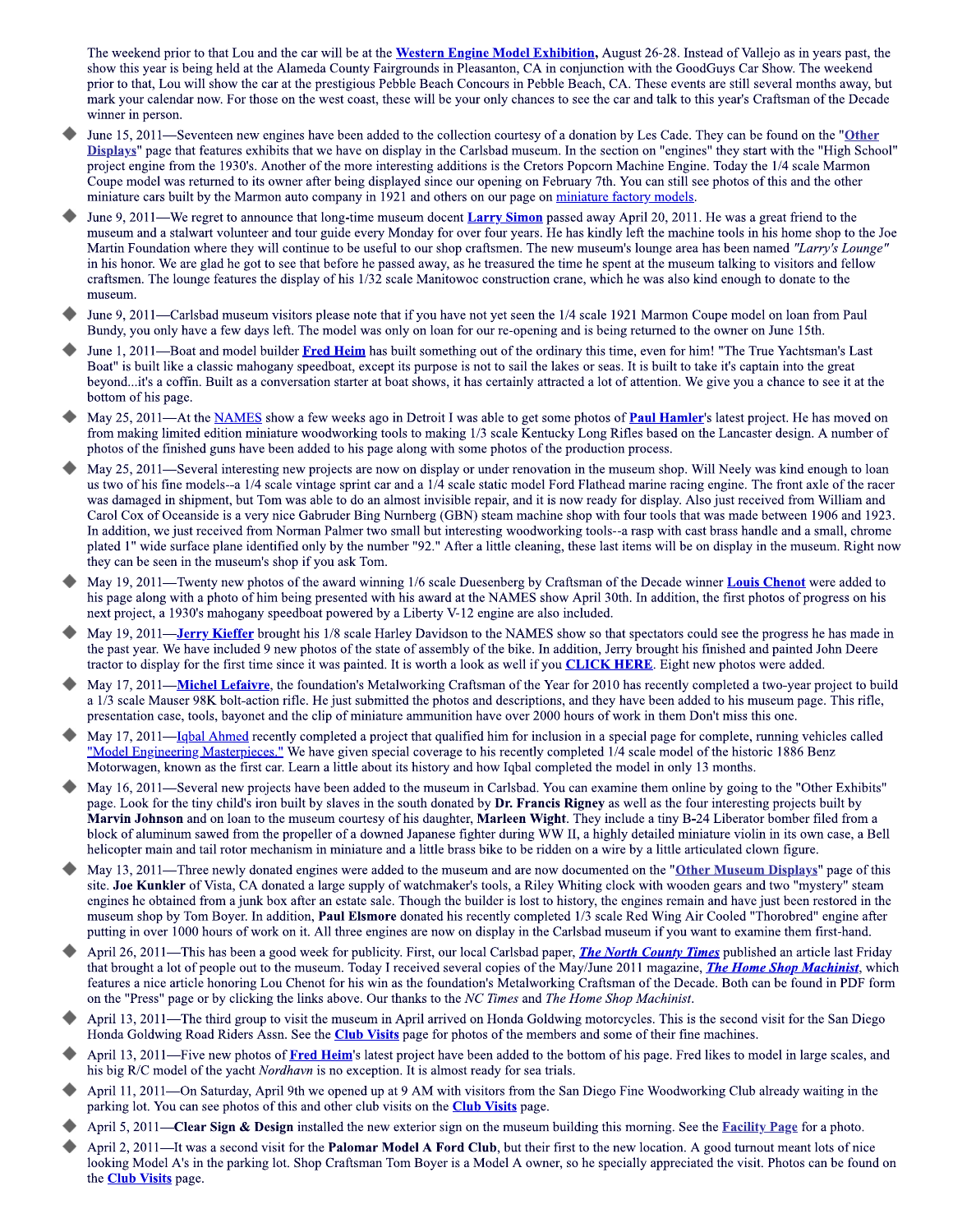- March 31, 2011—A group of hot rodders driving down from Central California for the weekend GoodGuys car show at Del Mar stopped by on the last leg of their drive for a tour of the museum. Though pretty tired out after two days of hot driving and a number of other visits along the way, the hard core of the group made us their final stop before heading for the motel pool. See the Club Visits page for photos.
- March 28, 2011—A link to video shot at the Cabin Fever show in York, PA in January shows Lou Chenot's Duesenberg engine being run. The chassis with the body off is also lovingly photographed so you can see work that will be hidden once the engine is in and the body is back on later this year. Also, photos of Clen Tomlinson's 1/8 scale Deltic engine and the 1/4 scale 1921 Marmon 34 now on display and Ken Nobel's newly donated wall clock have been added to the "Other Displays" page.
- March 19, 2011-A visit by the Horseless Carriage Club of America (San Diego Region) brought a parking lot full of classic American cars and their drivers and friends for a club visit to the Carlsbad museum. See the Club Visits page for photos.
- March 15, 2011—Clen Tomlinson's spectacular Napier Deltic engine arrived safely from England for display for the coming year. We are now in the process of putting together a display for the engine where it will be featured right up front. Clen has years of research and machining in this 1/8 scale model of one of the world's more complicated engines. Used in fast attack boats and diesel electric locomotives in the 1940's and -50's, this supercharged, two-cycle diesel engine has 3 crankshafts, 18 cylinders and 36 pistons. Despite its vintage heritage, Clen used methods not available to the original builders to create the model, including doing the drawings in CAD and creating many of the parts using CNC. Clen has written some interesting comments regarding the controversy over CNC vs. Craftsmanship. Seeing this engine may change some minds.
- March 11, 2011—A significant collection of model engines was donated to the museum by Les Cade of San Marcos, CA. A long time visitor to the museum, Les has built and collected a number of interesting engines over the years. He figured it was time to clean out his garage and put the engines where they could be enjoyed by more people. Our sincere thanks to Les for making these available for you to enjoy. The collection is in the process of being cleaned up and mounted for display and will be featured in the online museum as soon as they are photographed. In the mean time, they can be seen in the Carlsbad museum as they are prepared. Included are a full size Root & Vandervoort hit-n-miss engine plus a number of model hit-n-miss and steam engines. Historically significant among the small steam engine is a Cretors "popcorn" steam engine originally used to power a street vendor's No. 1 popcorn wagon that was originally sold in March, 1913.
- March 1, 2011—Well-known model engineer from India, *Ighal Ahmed* has created a running 1/4 scale model of the first internal combustion powered vehicle--a Benz Motorwagon from 1886. Thirty-one photos of the project were added to his page. Mr. Ahmed received a very prestigious award from the Central India Vintage Automobile Association in January for the building of this model. Already known through his presence in the Guinness Book of World Records as building the smallest steam engine, he has also built live steam trains, engines, model machine tools and other detailed projects, but this particular model shows off his skills in foundry work as well as machining and woodworking.
- March 1, 2011—An updated photo of the progress of Fred Heim's large R/C ship model was added to his page at the bottom.
- February 28, 2011—Two photos of a McCoy .35 and a link to a tune-up article were added to the page on model airplane engine builder Dick McCoy.
- February 22, 2011—The local chapter of the Little Guys Street Rod Club held a monthly meeting at the museum itself. We opened up after hours and about 20 members arrived for pizza, sodas and a tour of the museum, despite the rather inclement weather. Photos of the event will soon be added to the Club Visits page.
- February 15, 2011—Tom Boyer and Craig Libuse attended a meeting of the local chapter of the Lite 'em Up Street Rod Club in Vista, CA. We brought along the Seal and Howell V4 engines which were run at the club meeting. With over 40 members in attendance, a short talk on the foundation was given, and the club has put a future visit to the museum on their cruise agenda.
- February 7, 2011—The new Miniature Engineering Craftsmanship Museum reopened in its new location in Carlsbad, CA. It is now open to the public Monday through Saturday, 9-5. (Closed holidays) For the reopening we have two special displays for a limited time. In the front lobby you can view a 1/4 scale 1921 Marmon coupe built by the Marmon factory assembly craftsmen for auto shows and dealer promos. It was formerly owned by John R. Bond, publisher of Road & Track magazine who had it restored in the 1970's. It is on loan from its current owner, Mr. Bond's nephew Paul Bundy a hotrod builder from Escondido, CA. Also on display is a Fine Art Models 1:192 Bismarck battleship. On loan from Niall Conway in La Costa, CA, the ship model features an incredible amount of detail and measures almost 5' long. The new museum is located at 3190 Lionshead Avenue in Carlsbad, and an updated map has been added to the "CONTACT" page of the web site.
- January 4, 2011—Dave Sage has completed a V8 version of Jerry Howells' V4. See the **Howell V4** page at the very bottom for photos and video of Dave's creation in action. We're sure Jerry would have loved to see this one.
- December 22, 2010—A while back we posted a video of a few of Rudy Kouhoupt's steam engines running in our museum shop. We have doubled the size of the exhibit with 14 engines now being run for museum visitors. Check out the link from Rudy's page or see the short video on YouTube at http://www.youtube.com/watch?v=blRkSD7d-e4.
- December 21, 2010—The Foundation is proud to announce that Louis Chenot has been selected as the 2011 Metalworking Craftsman of the Year. In honor of the special nature of his acheivement, this year's award is being called the "Craftsman of the Decade" award. A lifetime of outstanding craftsmanship and the completion of his 10-year project to build a running model of a 1932 Duesenberg in 1/6 scale have earned him this welldeserved recognition. Lou will receive his award medallion and a check for \$2000 at an awards ceremony to be held at the North American Model Engineering Society (NAMES) Expo in Southgate, MI on April 30th, 2011. Our congratulations to Lou on becoming the 15th winner of the Foundation's top award.
- December 20, 2010—Two photos of the latest wooden creation by **Sunia Reznik** were added to his page. This one is a 24" long model of the M1 Abrahams main battle tank.
- December 17, 2010—A generous donation of seven model airplane engines was recently made by Jerry Nelson, an old friend of Joe Martin's. They have been mounted on stands and are now part of our growing display of model airplane engines. Just added were a 1990 supercharged O.S. FS120S-SP 1.2 cu. in. single, a 5-cylinder G-Mark Radial, a 7-cylinder Technopower II radial, two different cutaway HP .40's and two cutaway HP .61's. The cutaways are new to our collection and are good at illustrating what goes on inside a model engine. Photos of the new engines have been added to the "Other Engines" page, and the O.S. has been added to the page on Shigeo Ogawa and his O.S. engines.
- December 16, 2010—As most of you who visit this museum regularly already know, Joe Martin is the owner of Sherline Products, a manufacturer of precision miniature machine tools, hence our interest and respect for excellent projects at the small end of the size scale. The profits from that company provide the primary financial support for this foundation. However, we also want to make it clear that use of any particular brand of tools in no way influences the choice of craftsmen and projects displayed in this museum or honored by the foundation. Sherline has decided to sponsor the pages of the craftsmen who use Sherline tools to make all or part of their projects, but that sponsorship opportunity is also open to any other manufacturer who wishes to sponsor a page. If you sponsor the page of a craftsman who uses or endorses your product, you are free to advertise that fact in your sponsorship. You can also claim in your other litereature and advertising that you support craftsmanship through your support of the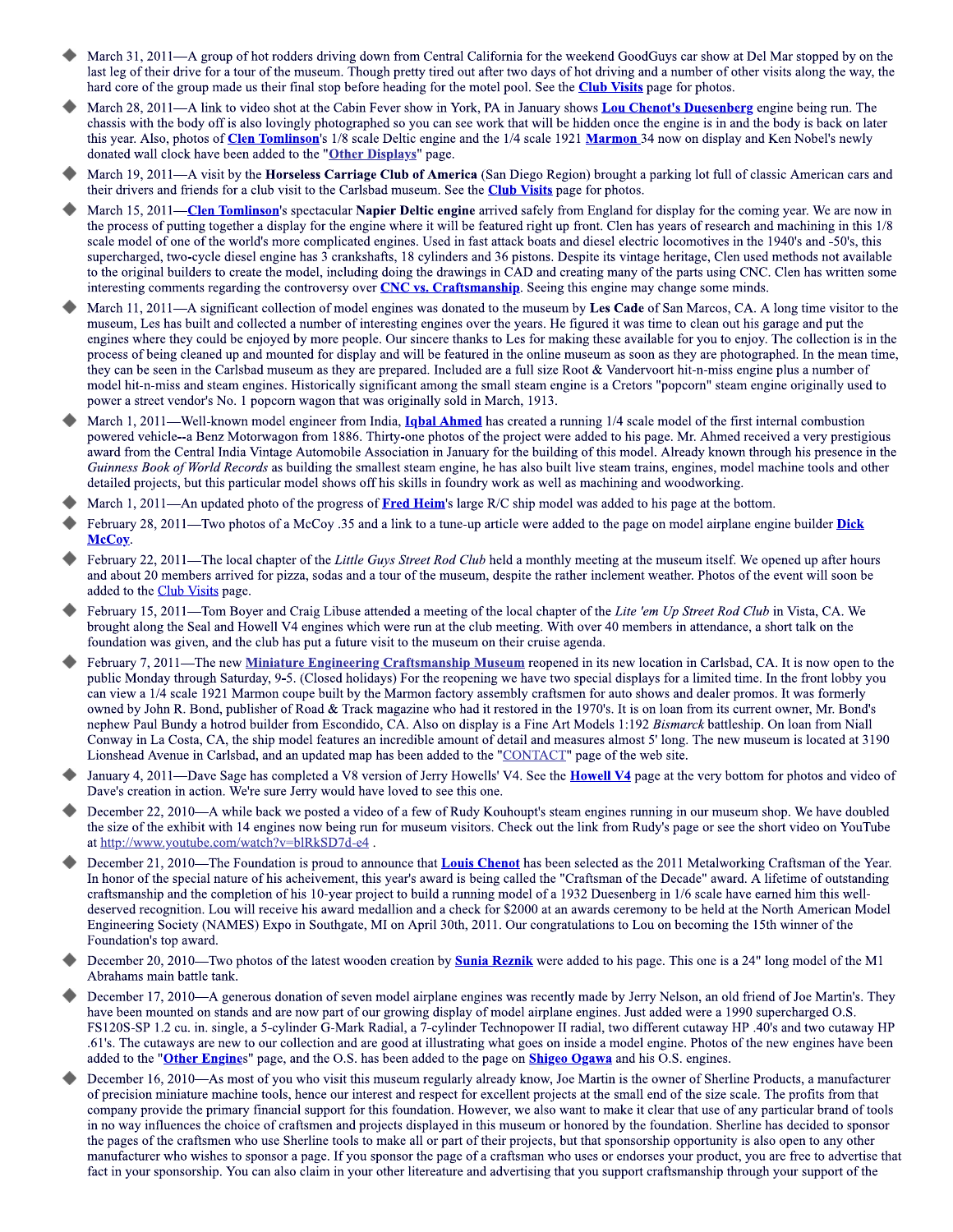foundation. Many worthy sponsorship opportunities are still available at the bottom of pages in the museum, both for individual craftsmen and for entire sections. If you are interested in the lifetime sponsorship of a page, whether or not the craftsman sponsored uses your products, please contact us at mecm@craftsmanshipmuseum.com or call 1-760-727-9492 for cost and details of the sponsorship program. As a non-profit organization, we are always looking for ways to help support the foundation and the work that goes into maintaining and growing this museum. Page sponsorship is one way you can also help contribute while gaining credible recognition for your company among a community of the world's finest craftsmen and the people who appreciate their work.

- December 14, 2010-It was announced today that the move to the new facility will not take place until after the first of the year so that we can maintain an uninterrupted schedule in the busy week between Christmas and New Years Day. The move to the new building in Carlsbad will take place soon after the first of the year. The exact dates will be posted on the opening page as soon as we we know them. We also need volunteer docents (tour guides) and machinists at the new facility. CLICK HERE for details if you would like to become involved with the museum.
- December 3, 2010—Can parts made on a CNC machine exhibit "craftsmanship?" To read what CNC craftsman Clen Tomlinson has to say on the subject CLICK HERE. This essay has now been linked from Clen's page as well as from the home page. You may remember Clen as the man who is building the incredibly complicated Napier Deltic engine and using CNC to help him do it.
- December 2, 2010—An ad was placed on Craigslist.com today seeking retired toolmakers, machinists, shop teachers or other craftsmen to work at the new museum for 3 days per week. This will be a paid position for two or more qualified people to help manage the museum and shop to be opened soon in Carlsbad, CA. In addition, we are seeking volunteers to help act as hosts or docents for people visiting the museum. Anyone interested in learning more about these positions should contact Craig Libuse at mecm@craftsmanshipmuseum.com or call 1-760-727-9492.
- November 30, 2010—Polish artist in brass, **Szymon Klimek** donated a second work of art to the Craftsmanship Museum in California. It arrived undamaged and is now on display. The solar powered brass Victorian steam engine is encased inside a covered glass goblet and runs on the light from a 30-watt bulb. To enhance the delicate beauty of the engine, Szymon included bunches of red and purple grapes, tiny brass leaves and jewels. The engine is named "Susi" after the tiny snail that can be seen sitting atop the solar panel. Photos of the new engine have just been added to Szymon's museum page.
- November 13, 2010—Forty members of several chapters of the Pickups Limited truck club arrived at 10 AM for a special Saturday tour of the museum and shop. See the "group visits" page for more.
- November 10, 2010—Several new photos have been added to a couple of sections of Xu Yan's page, including a Japanese Matchlock pistol and M2 Carbine rifle.
- October 29, 2010-November 2, 2010—Seven new photos of Xu Yan's 1/6 scale Type 38 carbine built in 1964 can be seen on his page. One photo shows the individual parts in disassembled form. On the following day, six new photos of the Italian matchlock pistol were also added. On November 2, seven new photos of the M1 Carbine were added.
- October 28, 2010—The newest craftsman to be added to the on-line museum is **Ronald D. Remsberg**. A few months ago Ron came by the museum and donated nine of his matchstick models for display. This former aerospace engineer and retired print shop owner switched from building freeflight model airplanes to working with matchsticks several years ago, and finds it a relaxing task that takes less space, uses less toxic adhesives and produces a satisfying result. Ron's new page is linked from the Wooden Mechanical Projects section.
- October 21, 2010—A new-in-the-box Cox Tee-Dee .051 model airplane engine was added to the engine display and the page of Leroy Cox, courtesy of Joe Martin. This was a version of the famous .049 engine with a slightly longer stroke. It was made in 1961.
- October 9, 2010—Over 20 members of the Bay City Rodders hotrod club visited the museum for a Saturday tour. See the Group Visits page for photos of this and other groups that have paid us a visit.
- October 6, 2010-Dioramas are more than just models, they are models in a setting. Each tells a story or captures a moment in time in 3D. You could say **Ray Anderson** "wrote the book" on boxed dioramas. Published by Kalmbach Publications, his how-to book was collected from articles he published in Fine Scale Modeler magazine over the years. He is now featured in the model making section. Check out his detailed, authentic, action-packed and sometimes humorous work.
- October 6, 2010—Our gunsmith from China, Xu Yan builds not only miniature guns, but also the tools to make them. He has just added a more powerful and versatile milling machine for his shop. See photos at the bottom of his page.
- September 21, 2010—Find Hansen of Denmark has sent in eight new photos of his latest hot-bulb engine; a beautiful red twin-cylinder horizontal. He also provided four more YouTube links so you can see some of his engines being started and run.
- September 10, 2010—Our page on miniature cars made by major maufacturers now includes a link to other companies that made miniature versions of major brand cars. See http://www.jrcentral.com/ for photos and stories of some of these beauties. Our thanks to Christian Weiss for the link.
- September 9, 2010—We just obtained a copy of the August, 2010 issue of *In Flight USA* magazine. It contains a nice article on the Craftsmanship Museum by Russ Albertson. The magazine is free to pilots and is given out at airports around the country. So far it has brought in a number of pilots who have flown in to nearby McLellan-Palomar Airport in Carlsbad, CA. CLICK HERE to read a PDF version of the article or see the PRESS page for links to this and other articles on the museum.
- September 1, 2010—Woodworker Sunia Reznik has also produced some metal projects, including a drill press and two running engines. His son Mike sent in some photos and we have added them to the page of this multi-talented craftsman.
- August 30, 2010—Whenever I have a question about a vintage model airplane engine that has been donated to the museum I call Tim Dannels at the **Engine Collector's Journal**. Perhaps he grew tired of my calls, because he just donated a copy of his book, *American Model Engine Encyclopedia* to our museum library. This will be a great source for us in finding out about both the common and the rare engines that we see from time to time. We thank Tim for his kind donation and recommend this book for anyone interested in collecting vintage model production engines.
- Augusts 26, 2010—Two vintage model airplane engines have been added to the "Other Engines" web page; a DEW .51 and a Webra .91, both donated by Joe Martin. More model airplane engines and the stories of the clever craftsmen who founded the companies that made them can be found on the page covering the history of early model engines.
- August 19, 2010—Three new projects have been added to the web site: 1) A Boutet pistol set by **Antonio Rincón**, four more matchstick sculptures by Ronald Remsburg and the Fine Art Models Corsair that has been on loan since April was replaced by a Fine Art Models P-51 in 1/15 scale. These new projects can be seen in person at the Craftsmanship Museum. The P-51 and matchstick sculptures can be found on the web site on the "Other Displays" page. The pistol set is the last item in the "pistols and rifles" section of Antonio's page.
- July 15, 2010—CBS did air the Larry Himmel segment on the news last night, and it came out quite well. To read the article or view the video, use one of the links below:

• Link to video on Channel 8's web site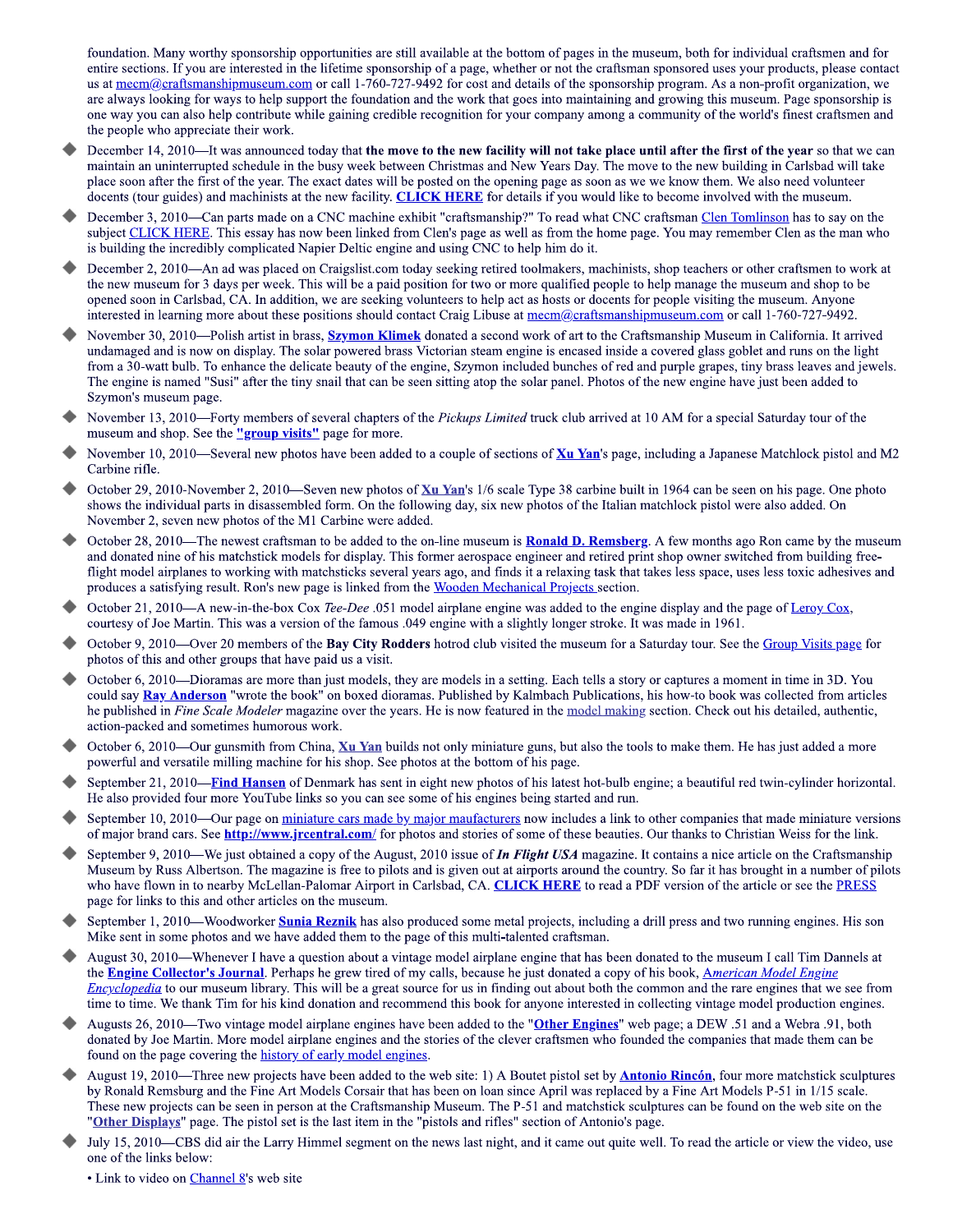• YouTube video link (without the commercials at the beginning)

- Link to written version of the article on Channel 8's web site
- July 14, 2010—Today we got a visit from local San Diego TV reporter and personality Larry Himmel. He brought along a cameraman from San Diego Channel 8 (CBS) and filmed a short segment that will air tonight at 5:40 PM. We hope it will make a lot more people in the San Diego area aware of the museum and Foundation.
- July 8, 2010—A short 1-minute video was added to YouTube.com that features six of Rudy Kouhoupt's steam engines in action. See the video at http://www.youtube.com/watch?v=VoUePCWNxYM or go to Rudy's page for a link to a smaller WMV version of the video. This six-engine display is now in the museum's shop. Tom made the copper pipe air manifold that has an individual aquarium valve and air line for each engine to adjust speed individually while running all six at the same time. It's quite a combination of motions when all are running.
- July 6, 2010—Puzzle Master GarE Maxton has just introduced his latest challenge. "The Intimidator" puzzle weighs 40 pounds and has 125 custom machined metal pieces. If that isn't intimidating enough, hidden inside are pieces that assemble into a second object—a .45 caliber muzzle loading pistol. Even the powder charges, bullets and firing primers are hidden inside the sculpture. That's the real reason for the name. Visit his page to see photos of this latest puzzle and several video links to the disassembly of the puzzle and assembly and firing of the single-shot .45 pistol styled along the lines of the one in the James Bond movie, *The Man with the Golden Gun*. If you are a puzzle fanatic who is also into guns, this is as good as it gets. Even if you just want to see how a 40-pound, 125 piece puzzle is disassembled it's worth a look.
- June 27, 2010—The Temecula Valley Corvette Club made the Craftsmanship Museum a stop on their "Mystery Tour." Though we are not normally open on Sundays, we wanted to see what a parking lot full of Corvettes looked like and agreed to a special opening. On a mystery tour, no one in the group except the tour organizer knows their destination, so there was some confusion when they arrived at the Sherline building in an industrial park. The group of 25 Corvettes arrived on time and together, making for an impressive entrance. The destination was a surprise for all (except Bill Moore), and we hope they went away with stories to tell the next time the subject of "small engines" comes up in a conversation. See the **Club and Group Visits** page for photos. This group of 50 people was our largest tour to date.
- June 23, 2010—A group of eight 11 x 14 photos contributed by model maker Michael Paul Smith was added to our museum display. Michael also contributed a nice hardbound book of his photos of the models which is also now on display.
- June 10, 2010—Back in January, a viral e-mail brought attention to the work of artist, architectural model builder and photographer Michael Paul **Smith**. He combines custom 1/24 scale models of vintage buildings with diecast scale model cars and photographs them to give a sense of a real town somewhere in the midwest in the 1930's through the early 1960's. The photos are so lifelike it is at first hard to believe they are of models, and each tells a story. The craftsmanship of the models combined with the artful use of real backgrounds and photo techniques that mimic old black and white or Kodachrome photography yield photos that look like they could have come from your parents or grandparents photo albums. We are now fortunate to be able to feature his work too and think you will enjoy touring his town of Elgin Park that never really existed but looks like it might have.
- June 9, 2010—The foundation would like to thank Phillip Henderson of San Diego for his donation of the 1/15 scale wooden LeTourneau L-1100 front end loader built by his father in 1992. Perry Henderson built many large models of some very complicated cranes and construction equipment as a hobby during his lifetime, and this model is now on display in the museum. You can see several photos of it on the "Other Exhibits" page on this web site.
- June 3, 2010—It is nice to see one of our featured craftsmen on TV. Recently, the History Channel did a feature on steam power on their show, Modern Marvels. One of the segments showed the work of "steampunk" robot builder I-Wei Hauag. CLICK HERE for a link to a YouTube video of the TV segment.
- June 1, 2010—HELP! The Joe Martin Foundation is seeking volunteers to help out as docents at our museum in Vista. We will soon be moving down the street of our new facility in Carlsbad, and the location will require that someone be on hand during the hours we are open to greet people at the front door, as Tom and the machine shop will be located at the back of the display area. If you would like to spend some time in a fun environment hosting tours of some very intersting displays, please give us a call at (760) 727-9492 or e-mail Craig Libuse at mecm@craftsmanshipmuseum.com.
- June 1, 2010—Back issues of *Model Engineer* magazine sought. In the museum library we have a collection of *Model Engineer* magazines dating back to the first issue in 1898; however, there is a hole in the continuity from where the purchased collection ended and where our subscription began. We are seeking about 110 issues starting with the issue after December12-26, 2003 (Vol 191 #4210) up to May 23-Jun 5, 2008 (Vol 200 #4320). A donation of back issues is valued for tax purposes at about \$5.00 for each issue. We will pay the cost of shipping within the USA. If you have a collection you would like to donate to the museum and could use a \$550.00 tax deduction, please keep us in mind for those missing issues.
- May 26, 2010—Last week Les Cade donated a beautiful Rider-Ericsson Sterling pump engine built in 1982 by Bill Fowler. We now run it upon request for museum visitors and have posted both still photos and links to videos of it in action on the "Other Projects" page. You can also see the video on YouTube if you CLICK HERE.
- May 19, 2010—Roger Zimmermann loves 1960's American cars like Cadillacs, Oldsmobiles and Studebaker Avanti's. Roger also makes models of them, even though he doesn't often get to see them on the road. That's because Roger lives in Switzerland. Even so, the former GM Engineer builds some spectacular 1/12 scale models with finish and detail that are up there with the best. We just added a page to the Model Makers section of the museum that details his efforts from childhood models made of cardboard up to his current model of the 1963 Avanti.
- May 14, 2010—A 1/50th scale model of the Greenland fishing trawler Nordkap was just donated to the museum and is now on display. It was built by the late Mike O'Conner of Vista, CA and donated in his honor by his wife Danelyn after he passed away earlier this month. Mike was a member of the Ocean Hills "Woodchucks" woodworking club, a lifelong pilot and an engineer for Douglas Aircraft for over 40 years. Photos of his expertly built model can be seen on the Other Displays page.
- May 14, 2010—Also donated this date was a 1/4 scale working Rider-Ericsson hot air pump engine built by Bill Fowler in 1982. Pinstriped by famed automotive pinstriper "Shakey Jake," this engine runs on heat provided by a propane flame to pump water. It was one of two built by Mr. Fowler from casting sets purchased for him by donor Les Cade. When he brought it in, Les demonstrated its smooth and almost silent running as it continuously pumped water from and back to a clear acrylic tank. The engine will be kept in the museum shop for the time being and will be available to be run upon request for visitors wishing to observe its unusual function. Photos of his engine can be seen on the Other Displays page.
- May 6, 2010—A new page on Dutch craftsman Roberto Heijmans has just been added to the Wooden Mechanical Projects section. Roberto has spent over 14 years building a large 1/25 scale model railroad with sectional track; however, this one is made entirely from wood--engines, cars, track and all. He has even come up with a clever electronic system to run severak trains at once without a collision and has also built large bridges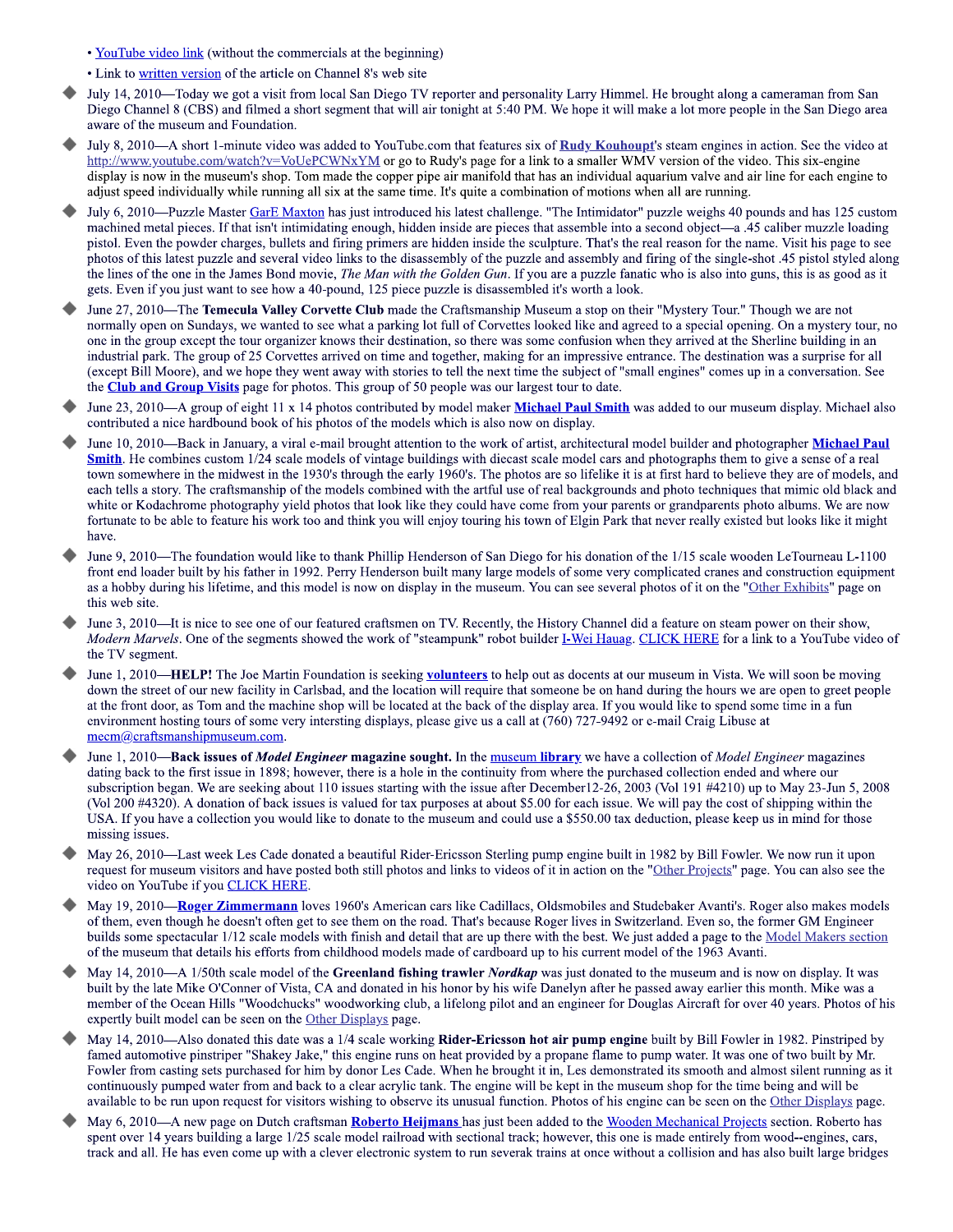and other structures for the portable layout. Those of you in the Netherlands and Belgium may have seen his layout at shows, but for those around the world who haven't seen it in person, you will enjoy this new page.

- April 28, 2010—Ken Foran displayed his latest model at the Joe Martin Foundation booth at the NAMES show last weekend. The 1/8 scale Model T board track racer is made from brass and, like all Ken's models is highly detailed. Twenty-three new photos of it were added to his page today. Be sure to inspect his latest project. In addition, three new photos of the 1/8 scale Harley Davidson Knucklehead motorcycle being built by Jerry **Kieffer** were also added to his page.
- April 24, 2010—Gunsmith and miniature arms maker Michel Lefaivre flew from Paris to Detroit to receive his award for Craftsman of the Year. Photos of the award presentation have been added to his page.
- April 16, 2010—2008 "Craftsman of the Year" award winner Ron Colonna has built some very nice engines over the years. He now has a section on YouTube.com where you can see videos of some of them in action. See http://www.youtube.com/user/ronsmodelengines.
- April 12, 2010—David Gee of Arleta, CA donated a "Peanut Scale" flying model that he designed and built based on a 1913 Grahame-White "Lizzie" biplane. This beautifully built rubber-powered plane is a former contest winner.



April 7, 2010-Escrow closed on the new home of the Joe Martin Foundation and Craftsmanship Museum. The purchase involves a \$2 million dollar investment on the part of Joe Martin to secure the future of the Foundation in its own building. The new concrete structure is 16,500 square feet and is located about 3/4 mile west of our present location. Once zoning issues are worked out with the city of Carlsbad, we hope design and construction will soon begin on the interior shop and display spaces, with the goal of a Grand Opening of the new facility before the first of the year. The new building is located at 3190 Lionshead Avenue in Carlsbad, CA. (Click on the photo thumbnail to view a larger image of the building.)

- April 6, 2010—A Fine Art Models version of the F4U Corsair in 1/15 scale was placed on display courtesy of a loan by local model collector Niall Conway. It will be on display for the next 8 weeks, when it will be replaced by another of Mr. Conway's fine aircraft models.
- April 2, 2010—A short video of the first run of Lou Chenot's 1/6 scale Duesenberg engine was placed on YouTube.com. Lou sent the raw video to the museum and Craig Libuse produced the video, which includes Lou's footage plus still images. This is one of the major model engineering projects to be attempted in several years, and we congratulate Lou on a successful first run of a beautiful scale straight eight with 4 valves per cylinder. The car will be reassemebled in time for the NAMES Expo in Southgate (Detroit), MI on April 24th.
- April 1, 2010—Young C. Park's first aluminum Corsair model (the cutaway version) was delivered to Terry Brennan at the San Diego Air & Space Museum in Balboa Park, where it will be placed on display in the rotunda for a loan period of one year. The museum has agreed to display promotional cards for the Joe Martin Foundation Craftsmanship Museum as part of the presentation, which means a larger local audience will be learning of our museum.
- March 31, 2010—A 1946 Atwood & Adams .62 two-stroke model airplane engine was just added to the model engine collection. The engine along with a couple of wooden propellers and miniature champion spark plugs was recently donated to the museum by Bob Stein of Lakeside, CA. This is one of the many successful engine designs by Bill Atwood, who started out in 1932 with his first engine and continued making important contributions to engine development until his retirement from Cox in 1975.
- March 25, 2010—We recently received a copy of the March, 2010 issue of the Russian edition of *Popular Mechanics* magazine. On page 23 is a nice full-page article about Young Park's 1/16 scale Corsair model. More world-wide acclaim for his amazing models. Click on the linked magazine name to view a scan of the cover, the article and a translation.
- March 18, 2010—The Howell V-4 engine fired for the first time on March 16th at 2:40 PM. The "first pop" was witnessed by Joe Martin, Craig Libuse, Pam Weiss and Justin, our Realtor as Tom got about one second+ of running time on several attempts. After thinking about it overnight Tom made a few adjustments and was able to get the engine to run continuously the next morning. The event was captured on video and a 4-1/2 minute clip was posted on YouTube.com last night. CLICK HERE to view the video or go to the Howell V4 page to view a shorter 30-second close-up video of the engine as it was run today. We only wish the late Jerry Howell could have seen it run.
- March 11, 2010—The Howell V-4 engine has been mounted to a temporary wooden base for layout and testing of the electrical ignition components. Once that is done and a throttle linkage is hooked up we should be ready to attempt to fire it up for the first time. Photos of the assembled engine and electrical test were just added to the **V-4 page**.
- March 8, 2010—Two months ago we added Find Hansen and his hot bulb engines to the on-line museum. If you have never seen a hot bulb engine run before, Find has now posted videos on YouTube. Go to his page and click on the five new links provided there to view his videos of the engine being lubricated, started and run. The action of this unusual type of engine is quite interesting to watch.
- February 17, 2010—An article from a 1939 issue of *Popular Science* magazine sent in by a friend has allowed us to add some photos of model engine builder Ray Arden. There is also a link to a scan of the whole 5-page article for those wanting to know more about Ray and his engines. Ray is known as the "Father of the Glow Plug," and we have two of his engines in our commercial model engine collection, photos of which can be seen on Ray's page.
- February 10, 2010—Building miniature tools is a popular hobby for some model makers. John Maki of Washington specializes in making 1/3 scale versions of fine Victorian woodworking tools. These tools all have a certain functional beauty, and when reduced in scale and made with fine hardwoods, ivory and brass, a collection of them is an impressive site. (It also takes a lot less space to display than the full size tools.) John is able to purchase many of the full-size tools on eBay, study and draw them, recreate them in miniature and then re-sell the original, keeping just his miniatures. John has been added to the root page linking to other people who specialize in miniature tools.
- February 1, 2010—Our fourth addition to the on-line museum for 2010 is engine builder **Jim Moyer**. Jim has been building really small IC engines for years and has recently completed what is, as far as we know, the "World's Smallest Running Chevrolet V-8." Built in 1/6 scale, this is a highly detailed model of a 1964 365 HP Chevy Corvette 327 V-8. Unlike the real engine, this one will turn 11,000 RPM!
- January 26, 2010—One of the biggest announcements we make all year is the selection of the winner of the Metalworking Craftsman of the Year Award. Today we announced the selection of Michel Lefaivre of Paris, France as the 2010 winner. Mr. Lefaivre is a retired engineer and miniature gunsmith whose craftsmanship shows uncompromising quality. He will be presented with his award and a check for \$2000.00 at the NAMES show in Detroit, Michigan on April 24th, 2010. He will bring some examples of his work for display. If you can attend the show, please come by the Foundation's booth to meet and speak with Mr. Lefaivre.
- January 26, 2010—A second big announcement for the same day is the induction of multi-faceted model engineer George Britnell into the museum. He builds models in so many areas that he is linked from the steam engines menu, the IC engines menu and the gunsmithing menu.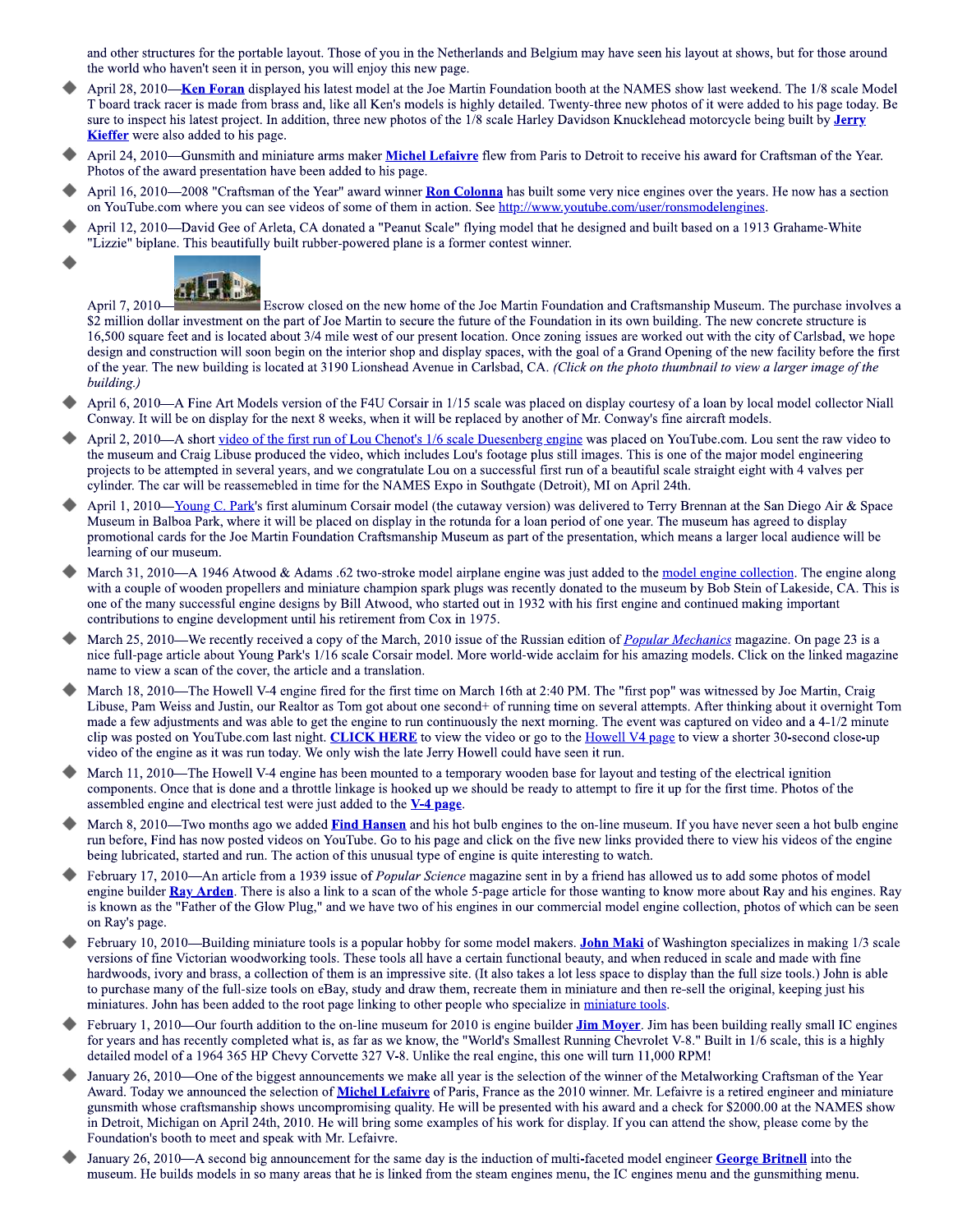George has long been a participant in the Sherline Machinist Challenge contests at the NAMES show, having taken first place in the event in both 1993 and 1995. This will tell you something about the quality of his work.

- January 20, 2010—Our second new craftsman of the year specializes in wooden ship models. N. Roger Cole is among the world's best when it comes to ships in scale. Recommended by former Craftsman of the Year winner, Bill Huxhold of Canada, Roger has also contributed much to the hobby by writing numerous articles on both his research and his techniques. Roger's work is as authentic as it is meticulous.
- January 7, 2010—Our first new craftsman to be added to the museum for 2010 is Find Hansen of Denmark. Find builds "hot bulb" engines. These somewhat unusual 4-cycle internal combustion engines have no spark plug or electrically heated glow plug. They rely on a vaporizer tube inside a cover that is heated to glowing by a small torch in order to ignite the fuel mixture in the cylinder. Looking much like steam engines in shape, they are an early internal combustion engine that you rarely see replicated by model engineers. Find's engines not only run well, they are beautifully crafted in many different configurations.
- January 5, 2010—Tom Boyer just finished soldering the radiator for the Howell V-4 engine. See the latest photos on the Howell V-4 build page.
- December 31, 2009—Visitorship at the museum has reached new highs for the past several weeks due to an e-mail going around the Internet. Someone copied a group of photos of Young Park's Corsair and P-51 models and sent them to friends. Friends forwarded it to more friends and at some point it took on viral proportions, going to all corners of the country and the world. That resulted in a huge amount of interest in Young's models and introduced a lot of people to our on-line museum. Locally, many people found out about our museum in Vista and came out to see the planes in person. Several publications ran articles on it including an e-mail newsletter to 90,000 EAA members and a center spread in the Sunday *Mail* (London) newspaper on December 20th. Our thanks to the person who originated the message, whoever you may be.
- December 23, 2009—We believe a couple of records were set on December 4th when a group in Andersonville, GA flew a 1/4 scale Bentley BR2 rotary engine powered model plane for the first time. This is the first 1/4 scale rotary to fly plus it is the first Bentley BR2 to power a model airplane. Paul Knapp built the engine and Robert Cooper built the plane, called the "Gigantic." The pilot was Mac Hodges. A 10-miniute video of the event has just been placed on YouTube.com so you can see the engine run-up and first flight at http://www.youtube.com/watch?  $v= dSYp1jFz6 E$
- December 16, 2009—Eighteen riders with the San Diego chapter of the Honda Gold Wing club stopped by for a visit, joining with a number of others who came by the museum today after having seen the e-mail about Young Park's airplane models. It was one of our busiest days yet, and for a while we had over a quarter of a million dollars worth of shiny motorcycles in our parking lot. This is just a reminder that we do welcome club visits. See our **club visits** page for photos of this and other clubs that have visited the museum in the past.
- December 15, 2009—Our thanks to whoever sent out the original e-mail about Young Park and his Corsair and P-51 model. It has reached the viral stage as internet e-mails go, and we are getting responses from all over the world from people who have received it from friends. It was also the basis for a cover story on the recent EAA (Experimental Aircraft Assn.) newsletter that went out to over 90,000 members last Friday. If you get the e-mail from a friend, send it on to everyone you know. Big corporations spend a lot of money trying to get this kind of exposure. Not having an advertising budget, we were fortunate to get it for free courtesy of our fellow craftsmen on the Internet. Our site has received well over 10,000 hits in 5 days.
- December 11, 2009—**Jim Hastings** is the newest addition to the on-line museum. Jim came to our attention after the Black Hills Model Engineering show when his work was noticed by a couple of the former winners of the Craftsman of the Year award. It is a little unusual to see ship models at a model engineering show, and these were standouts. Joining our builders of mostly more moder ships, Jim specializes in older, classic square-rigged ships in the old traditional plank-on-frame style. If you like detailed wooden ship models, he has now been added to the model making section.
- December 2, 2009—For the past several years we have been trying to put together a page on the late Lee Root. Though he had many friends in the model engineering community, none have so far come forward to help write a biography. We have collected a few photos and a little information about his life and have decided to go ahead and publish it in the hopes that others will contribute their favorite stories and photos of Lee so we can built the page as we go. If any of you fellow model engineers or friends of Lee's can contribute, we will be glad to add more background information, stories and photos as we receive them. Several of Lee's engines including his well-known 18,000 RPM Corvette V8 are now on display in the Vista Craftsmanship Museum as part of the Paul and Paula Knapp engine collection. We would also like to share any videos you may have of Lee's engines being run.
- Novermber 25, 2009—A new page has been added to provide links to videos of engines being run. It's nice to look at a nicely built engine but more fun to see and hear them in action. We have collected a number of links to videos of running engines, and we solicit your input as well. Send us your favorite links if you don't find them in our list.
- November 24, 2009—A new woodworker has joined the makers of wooden mechanical projects and toys. Sunia Reznik retired in 1994 and set about taking his hobby of woodworking more seriously. Since then he has created many beautiful models in wood. See his new page for items including fire trucks, motorcycles, trains, construction equipment and more.
- November 18, 2009—Who is doing anything to get kids interested in building things and introducing them to the manufacturing trades? The Nuts, Bolts and Thingamajigs Foundation is. We just added a link to their web site at www.nutsandboltsfoundation.org to the LINKS page. Check out this page for other links to items of interest to craftsmen as well.
- November 12, 2009—You may have looked at Fred Heim's 1/2 scale wooden construction equipment and Peterbilt truck in the Mechanical Woodworking Projects section. He recently retired as a boat builder and spent the summer cruising the waters of Florida in the 31' fantail launch Rachel H that he built for him and his wife to enjoy in retirement. Well, "retirement" doesn't mean Fred has stopped building things. Now he has started working on model boats. Photos of the first of his efforts has been added to his page.
- November 9, 2009—Polish artist in metal, Szymon Klimek just donated one of his finest pieces for display in the Vista Craftsmanship Museum. After a nervous wait by both Szymon and us, UPS delivered the delicate 1835 *Adler* locomotive this morning. It made the trip half way around the world without a problem, testifying both to the fact that the delicate art must be stronger than it looks and also to Szymon's extra careful packaging. It is now on display for our visitors, a significant addition to the museum's fine projects in metal. You can learn more about it on **Szymon's page** or by going to the **Other Projects** on Display page.
- October 27, 2009—The two new model airplane engines mentioned below have now been added to the Other Engine Manufacturers page. Both Russian engines are from the "Cold War Era," and they are both still new in the box. The engines were kindly donated by Richard T. Mack of Fallbrook, CA.
- October 23, 2009—Today was a good day for donations. First we received two interesting model airplane engines from Richard Mack. They are both Russian made models from the "Iron Curtain" era of the 1950's and are new in the box. One is a small CO<sub>2</sub> engine and the other is a 1-cylinder,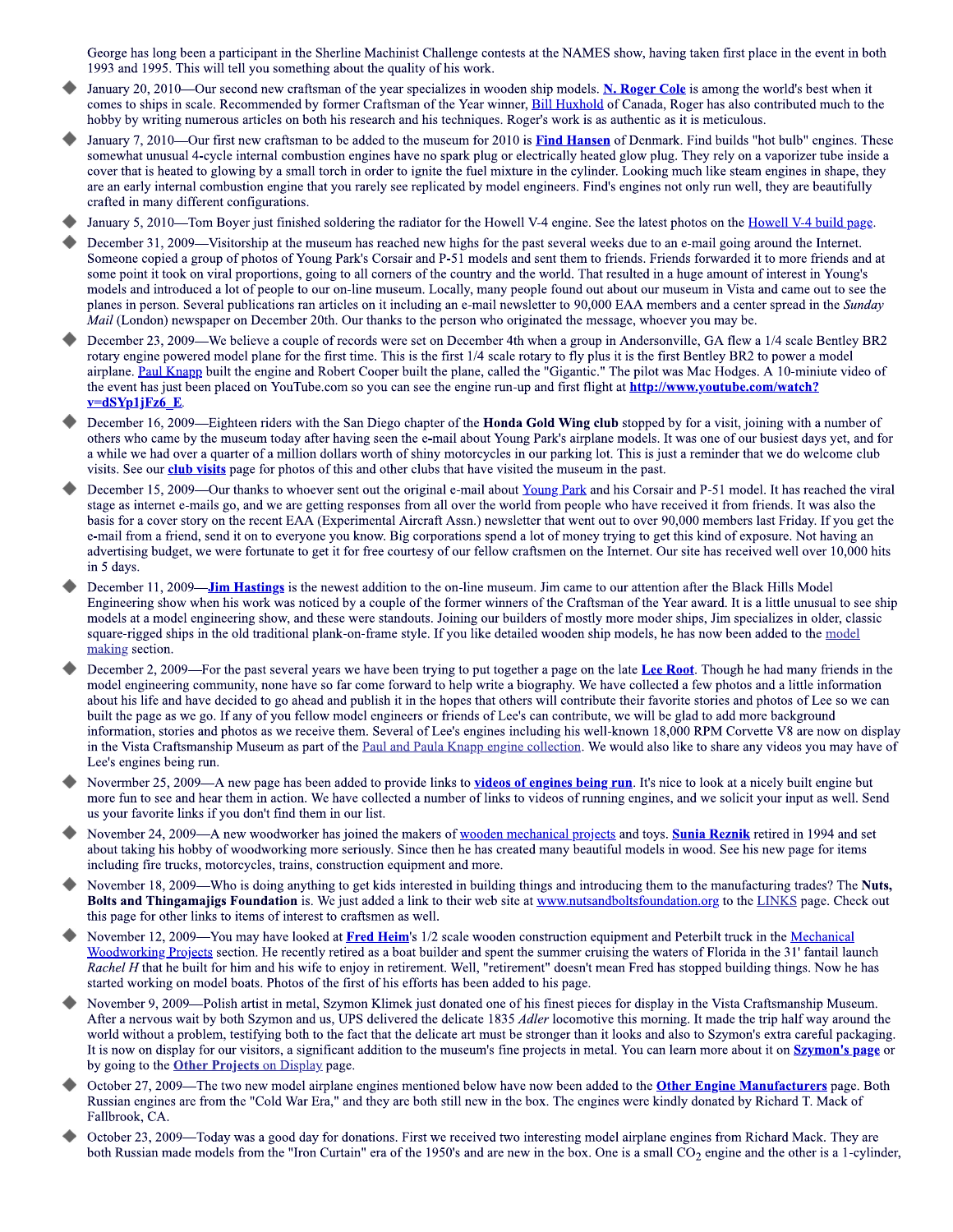2-cycle. UPS also brought a heavy box from Michael Molitsky containing 55 back issues of the NAWCC bulletin filling in all the holes in our collection from 1974 to present. We now only need issues older than #176. Our thanks to Mr. Mack and Mr. Molitsky for your generous donations.

- October 20, 2009—A new engraver and miniature gunsmith has just been added to the museum. Links to **Damien Connolly's page** can be found from both the engraving and gunsmithing sections, because he fits into both categories. Be sure to examine the talented Australian's tiny 1/5 scale Kentucky long rifle. It is made in a scale much smaller than is usually attempted for a miniature gun. There is also a great photo series of how a very delicate brass inlay is created for the lid of a very fancy display box for a rare revolver.
- October 20, 2009— $Xu$  Yan, the gunsmith from China has added a new miniature mortar to his weapons collection.
- October 1, 2009—**I-Wei Huang** has amazed and entertained the robot world with his steam punk robots. Now his small, bug-like swashbots made from R/C helicopter swash plates have gotten some attention in the national media from Discovery Channel to magazines like *Popular Science*, Popular Mechanics and Make. See his page for links or watch this YouTube video.
- September 25, 2009—**William Gould** has won awards in the past for his 3D CAD renderings. Nine new renderings of a steam engine and several historic racecars were just added to the bottom of his page. Using SolidWorks, Bill has created a look of total reality in his renderings.
- September 21, 2009—Although visitors to the on-line museum can see work of many superb craftsmen from around the world, the physical museum in Vista, California has some unique individual displays that have been donated or are on loan. A new page in the on-line museum describes some of these other exhibits so those who can't make it in person to the museum can see what the visitors see. If you can stop by the Vista museum, you can examine these items in detail.
- September 21, 2009—Miniature gun maker **Antonio Rincón** of Columbia has just submitted photos and a description of his latest work in 1/3 scale -a Le grand nécessaire d'armes boxed rifle and pistol set. These have been added to the bottom of the "Pistols and Rifles" section of his page.
- September 15, 2009—Toy Farmer Magazine for September, 2009 featured Jerry Kieffer's John Deere tractor model in an article on scratch built farm toys. His is far from a "toy" and the only one of the lot that actually has a running engine. CLICK HERE to see a high quality PDF version of the article or go to Jerry's page on the 1936 John Deere "D" Tractor model for more details.
- September 4, 2009—Several new engine photos have been added to the age of award-winning Indian model engineer Igbal Ahmed. He has recently completed a live steam 0-6-0 tank engine in 45 mm scale—a reduced size version of his Indian Glory engine. He also sent a photo of a Wetzel twincylinder stationary engine and will soon follow with photos of a Stirling engine he built after attending the NAMES show in Toledo, OH and seeing such engines in action there.
- September 2, 2009—Since there is no rule that says the Foundation is limited to one achievement award each year, a second Special Achievement Award is being presented to **Szymon Klimek** of Poznań, Poland for the unique combination of engineering and art found in his tiny brass sculptures. He is being sent an award certificate and engraved gold medallion along with a cash award of \$500.00. Szymon is the second recipient of an achievement award this year, with Lou Chenot having received the first at the NAMES show in April for his work on the 1/6 scale Duesenberg. Szymon has mentioned that he intends to donate one of his creations for display in the Vista, CA Craftsmanship Museum, so hopefully visitors in the USA will soon be able to enjoy his work first-hand.
- August 30, 2009-Word was just received from the family of engine designer Jerry Howell that he passed away unexpectedly on August 29th. A link to the funeral home web site is posted on his web page at www.craftsmanshipmuseum.com/Howell.htm. More details will be available on that page as funeral plans are finalized. The passing of Jerry is a great loss to the model engineering community, as his plans and kits were a source of well designed and documented projects for many builders. He was not only a superb craftsman himself, but he shared freely of his knowledge and expertise as well. We particularly regret that he did not live to see the completion and first running of the Foundation's **Howell V-4 engine**, which is very near ready for final assembly.
- August 17, 2009—Australian model engineer Ross Bishop has been building live steam engines since he was a young lad. His latest is a 2-8-0 "Standard Goods" locomotive that runs as good as it looks. Some of his other projects are shown as well on his new page. It is linked from the "Model Engineering—Steam" page.
- August 17, 2009—Two new photos of progress on Ron Colonna's Novi V-8 were added to his page.
- July 22, 2009—After attending the Western Engine Model Exhibition in Vallejo, CA last weekend, we returned in our van with another 40 superb pieces from Paul Knapp' collection. These include all four of Lee Root's engines, a Ferrari V-12, two turbojet engines, a patented swash-plate 4cylinder Stirling and many other very interesting engines. These have now been added to the museum display. Photography is now being completed and by tomorrow we should have photos of each new engine on the engine collection page of this web site.
- July 9, 2009—Our thanks to **Jerry Kieffer** for donating 139 back issues of the *NAWCC Bulletin* to the museum library. We are still missing issues 1 through 188 plus 41 others since 1977, but we do have 156 issues from 1977 to date. The issues we are missing are: 1-188, 190-217, 244, 262, 265-267, 277, 281, 284, 287, 290, 301, 323 and 347. The most recent issue is number 380 for June, 2009.
- July 9, 2009—**Antonio Rincón** of Columbia has created his newest miniature weapon, a flintlock hunting shotgun after a design by Joseph Manton. See his page for six new photos of this miniature weapon plus more on his other outstanding work.
- July 2, 2009—**Jerry Howell** has designed a new hit-n-miss engine called the Farm Boy. See a photo of the new engine at the bottom of the page on Jerry. Plans for the engine are available from Jerry. Five new photos of progress on the Howell V4 engine project were also added to that page.
- June 24, 2009—A second craftsman in two days has been added to the Unusual Projects page. Randy Boni carves intricate and lifelike animal and human figures from old logs using the unlikely instrument of a chainsaw. What might seem like a tool of destruction becomes an tool of creation in the hands of an expert artist. Randy is the 78th to be featured in the on-line museum.
- June 23, 2009—A new addition to the recently introduced Unusual Projects page, GarE Maxton is a maker of very challenging puzzles. The precision machined metal objects are made up of many interlocking pieces of various metals, finishes and patinas and make an attractive desk sculpture when assembled. He has been building a worldwide following for these limited edition pieces for several years, and they are....well, unusual! Check out his new page.
- June 18, 2009—Though several years late, some photos of the heat treating process used to case harden the cam on the Seal engine were added to the Seal Engine Build Page. They were shot April 13, 2007 by Larry Simon as Tom and Pam hardened the cam.
- June 17, 2009—Four new photos of progress on the Howell V4 engine were added. Tom has completed the valve lifters and wrist pins, plus he has test-installed the pistons (without rings) and rods to make sure there are not binding problems.
- June 2, 2009—Australian **Harold Manwaring** is featured in the woodworking section as a model engineer who built a running steam locomotive entirely from wood. Now he has completed a Tubal Cain designed walking beam stationary steam engine in wood as well. See 15 new photos that have just been added to his page on this fine wooden steam engine.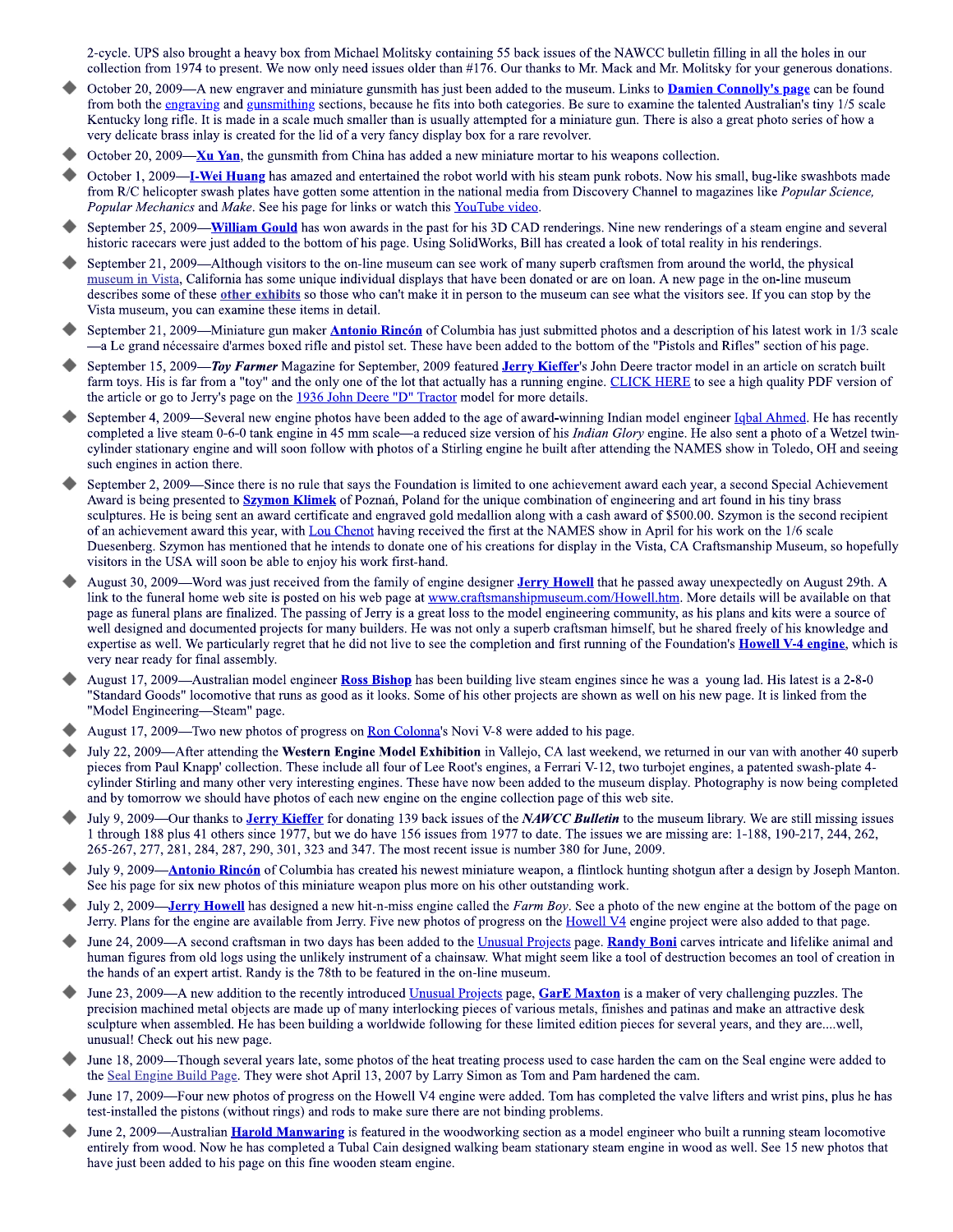- May 28, 2009—Maurice Nysether started making engines at age 73. Now 90, he has sold a few but retains about a dozen or so running internal combustion engines that he takes to shows and fires up whenever possible. Since he lives only a few miles from our museum in nearby San Marcos, CA, he was able to bring his engines by for us to photograph and to learn a little more about this interesting World War II veteran B-17 bombardier.
- May 27, 2009—The **Howell V4** engine project is coming along nicely. Tom has completed the fan, pulleys and oil pump, and Larry Simon has built a number of special tools needed to assemble the engine. See the photo updates of all the new parts.
- May 7, 2009—Today, a new section and two new people were added to the museum. The "Unusual Projects" page features craftsmanship that is a little different--tiny arrowheads, a giant temple model, art crafted with a chainsaw and more. Expect the unexpected, but also be inspired by some truly gifted craftsmen who don't follow the usual path. Two new people are introduced through this section today as well: **Szymon Klimek** of Poland crafts brass objects that could be called jewelry, art or model engineering-you decide. In addition, we introduce Alec Gerrard of England who spent over 30 years of his life building a giant 1:100 model of Herod's temple on his farm, and he's still not done.
- May 7, 2009—The Home Shop Machinist magazine, May/June 2009 devoted a two-page spread to honoring the selection of Richard Carlstedt as the Foundation's 2009 Metalworking Craftsman of the Year. Scans of several magazine articles in addition to this one have been added to his page. There is also coverage on Sherline's page devoted to the 2009 NAMES show where Richard received his award.
- May 5, 2009—Fred Heim's latest boat project, the Rachel H has now been launched in Florida at the Mt. Dora Boat Show and is ready to be returned for a summer on the Charles River while Fred and his wife enjoy his one themselves. Photos of the launch in Florida close out that section of his page. Also, three new photos of the latest progress on **Lou Chenot's** Duesenberg taken at the NAMES show were added.
- April 29, 2009—A very rare Lee .51 (one of seven made) was just donated to the Craftsmanship Museum by Jerry Nelson and is now on display as part of the vintage model airplane engine collection. In addition, Roger Ronnie's finely engraved brass watchmaking tools, the Verge Twister and the Oil Reservoir are now on display in the Vista, CA museum along with an explanation of what they are used for. A photo of the display was added to Roger's page on watch and clock tools.
- April 27, 2009—Sixteen new photos have been added to the page of Spanish motorcycle model builder Pere Tarrago. He recently completed a vintage BMW R2 that is worth taking a look at. Also included is a link to a brief history of the original bike.
- April 18, 2009—At the North American Model Engineering Society (NAMES) Expo in Toledo, Ohio, Craig presented the award for Metalworking Craftsman of the Year to Richard Carlstedt. Also winning a Lifetime Achievement Award was Louis Chenot from Joplin, MO for his work on a 1/6 scale Duesenberg. Each is featured on this web site, so check out their updated pages with photos of the awards.
- April 14, 2009-Sadly, Robert Washburn passed away yesterday. Robert and his wife Frances were the founders of Strictly IC magazine, which for years was the only publication specializing in model internal combustion engines. Robert and Frances were the co-winners of a Lifetime Achievement award from the Joe Martin Foundation in 2007 for their work in expanding the hobby of engine building.
- March 21, 2009—The Vista Craftsmanship Museum was opened at 10 AM for a special Saturday tour by the Southern California Home Shop Machinists club. Members came from as far as Los Angeles and Palmdale for this club gathering to see our exhibits. Thirty-three members signed into our guestbook, although there were a few more than that in attendance. The 2-1/2 hour special opening included a tour of the Sherline factory for 21 of the guests. Present from the Foundation were Joe Martin, Tom Boyer, Larry Simon, Pam Weiss and Craig Libuse.
- March 19, 2009—Scotty Hewitt was Joe Martin's race car driving instructor, and Joe got Scotty set up with a miniature machine shop and a few tips to get him started. It was a good trade for each of them. This page details Scotty's model engineering success, including his marine steam engine and two  $CO<sub>2</sub>$  race cars that won the Sherline Machinist's Challenge contest in Detroit three years running.
- March 7th, 2009 was our best attended Saturday to date. Visiting the museum were the Airheads BMW Motorcycle Club and the Poway Cruisers Hotrod club in addition to several walk-in visitors. It was a very satisfying turnout with over 37 people signed into the guest register for the day.
- March 5, 2009—A link to *Make Magazine* was added to the Links page, and four new photos of the V4 engine build progress were added to the **Howell V4 page**. Tom has completed the camshaft blanks, pushrods, pushrod clevises and installed the intake manifold.
- February 17, 2009—Ron Guttu's father George raced an Offy-powered IMCA dirt track car back in the 1930's. Ron found an old photo of it and built a 1/4 scale model of the car with a running Offenhauser engine, right down to molding the knobby tires himself. Although a lifelong auto mechanic, he had never built a model of this level of difficulty before. Take a look at this fine auto as you learn a little more about how it came into being in Ron's shop.
- February 6, 2009—New photos have been added to Jerry Kieffer's page on the 1/8 scale Harley Davidson to show the clutch cable and one of the first wheel spokes. New photos were also added to the bottom of the Seal Engine page to show the new cooling tank Tom is in the process of building.
- February 5, 2009—Leroy M. Cox may have introduced more kids to model flying than any other person. At one point Cox Manufacturing was making over 1 million engines a year. Their products were featured for years in the Flight Circle in Tomorrowland at Disneyland in the 1950's and 1960's. He was a quality oriented manufacturer who also had a great sense of marketing. Read his story in the section on Production Model Engines.
- February 4, 2009—Master miniature gunsmith Michel Lefaivre recently sent photos of his latest project, a 2/5 scale Navy Luger pistol. They have been added to his page along with a link to a magazine article where he describes how the miniature pistol was made. Be sure to check out both the article, which has black and white photos plus the color versions in the "Photos" section at the end of the page. The rich detail can be much better appreciated in the color images.
- February 4, 2009—For those of you visiting the museum in person, we have added the physical address and GPS coordinates of the facility to the home page and the "Call Us" page that also features a location map.
- January 29, 2009—Although we don't know the individual craftsmen's names, we still treasure the **miniature cars** they produced. Auto manufacturers in the early part of the automotive era sometimes had their pattern or design shop build miniature versions of their product line to attract attention at auto shows. Now treasured collectibles, we have tried to uncover a little about he cars and how they were made. Paul Bundy's 1/4 scale 1921 Marmon Coupe inspired the page, but we also show some of the others that have turned up.
- January 26, 2009—**Jerry Brown** has sent us a write-up of how he got interested in building steam projects called *The Making of a Model Engineer*. It has been added to his page. In addition, five new photos of Fred Heim's fantale launch were added to the very end of his page. It is very near its first showing at an East Coast boat show in min-February.
- January 16, 2009—New photos of highly decorated miniature rifles and pistols have been added to the page of **Antonio Rincon**. The Rigby 4barreled pistol is now shown after being engraved, and the very ornate Boutet carbine and dueling pistols are shown all together.
- January 14, 2009—**Jerry Brown** always loved watching an expert maneuver a giant steam crane. Knowing it would be impractical to buy one of his own, he decided to make one in 1/6 scale. Even at 1/6 size that's a large project. (The 60' real boom is still 10' long in scale.) The completed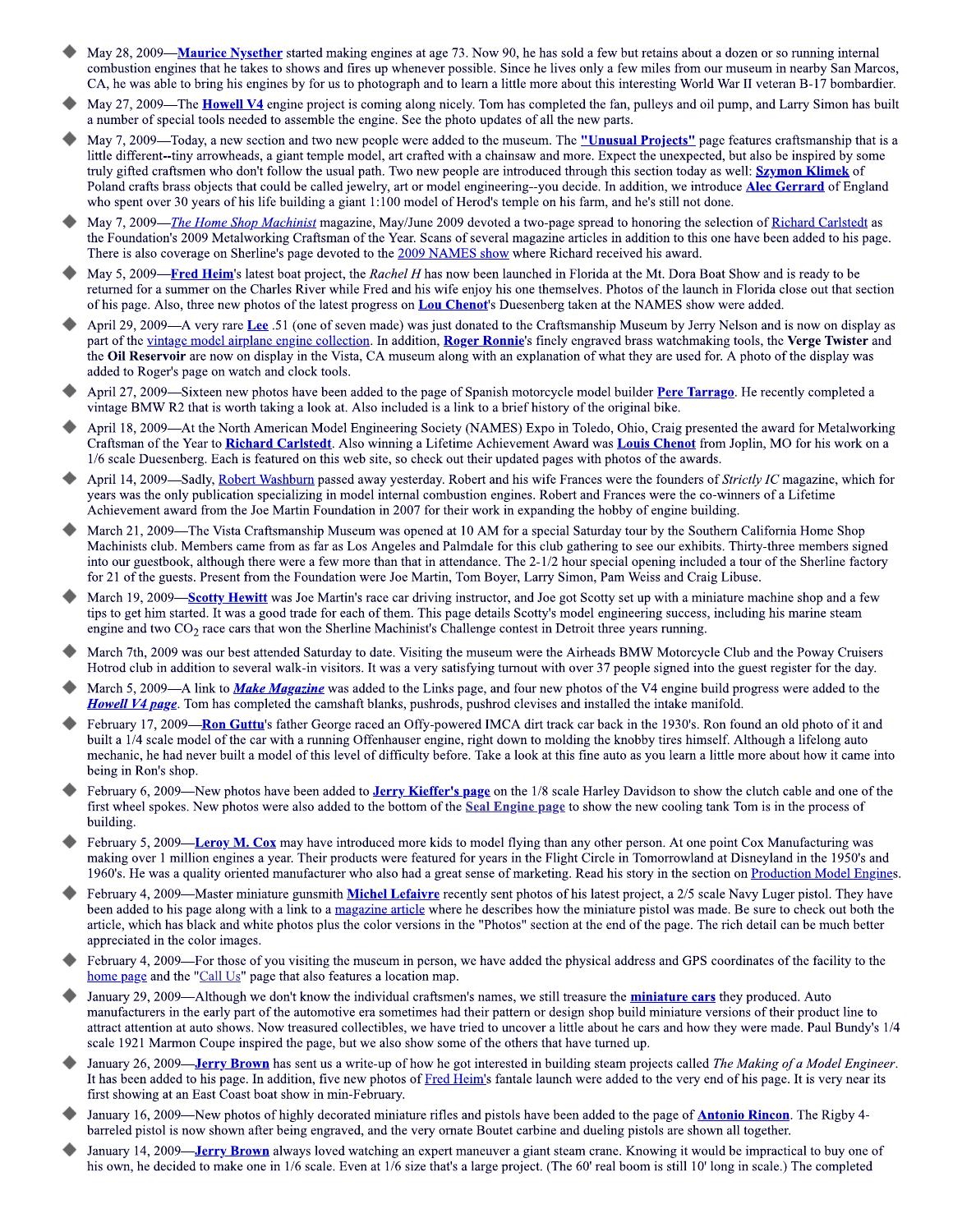crane is a powerful workhorse that has been put to the test many times. See Jerry's page for how he went about building this big steam project.

- December 19, 2008—Richard Carlstedt has been selected as winner of the Joe Martin Foundation "Metalworking Craftsman of the Year" award. See Richard's page for details on the 13th winner of the foundation's top award. See the Awards page for an explanation of the award itself. Richard will be presented with the actual award medallion and a check for \$2000.00 at the NAMES Expo in Toledo, Ohio April 18-19, 2009.
- December 11, 2008—A local North County (San Diego) newspaper called *The Community Paper* did a nice article on the Craftsmanship Museum that brought in a lot of attention and a number of local visitors. It will be archived for viewing on-line for the next four vears at http://www.thecommunitypaper.com/archive/2008/12 11/index.php. Our thanks to editor Lyle Davis for the nice free plug.
- December 4, 2008—A sensational model steam engine has attracted a lot of attention in the model engineering community recently. Richard **Carlstedt** of Green Bay, WI built a working model of the recently recovered engine from the civil war ironclad ship *Monitor*. Beautifully done in great detail, it is the first correct working model of the engine and a worthy tribute to the famous ship. Years of research went into building it, as no plans were ever found. Richard has also built other beautiful steam models and all are featured on his new page in the Model Engineering (Steam) section of the museum.
- November 19, 2008—Updates: Five new photos of work in progress on the carburetor and crankshaft have been added to the page on the **Howell V**-4 engine project. Four new photos of Fred Heim's full size mahogany fantail launch have been added to his site. The new web site address for Wm. Dubin's mechanamorphic sculptures has been added to his page.
- October 17, 2008—A significant development in the history of model engines was the development of the glow plug ignition. Ray Arden is credited with that discovery in the 1940's. He also produced a line of engines that were popular after World War II. A biography of Ray has been included in the <u>Model Engine Developers</u> section. At this time we have not been able to locate any photos of Ray, so if you have any in your archives, please submit them for inclusion in this article.
- October 14, 2008—Though donated two weeks ago, I just finished making a maple display base for this engine, which reminded me to thank the donor, Robert Meltzer of Irvine, CA. He sent in a very nice MVVS 2.5 cc (.15 cu. in) diesel model airplane engine with prop. The engine was made in Czechoslovakia in the 1960's or so and is popular with vintage style flyers. We didn't have any diesels in our vintage model airplane engine collection (other that the tiny ones on display as part of Paul Knapp's collection) so this was a welcome addition. Our thanks to all of you who are helping the museum a more impressive place to visit every week. (CLICK HERE to see the engine or visit the OTHER ENGINES page.)
- October 9, 2008—Due to many requests from people who cannot come during regular weekday work hours, the Vista Craftsmanship Museum is going to be open the first Saturday of each month from 9 AM to 3 PM until further notice. Continuing the program will depend on attendance. If the first Saturday occurs on a holiday weekend, we will be open the second Saturday for that month. New Year's Day this year is on a Thursday, so we will not consider that a holiday weekend. Therefore, our first three Saturdays will be November 1st, December 6th and January 3rd, 2009. As on weekdays, admission on Saturday is also free. CLICK HERE for directions.
- September 30, 2008—Two significant donations were added to the museum this week. First, Rex Geivett of Oceanside, CA came by and left five of his fine steam engines on "permanent loan" for display. The next day **Donald Holcomb** of San Diego, CA donated two WWII era model airplane engines: A K&B "Infant Torpedo" .020 and an Arden .099. These are now on display and photos have been added to the appropriate pages devoted to builders of early model airplane engines. The Infant can be seen on John Brodbeck's page for K&B engines. Since Arden is not covered in the manufacturer's section, a new page for "Other Engines" was added to cover the Arden and any future unclassified engines.
- September 23, 2008—Australian woodworker Harold Manwaring is featured in the "Mechanical Wooden Projects" section for the unique allwood working steam locomotive that runs on compressed air. He is also an excellent wood turner, and we have just added photos of several of his other turning projects to his page.
- September 15, 2008—We have featured people in the past who model construction equipment in wood, but never someone who works in this scale. While most go small, home contractor and boat builder Fred Heim takes his hobby to extremes by working at 1/2 size. Take a look at his running diesel powered 1/2 size Peterbilt truck, drop-deck trailer and Caterpillar construction equipment. Be sure to view the Google video link too. Though technically "miniature," these pieces offer a real modeling challenge.
- September 3, 2008—Miniature motorcycle builder Pere Tarragó has just completed a new model in 1/5 scale and sent photos of his Benelli 250 Quatro G.P. These photos have been added to his page. An additional comment about Dick McCoy's brother Mike was added to his page as well.
- August 27, 2008—The newest addition to the museum is Polish aircraft modeler **Andrzej Ziober**. Looking at the detail in his models you would not suspect from the photos that they are built to such a small scale—1/72! After getting a PhD., Andrzej gave up a promising career as a scientific researcher to build models full time and has been doing so for over 30 years. In that time he has competed in every major model contest throughout Europe and never failed to win 1st place. This is an amazing record, and when you see his models you will understand why he was awarded one of Poland's highest aviation awards...the first model maker to receive it.
- August 15, 2008—An article appeared in Fine Scale Modeler on Young Park's second Corsair. The September 2008 issue of FSM features a belated article on Young's P-51. Both articles have been scanned and linked from Young's page. The links are just above the photo section.
- July 30, 2008—The winner of the 2008 Young Artisan's Scholarship Award was announced today. Benjamin Roth of Elgin, ND was awarded a \$5000.00 scholarship toward his first year at South Dakota School of Mines and Technology, where he will begin as a freshman in the Fall semester of 2008. Details on the scholarship program can be found by clicking on the link above.
- July 28, 2008—The additional 50 display pieces (48 engines, a radial engine casting and a miniature tachometer) brought back from the WEME show have now been added to the other 51 engines and objects already on display as part of the Paul and Paula Knapp collection. This is such a major addition to the museum we have added Paul's name to the masthead on the opening page of the on-line museum. See the updated page linked above for photos of these additional pieces. However, to fully appreciate the quality and variety of this collection, you really must visit the museum in person. It is our intent to make this a "must see" destination for anyone interested in model engineering who is visiting Southern California, and the addition of this collection certainly has us headed in the right direction.
- July 22, 2008—Joe Enriquez has completed another of his highly detailed 1/87 scale trucks. Take a look at the Mack HWSC water truck that was just added to the bottom of his page.
- July 21, 2008—The Joe Martin Foundation was represented by Craig Libuse at the Western Engine Model Exhibition (WEME) held in Vallejo, CA July 19th and 20th. Also at the show was engine collector Paul Knapp. He displayed 50 of the engines from his collection. At the end of the show, they were packed up and returned in the Sherline van to be added to the 51 his engines already on display in the Vista museum. Even if you've been by to see the first part of his collection, it is worth a return trip to see these additions. As soon as they can be photographed and added to his page, we will get them up there. To see the ones already on display, CLICK HERE.
- July 7, 2008—A new craftsman has been added to the Clock Making section. Ray Bates is know as "The British Clockmaker" in his home town of Newfane, Vermont. He is originally from England, and is a master at restoring old clocks to their original glory. He also shares an interest in music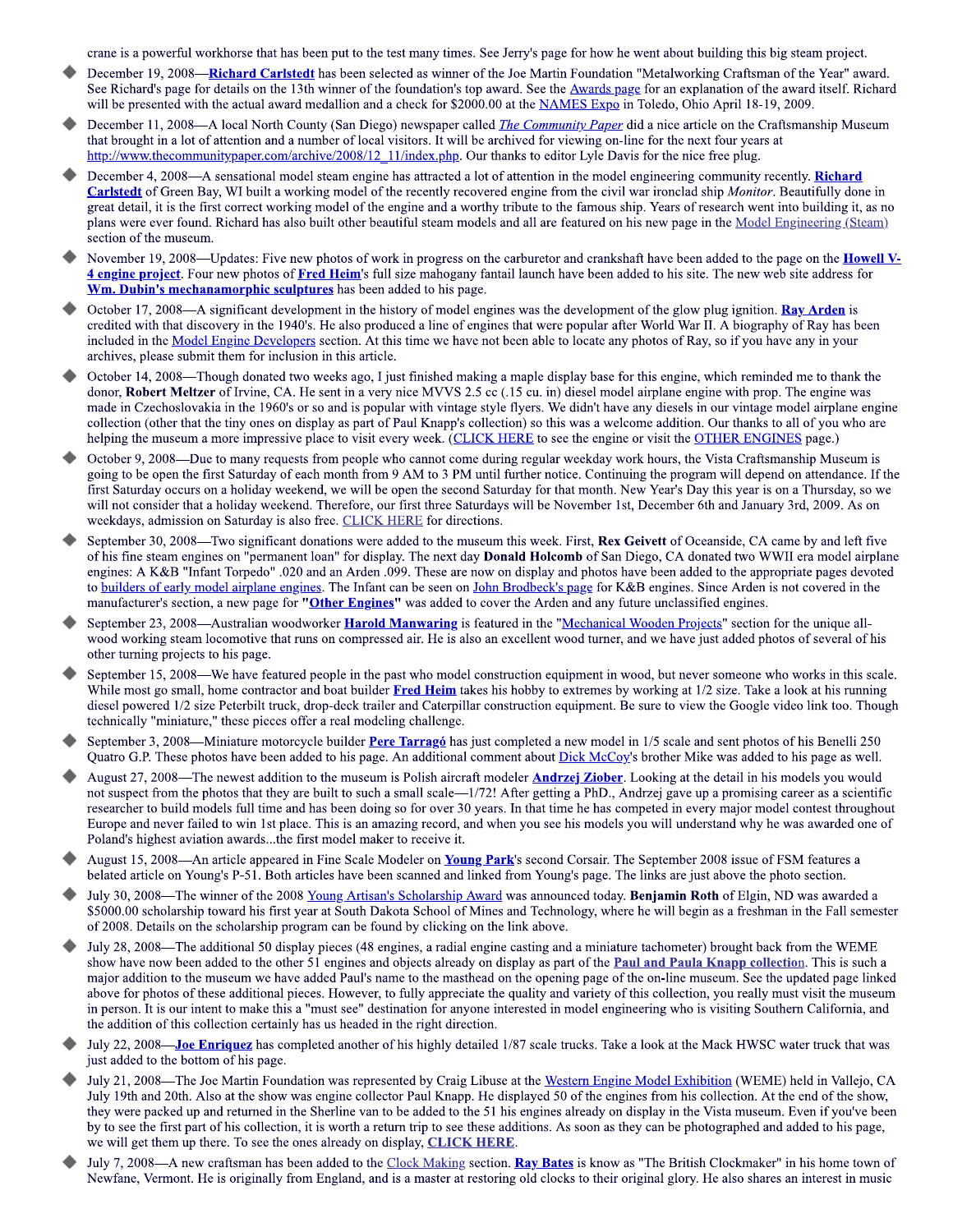boxes and "Automata." Be sure to visit his new section, where you can learn about his work and see some samples of his restorations.

- July 2, 2008—A "Mystery Project" has been added near the bottom of the home page. Can you identify it or the craftsman who made it?
- June 6, 2008—Tom is nearing completion on the radiator on the **Howell V-4 project**. Five new photos of it in various stages of production were just added to the page on that build.
- June 5, 2008—Craig and Tom were invited to speak before the Ocean Hills senior community woodworking club in Vista, CA. About 75 members attended the meeting, many of them retired engineers and professionals and all interested in craftsmanship. Many club members signed up to take a tour of the Craftsmanship Museum in the near future. We thank them for the opportunity to talk about the foundation and show off some of the exhibits. See the **PRESS** page for a photo from the event.
- June 4, 2008—Library page added to web site PLUS back Issues of Model Engineer magazine wanted, 2003 to present...

Last year, with the help of Jim Clark, the Foundation purchased a complete collection of *Model Engineer* magazines from 1898 through 2002. We have recently re-established a subscription and will keep adding each issue from here on out. We would like to solicit the donation of any issues of Model Engineer from 2003 to present to bring our collection up to date. Remember, a donation qualifies for a tax deduction for the cover value of each issue should that be of advantage to your tax status. Anyone having back issues or complete years of Model Engineer in that date range, please contact Craig Libuse at craig(at)craftsmanshipmuseum.com. (Substitute @ symbol for the word "at"). Here's a great chance to clean out your garage and take something off your 2008 US taxes too. Donations of complete years will be credited to your name in the library for future readers and researchers to see.

- May 30, 2008—Two new miniature robots, SwashBot 1 and SwashBot 2 have been added to the page of steam-punk robot genius I-Wei. There are also links to YouTube videos of them in action that are fun to watch.
- May 27, 2008—Two new miniature pistols, a set of Boutet dueling pistols with very ornate design and a set of 3-barrel and 4-barrel Rigby pistols from Ireland were added to the page of **Antonio Rincón**.
- May 21, 2008—Motorcycle miniaturist Pere Tarragó is the newest addition to the on-line craftsmanship Museum. His 1/6 scale models are highly detailed and well worth a look. In fact, master craftsmen Jerry Kieffer and Gerald Wingrove—two of the best—originally suggested we take a look at his work, and they were right. Pere's work makes a fine addition to the model making section of the museum.
- May 16, 2008—A photo record of the newest addition to the museum has been added so those who can't get by to visit in person can view the Paul and Paula Knapp Engine Collection on loan to the museum for at least the next year. To view and read about each engine, CLICK HERE.
- May 12, 2008—Photos of Dave Eggert's finished air cleaner cover and mounting components have been added to the **Howell V4 page**. In addition, update photos of Tom's work on the block and rocker arms have also been added as has a shot of some of the fixtures Tom has had to make in order to complete various parts and operations.
- May 5, 2008—Ten new photos of the Stearman aircraft model now in progress were added to the new page of model maker Ken Foran.
- May 2, 2008—After seeing the work of Ken Foran on various internet sites devoted to models of WW1 aircraft, we gave him a call. He came to our show booth at the recent NAMES show in Toledo and displayed a couple of his models, and they are truly works of art. After seeing them in person there was no doubt we wanted to share them with other craftsmen. Take a look--you will see why.
- April 30, 2008—A huge new exhibit was just added to the physical museum in Vista, CA. Paul and Paula Knapp were kind enough to put on loan for the coming year a large portion of their engine collection. Included are over 50 engines of various designs from singles to rotary engines to V-4, 4-8 and V-12 engines, diesels, horizontally opposed, outboards and hit-n-miss engines. Also added was a 1/3 scale 1854 Smith & Wesson "Volcanic" lever action pistol made by 2006 Craftsman of the Year, **David Kucer**. If you haven't been to the museum lately, now would be a good time.
- April 10, 2008—The engine block on the **Howell V4 project** has has the fixture holes and extra metal removed so it now has the classic "V" shape. The original 6.32 pound block of 7075 aluminum has now been reduced in weight by 77% over the past almost seven months. It now weighs just 1.42 lb. See the latest progress photos at the bottom of the V4 engine page.
- April 8, 2008—In addition to the clocks he is best known for, William R. Smith is also a HAM radio operator and a collector and maker of telegraph keys. He has recently completed some very tiny speed keys, the "Minikey" and the "Nanokey" that push the boundaries of miniaturization while still offering full functionality. See his page for details on several of his unusual telegraph keys.
- March 20, 2008—On the **Howell V4** page, a video of Jerry Howell's prototype engine running has been added. The link is near the top of the page. At the bottom of the page are the latest additions to the project—an air cleaner by Dave Eggert and the front cover that Tom just completed.
- March 13, 2008—For a long time we have been hoping to add Gary Conley of "Conley V-8" fame to the web site. When you read his page you can see why it has taken a while. Making a living producing a small production gas engine in your home shop is not a job that leaves you a lot of spare time for writing and photos. Add a tragic foundry fire that destroys years of your hard work and you have to be pretty determined to stick with it. Luckily for those who love the sound of a 1/4 scale V-8 Gary has stuck with it, and this new page chronicles the development of his latest V-8, the Stinger 609.
- March 10, 2008—A few new parts have been completed for the **V4 Engine project**. Dave Eggert sent photos of himself and the air cleaner cover he built for the engine. Also, Tom Boyer and Fred Smittle have finished some of the timing gears.
- February 26, 2008—For those of you following Lou Chenot's Duesenberg build, eight new photos of the progress on the bodywork and interior have just been added to his page. This amazing project is reaching the final stages and almost ready for paint.
- February 20, 2008—Two new photos of the completed distributor have been added to the **Howell V4** build page. In addition, the page for **Clarence** "Clarry" Dawson has been recreated in the Model Engineering (Steam Engines) section. After his death in 2005, his tools and his large collection of interesting engines was sold at auction. We feel the engines themselves are interesting, and the disposition of his life's work poses some interesting questions for other craftsmen to ponder.
- February 15, 2008—Will Neely just sent photos of his latest hotrod model, and they have been added to his page. It's a stripped down, Offy powered dry lake racer from the early days of hotrodding.
- February 13, 2008—Be prepared for a departure from the usual subject matter when you visit the page of **Tatjana van Vark**. Yes, you will see superb craftsmanship, but it is applied to objects that are not your usual machining projects. They include cipher machines, an improved version of the ancient Antikythera Mechanism with attached Hypothetical Planatarium and scientific instruments you will recognize (and some you won't). You will probably want to follow the link to her own site to learn even more. Tatja was a research problem-solver for industry and the military for many years and now builds and improves on the scientific instruments that interest and challenge her. While some of us might restore a vintage steam engine or automobile, she has reconstructed entire telephone/telex relay switching complexes and bomber computer navigational/radar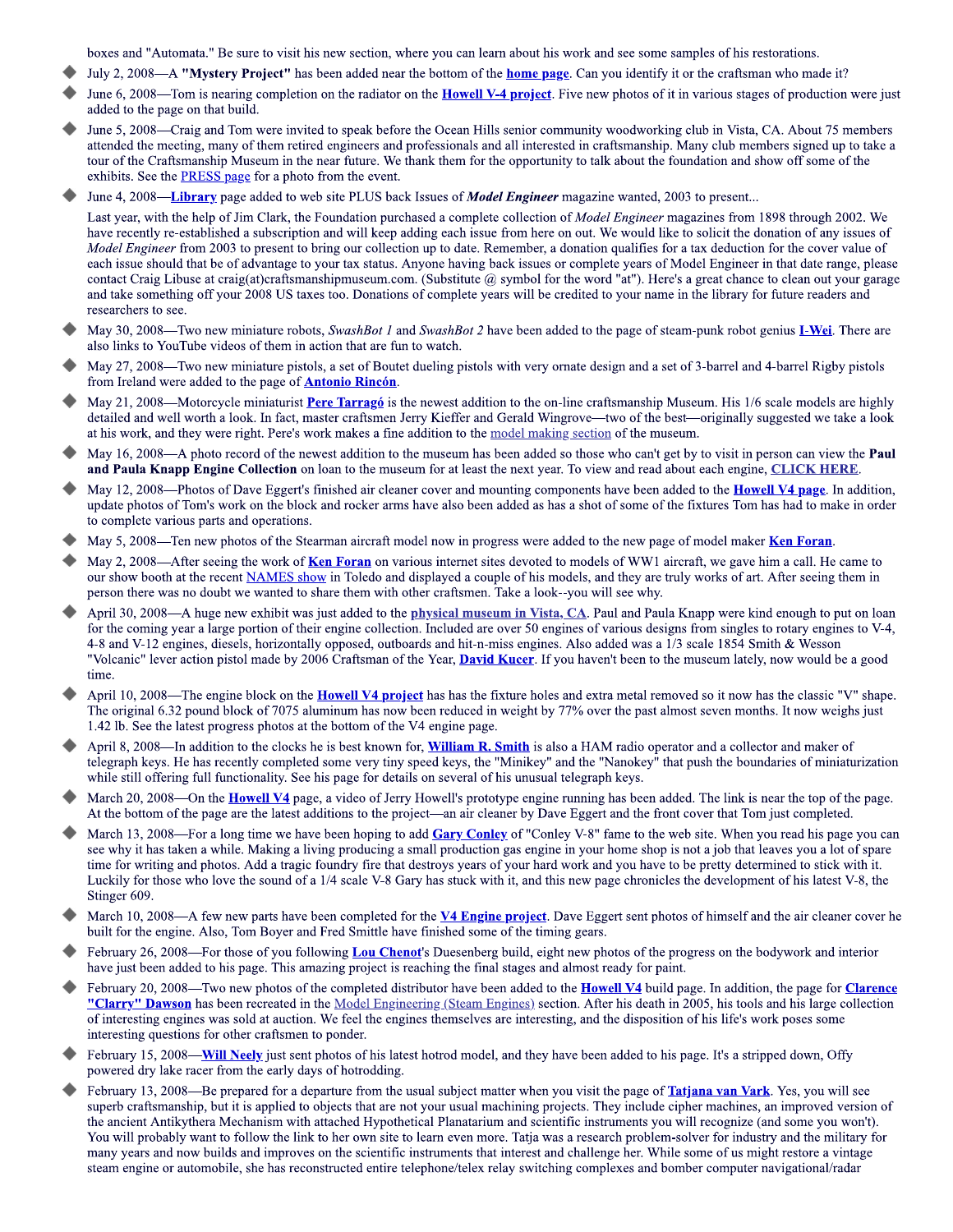systems in her own home. Her expertise extends to many areas, and you will be challenged to think as you enjoy the beautiful workmanship that went into each piece. The unique quality of this work has also created the need for a new section on Scientific Instruments and Models to be added to the museum.

- February 12, 2008—It is with great pleasure that we announce that the winner of the Joe Martin Foundation's Metalworking Craftsman of the Year for 2008 is Ron Colonna of McKeesport, PA. Ron already has a page in the museum web site, so his work will already be familiar to those who have visited there. If you haven't, please click on the linked name to take a look at his work. In honor of his selection several new photos were just added to that page including those of his contest winning Whizzer motorbike, plus his V-twin motorcycle engine, his Hercules and his current project, the Novi V8. Ron will display his engines and be on hand to accept his gold medallion and \$2000.00 cash award at the Foundation's booth at the North American Model Engineering Society Expo in Toledo, OH April 19-20, 2008.
- February 7, 2008—A photo of the brass distributor spark advance arm has been added to the  $V4$  engine page.
- January 30, 2008—Who makes the "World's Smallest Steam Engine?" See Jerry Kieffer's page for photos of the latest addition to our museum in Vista, CA thanks to a donation from Jerry. Another donation by Denny Bevis of Oceanside, CA has added a Cox .020 "Pee Wee" engine to our model engine collection. Along with the engine were a spare glow plug, three props and an "Engine Starting Kit," all new in the box and unopened. Also just updated is the Howell V4 project page to include the photos of Tom's finished distributor housing cover.
- January 29, 2008—New photos of the kick start mechanism for *Jerry Kieffer's* 1/8 scale Harley Davidson have been added to his page. Also, a new photo has been added to Michael Dunlap's page showing car owners Jeff Gordon and Rick Hendrick with Michael and Nextel Cup winner Jimmy Johnson as Jimmy poses with the award.
- January 25, 2008—Another addition to the Vista museum arrived today from Michael Dunlap. He has sent us an electroformed Penske/Dallara body to display along with the NASCAR Dodge body. This unpolished body illustrates a middle step between the mold itself and the polished, semi-finished Dodge. A photo of the finished trophy which was presented to Helio Castroneves for winning the 2002 Indy 500 in this car is also included so you can see the final results of Michael's work.
- January 23, 2008—A new was added today on Guillermo Rivera of San José, Costa Rica. Guillermo started building model cannons at age 14 and 50 years later is still adding to his collection. Visit the model making section to see his work.
- January 22, 2008—Michael Dunlap, builder of the Gold Car Trophies presented each year by Goodyear Tire & Rubber Company to the winner of the top NASCAR division has recently donated molds and a sample body in progress for display in the Vista museum. They are now on display, and a photo of the car and display have been added to his page. Also, at his suggestion we duplicated some of the "in progress" photos from his own site so you can better see what goes into the making of one of these masterpieces that become the possessions of only the world's best drivers.
- January 15, 2008—Two photos of Larry Simon's Manitowoc crane have been added that include Larry himself scaled down to 1/32 scale to illustrate its size. The Links page was also updated to include a source for extremely tiny brass and stainless steel nuts and bolts for modelers.
- January 11, 2008—The page featuring the 2006 opening of the museum has been recreated to cover all articles and press coverage of the museum and Foundation. It can now be found HERE. Links to scans of the articles are included. A list of other articles about the Foundation and its craftsmen is also included.
- January 8, 2008—A new link was added to the LINKS page. I won't even try to explain this one. You just have to visit www.tatjavanvark.nl and judge for yourself. This one's way out there...
- January 7, 2008—Over the weekend a nice article by Matt Rodriguez was printed in the San Diego Union Tribune about the museum. See http://www.signonsandiego.com/uniontrib/20080105/news 1mi5muse.html for a link to the on-line version. Also, Roger Ronnie's completed 1/2 scale 1910 Lefever 10-gage shotgun can now be seen on his gun page.
- January 3, 2008—Two new photos of the latest progress on the **Howell V-4** engine have been added showing the fins cut in the heads. Two photos were also added to Roger Ronnie's page on miniature guns showing the tiny gold inlaid lettering on the barrel after bluing.
- December 12, 2007—Thanks to contributions to Bill Brown historian Jack S. Conrad, I have been able to add a number of new images to **Bill** Brown Junior's engine page. Included also is an old Brown Junior company newsletter and plans of some early engines as well as some photos of Bill in his shop in the 1970's.
- December 7, 2007—If you get the Micro-Mark tool catalog you may already have seen the work of **Will Neely**. One of his race car models was featured on the cover of the Early Fall 2007 issue. Now you can learn a lot more about him and see some of the many cars this professional model maker has done over the years for his own pleasure. Will's page marks the 60th addition to the museum.
- December 7, 2007—Several new photos of CO2 Engines designed by **Bill Brown IV** have been added to his page.
- November 26, 2007—I had been waiting for a photo of the builder standing in front of his model, but rather than hold up the whole page just for that, we are introducing the work of Larry Simon, our Monday volunteer at the museum. Larry started on a 1/32 scale model of a giant Manitowoc Lift Crane many years ago. It took him many years to complete it, and he recently brought it out, reassembled it and donated it to the museum, where it is now on display. You can examine it on-line, though and learn how he built it by visiting his new page. As soon as we can get a photo of Larry next to his crane, we will add that too.
- November 20, 2007—Just in time for Thanksgiving, a historically significant page has just been added. **Bill Brown IV** is credited with being the first to build a practical gas IC engine that could power a flying model in the 1930's. Later on, motors from the Brown Junior Motors Company were among the first in the hobby. Thanks to a history from the site of the Academy of Model Aeronautics and engine photos from Tim Dannels of the <u>Model Engine Collector's Journal</u>, we have just added this new page to the section on early model engine innovators.
- November 16, 2007—Two videos have been added to **Harold Manwaring**'s page showing the wooden steam locomotive in action. Thanks to Veronica Cooper for sending them to us. The links are hear the bottom of the page in the photo section.
- November 9, 2007—The museum has grown to the point we felt it would be a good idea to add a page with an alphabetical listing of all the members along with a brief description of what they do. It's another way for you to find somebody you are looking for.
- November 8, 2007—**Jerry Kieffer's page** had become so large we finally split it into 6 separate sections to highlight the various areas of his craftsmanship. His page now leads to a sub-menu that goes to the various sections. The pages have also been updated and a number of new photos added. If you haven't been there in a while, be sure and review the new layout.
- November 8, 2007—A **PowerPoint slide show** has been added with a link from the home page. It will cycle through some of the best projects in the museum to give you an idea of what you will find there, if you don't have the Microsoft PowerPoint program, you can still download a free viewer so you can view PowerPoint presentations. To do so, CLICK HERE or do a Google search for "free PowerPoint viewer." We will soon be adding additional slide shows to pages of some of the more prolific craftsmen as another way to view their work. If you wish to view the show full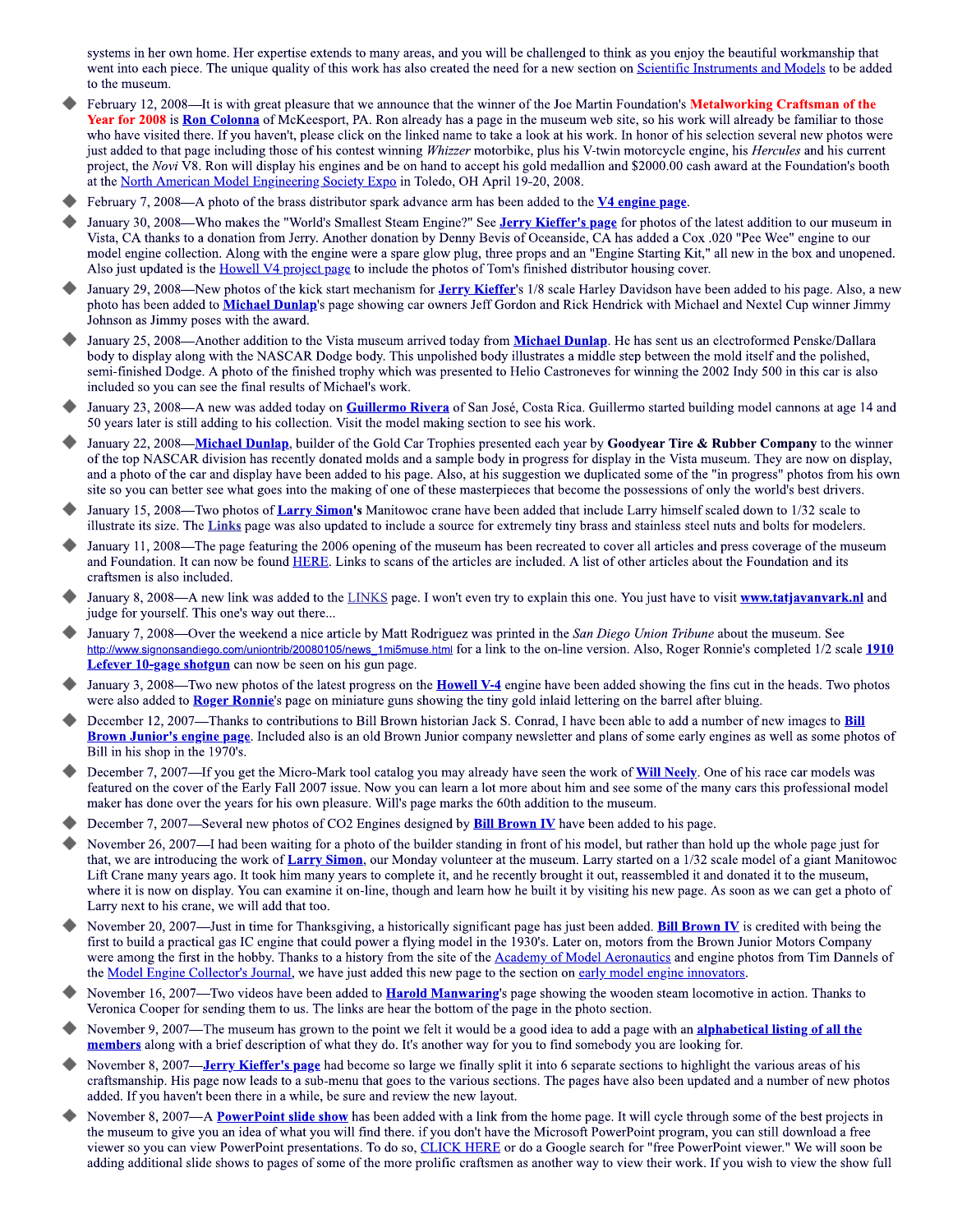screen rather than in a web browser window, right click on the slide image and choose "save file as" to save the file to your desktop or wherever you choose. Then open it using PowerPoint or your free viewer program to see it full screen.

- October 28, 2007—Six new photos have been added to Roger Ronnie's gunsmithing page that show the progress of the engraving on his 1/2 size Lefever shotgun.
- October 24, 2007—**Jerry Howell** and his work have now been included in the Model Engineering section. Although he is included in the Internal Combustion Engines section, he has also built steam and Stirling engines as well. Visit his new page to learn a little about this prolific craftsman who not only builds engines but now provides kits and plans so you can too.
- October 9, 2007—Jerry Howell and his wife drove down from Colorado Springs to visit the museum. Jerry brought by the prototype of the V-4 engine we are building as a shop project. See the latest photos of Jerry's visit and Tom's progress on the **Howell V-4 page**.
- October 5, 2007—Two additions today: 1. Five new photos of Roger Ronnie's progress on engraving the 1/2 size 1910 Lefever shotgun were added to his Engraving Page as well as his Gunsmithing Page. 2. Six new photos of the progress of Howell V-4 shop project were added as Tom takes the block from a billet of 7075 aluminum to what is starting to look like a V-4 block with the first bank of cylinder holes bored to size.
- September 11, 2007—A new craftsman has been added to the Wooden Projects section of the museum. Former railroad employee Harold Manwaring of NSW, Australia built a model steam locomotive from wood. It is not just a good looking model, however. It actually runs on compressed air, the pistons and valve gear duplicating the function of a real steam engine. Even the piston rings are made from wood. If you appreciate fine woodworking and also like steam engines, you will find this project satisfying on both levels.
- September 4, 2007—A new page has been added to document the progress of our latest engine project. Joe and Tom have decided to build the **Howell V-4** as the museum's next shop project. Plans have been ordered, but you can see what this good-looking engine will look like, as we have included photos from designer and builder Jerry Howell's web site. Like the recently completed Seal engine project, a number of the parts for this engine will be built by volunteer model engineers around the country (and world?). See the page for details on how you can become involved in this project. Even though you may not have the time or tools to build a complete internal combustion engine, you can contribute a part and be forever associated with the eventual success of the engine that will remain on display in the Foundation's museum.
- August 31, 2007—After looking further into the plans of the *Hoglet* Joe has decided we would continue to look for a more challenging project. Although we will definitely make some of the key parts in our own shop, other parts may be available for a group build again as was done on the Seal engine recently completed. Once we have made a final selection on the engine to be built we will post an announcement here, so STAY **TUNED!**
- August 31, 2007—New photos of Roger Ronnie's latest project were just added to his page in the miniature gun making section. Roger has modeled a 1910 Lefever 10 gauge shotgun at 1/2 size. After about 1200 hours of work the gun is now complete and the engraving has been started. It may take even longer than making the gun, but you can at least see the fine job he did on the wood and metal pieces.
- August 23, 2007—NEXT ENGINE PROJECT. Now that the Seal project is pretty much completed, we are ready to move on to another challenge for the museum shop. Joe has decided that the next engine will be the Hoglet V-twin featured in Model Engine Builder. This particular project will not be a group build like the Seal. The group participation concept worked great, but on a simpler engine like this Joe wanted to control all parts in our own shop both to speed up the project and so that we can better document each setup. We will be using tabletop machine tools on all parts possible as well to show what can be done with relatively small and inexpensive but accurate equipment. Watch for a new page to be started on the project as soon as we get material and get started. We still plan to build other projects in the future that will invite the participation of others.
- August 21, 2007—VOLUNTEER SOUGHT! The Foundation is looking for someone with skills with a 3D modeling program like SolidWorks or SolidEdge to help create 3D drawings for parts to be cast in our Z-Corp 3D printer. If you know of anyone who would like to be involved with the museum and can contribute time to document engines and other projects that will eventually be build by the Foundation craftsmen, please contact Craig Libuse at  $\frac{mean(2)$  craftsmanship museum.com or call (800) 541-0735 to discuss the position.
- August 17, 2007—The Seal engine is now fully operational. Minor tuning issues have been resolved and a video was just posted on the Seal Engine Page showing Tom firing it up with a twist of the flywheel and operating the idle adjustment and throttle. Now it's on to the next project--possibly the "Hoglet" V-twin, the plans for which are featured in the current issue of Model Engine Builder magazine.
- August 17, 2007—The LINKS page has been updated to include a listing of magazines available to model builders and model engineers.
- August 17, 2007-A very fine miniature lathe only 9" long has been added to the collection of machines from the past. Donated by pen restoration manufacturer, Peter Amis the tiny lathe is most likely a patent model submitted many years ago along with a patent application.
- July 23, 2007—The Seal "First Pop" on July 21st was a partial success. "Close, but no cigar" is what Joe had to say. To read about the event in more detail see the bottom of the Seal Engine Page. We have a few details to iron out and will make a second attempt soon. As soon as it is running better we will post more video.
- July 19, 2007—The newest addition to the museum was placed in the "Metalworking as Art" section today. John Gargano found a love for machining metal early in life but had to put off fulfilling his dreams for many years. After 20 years as an architect he finally bought a Bridgeport mill and started doing what he had dreamed of since architecture school—sculpt metal into precise forms. We recommend all craftsmen read his story from beginning to end as well. He has made some very significant observations that will probably strike a chord with many other craftsmen.
- July 18, 2007—The address for the webcast of the first running of the Seal engine has been updated. It is now http://sherline.web2cam.com. Time is still 10 AM (Pacific), July 18, 2007. (See message below.)
- July 18, 2007—A couple of updated photos of the Seal engine mounted to it's new wooden base were added to the Seal Engine Page.
- July 16, 2007-FIRST POP" OF THE SEAL ENGINE will be webcast live at 10 AM (Pacific), Saturday, July 21, 2007. Tune to http://sherline.web2cam.com to see the streaming video webcast from our "SealCam." (Pacific time is GMT minus 7 hours.) This represents the culmination of a year's work by Tom Boyer and all the other builders who made parts for the engine. For more on the engine project, see the Seal Engine Page. In case you miss the event, photos will be posted on the Seal page on Monday, July 23rd. (Please note this address changed on July 18th. This is the current address. If you made the old address a favorite, please replace it with this one.)
- July 13, 2007—The Foundation has just presented a second "Lifetime Achievement Award" for 2007. This time the recipients are the publishing team of Robert and Frances Washburn, who published the popular and informative Strictly IC magazine through 84 issues. Strictly IC was an important force in bringing many builders of MICE (Miniature Internal Combustion Engines) together from around the world to share their hobby and exchange information. Robert and Frances have received a check for \$500.00 and an award plaque which Robert says now hangs in the living room below his many military awards and decorations.
- July 10, 2007—The Seal engine now has spark. We're almost ready to fire it up for the first time. See the Seal Engine Page for the latest update and a tentative time for the webcast of the "First Pop" of the engine.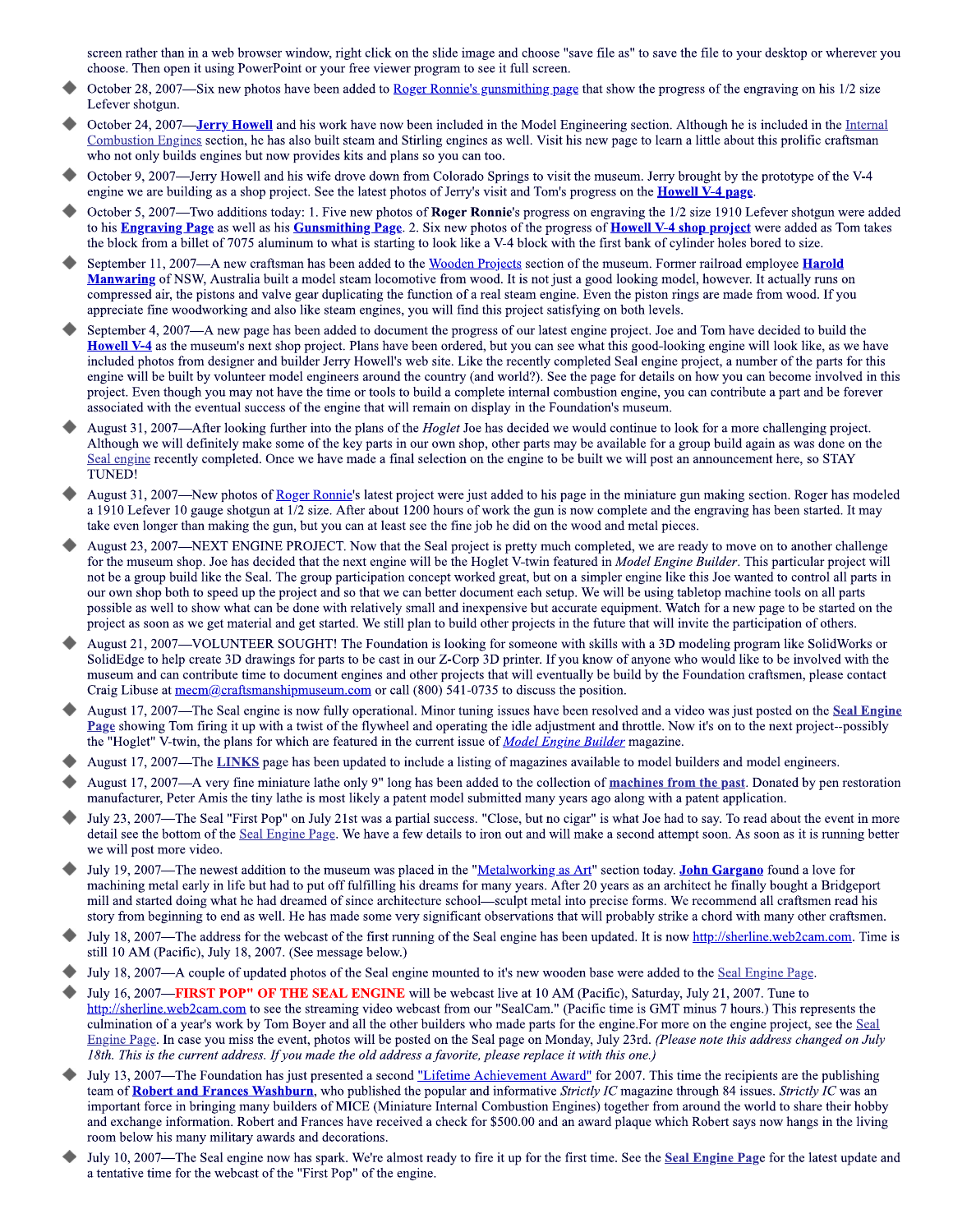- July 10, 2007—Two new tools have been added to the Vintage Tool Collection: both by toolmaker Phil Gerrard. Phil donated a machine vise he made plus a special rotary indexer he designed and built to do special marking projects when he worked for Bell & Howell. (Listed alphabetically under "Gerrard.")
- June 14, 2007—How about something a little different? We have opened a new section called "Unusual Projects and Skills" with the introduction of **Daniel White**, who is a maker of micro flint-knapped points or arrowheads. Daniel works under a microscope and chips the stone points as they have been done since pre-historic times--only MUCH smaller. We think you will find the projects in this section both interesting and different. Miniature craftsmanship comes in many forms, and we will be highlighting some of them in this section in the future.
- June 8, 2007—The Model Engineering section gains another masterpiece with the addition of Louis Chenot's 1932 Duesenberg SJ—a project in progress. Rather than wait until it is done, we thought it would be interesting to catch up on the last six years Lou has devoted to this spectacular 1/6 scale miniature automobile and then follow along as we periodically update his page with progress toward final completion. The bodywork is now being pounded out and the struggle is on to get the tiny 32-valve, twin cam, 12-cylinder engine to run. Bookmark this page and keep checking back for updates!
- May 31, 2007—Meet Ingvar Dahlberg of Sweden and see the 40% scale 1910 Mercer Raceabout he built totally from scratch. This project also ushers in a new section in the museum. The Model Engineering section is now divided into four parts, with "Model Engineering Masterpieces" being the fourth section. Ingvar's project joins those of Pierre Scerri and Jerry Kieffer, and there is another in progress that will be added soon.
- May 24, 2007—Photos of the latest miniature carbine created by **Antonio Rincon** have been added to the beginning of the photo section of his page. This .18 caliber rifle features a wealth of gold high relief carving and ivory inlays.
- May 17, 2007—Photos of **Ighal Ahmed**'s contest winning Sherline lathe and mill models have been added to his page, along with a photo of him presenting the lathe to Joe Martin for display in the Foundation's museum.
- May 14, 2007—Prolific Steam Punk inventor **I-Wei** has added another incredible flight of fantasy to his growing army of steam powered robots. The Turbine Steam Tank uses a Jensen steam turbine and a clever set of gears to power it. A link to more photos and a video is also provided.
- May 10, 2007—New photos have been added to the Seal Engine page showing the nearly completed engine in assembled form.
- May 1, 2007—New photos, a video and more information about **Pierre Scerri** have been added to his page in the Model Engineering section. After spending the weekend with him at the NAMES show, we were able to add some interesting new items to his page.
- April 26, 2007—On Sunday, April 23rd at the NAMES show in Toledo, the Foundation announced a \$5000 scholarship program for young artisans wishing to pursue a career in metalworking trades. To read the rules for winning this scholarship **CLICK HERE**. The initial funds have been contributed by a donor who wishes to remain anonymous, but the funds will be administered by the Foundation. Additional tax deductible contributions to this worthy fund are welcomed.
- April 12, 2007—Thanks to the efforts of Jim Clark, a collection of Model Engineer magazines put together by Stirling Dourghtey of Sugarland, Texas has been added to the Foundation's library. The collection is complete from the first issue in 1898 through 2002. Many of the years are in hardbound form. We now have a subscription, but would like to fill in the collection from 2003 to present. Anyone wishing to donate issues of Model Engineer from that period please get in contact with Craig Libuse at mecm@craftsmanshipmuseum.com. The current back issue price from the publisher is \$5.00 each, so we could provide documentation for the IRS for that amount as a tax deduction due to our  $501(c)(3)$  status under the US Tax Code. If you would like your issues to be preserved as part of our library and to get a tax deduction for them too, please keep the Foundation in mind. By the way, we also now have a complete collection of all 84 issues of **Strictly IC** magazines as well. Back issues of *Strictly IC* are still available from the publisher, Robert Washburn at www.strictlyic.com.
- April 11, 2007—For those who enjoy the "Steam Punk" work of robot builder **I-Wei**, see his page for two new projects: **R2S2**, which is a twin steam engine powered version of the R2D2 robot from Star Wars and also a new Steam Beetle with moveable wings running on an R/C truck chassis.
- April 11, 2007—Kozo Hiraoka has just published his latest book on building steam locomotives. It is entitled *Building the New Shay* and is available from Village Press. A photo of the cover of the book has been added to his page in the museum.
- March 28, 2007—Seal Engine Progress! Tom is doing final assembly on the short block. The pistons, rods, crank, valves and camshaft are installed. New photos have been added along with links to two short videos of the pistons and valves being run in using a Sherline lathe for power.
- March 26, 2007—We've received many compliments on the fine miniature truck models built by Joe Enriquez. Over the winter he completed a Kenworth C-500B that has just been added to his page. It is worth taking a look at.
- March 26, 2007—Roger Ronnie sent final photos of the two Bergmann pistols—the full size restored original and the 1/2 size model. New grips have been carved from ironwood and hand checkered to match the original pattern, completing the project. See Roger's gunsmithing page for the latest photos.
- March 6, 2007—**Ron Chernich** has been added to the **AWARDS** page as a winner of the Foundation's Lifetime Achievement Award for 2007. Ron has devoted a great amount of time and energy to create an outstanding web site for model engine builders at www.modelenginenews.org. Take a look at the awards page for more on this energetic Australian's accomplishments.
- March 6, 2007—Engraver and gunsmith Roger Ronnie has been working on a new project: a 1/2 scale model of a rare Lefever shotgun. To see the first photos of this work in progress see his page in the gunsmithing section.
- February 21, 2007—Just added to the Model Making section is a page on William Gould of Fallbrook, CA. Bill came to our attention as the builder of a wonderful model of a famous telescope from 1823, but it turned out his talents extended far beyond that. His background was as a professional modeler in the aerospace and model railroad industries but his interests extend from unusual musical instruments to engines and clocks. Most recently he took up 3D CAD drawing and has been bringing back to life in virtual form some of the great inventions from the past. He calls it "Industrial Archiology," and he has taken his talent in working with the program SolidWorks® from student to award winner in a fairly short time. Check out his shop, his models, his CAD artwork accomplishments as well as a really thoughtful essay on craftsmanship on his new page.
- February 16, 2007—Here's a new page with a real "WOW" factor. Don't miss viewing the work of Pierre Scerri of Avignon, France if you like cars in general and Ferrari's in particular. Pierre's 1/3 scale Ferrari 312 PB is functional in every way and took 15 years to construct. It has recently become famous on the Internet as many bloggers forwarded copies of photos and videos of the car around the web. In addition to adding Pierre to the musuem, Joe Martin has selected him as the Foundations 2007 Metalworking Craftsman of the Year. Pierre will attend the North American Model Engineering Society Expo in Toledo, Ohio in April to receive his \$2000 award and will be bringing the Ferrari model with him. Make plans to attend the show and meet Pierre in person and share this rare chance to see this one-of-a-kind car in America.
- February 7, 2007—The Seal Engine page has been updated to reorganize the builders and their projects to make it easier to see who built what.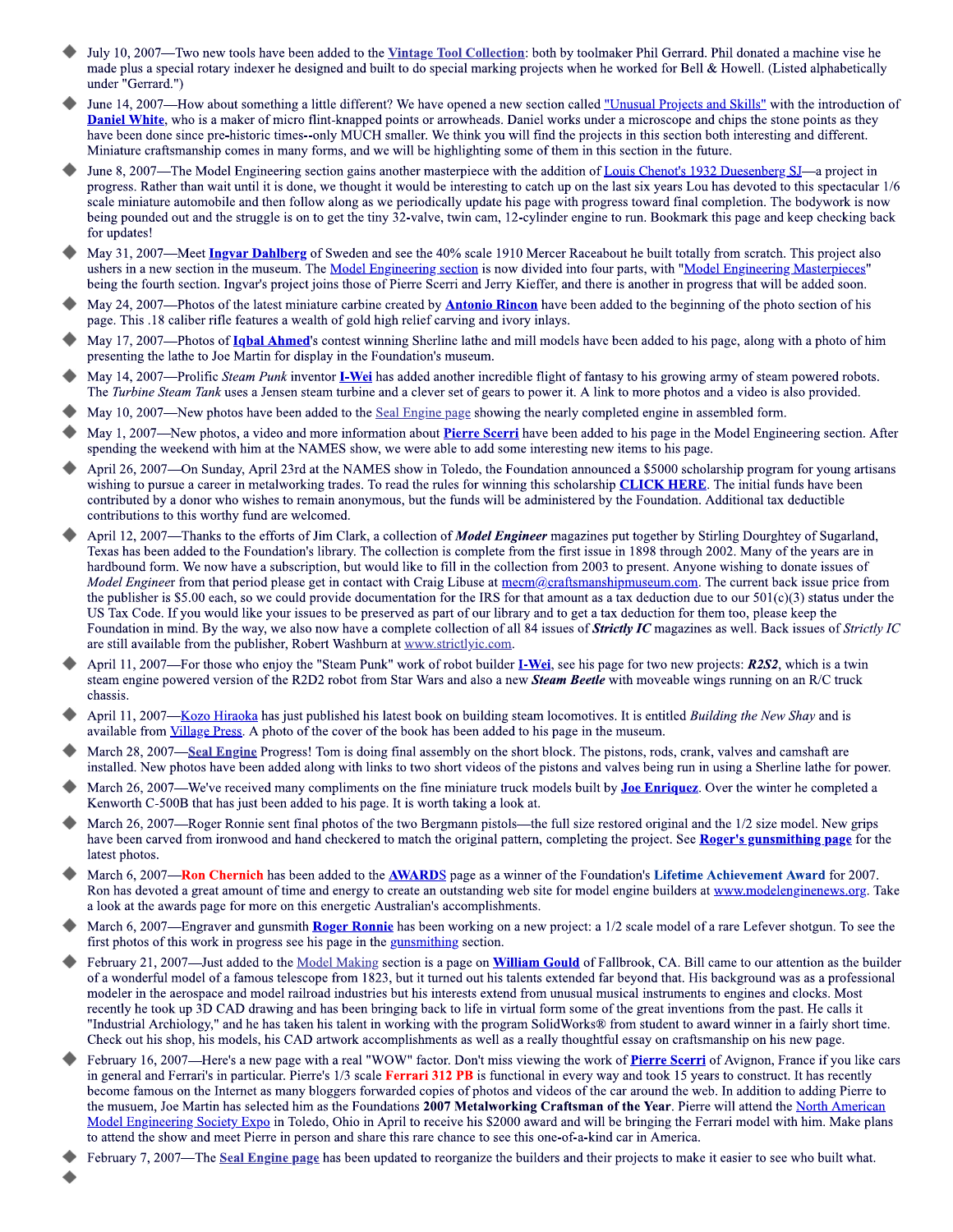January 10, 2007—We are proud to introduce a new craftsman to the museum, and one not easily classified at that. His work actually fits into two categories: woodcarving and gunsmithing. Robert A. Talbot of Encounter Bay, South Australia has created quite a collection of historically significant revolvers carved entirely in wood. These full size replicas have functioning parts and even springs made from wood. The models are detailed down the smallest screw and are displayed with carved bullets and full presentation cases. They are notable for the choice of woods, quality of carving and also for their accuracy historical significance. Because of this the page is linked from both the woodcaving opening page and the gunsmithing opening page.

- December 13, 2006—13 more photos of the work of miniature gunsmith **Antonio Rincón** have been added to his section. These include his models of various cannons and siege weapons from history.
- December 8, 2006—Thanks to many more photos and related descriptions sent in by Mr. Jim Hamer Sanchez, a friend of **Antonio Rincón** we have added more photos of Mr. Rincón's miniature gunsmithing work.
- December 5, 2006—A new craftsman has been added to the Gunsmith section of the museum. Antonio Rincón has produced quite an extensive collection of miniature weaponry in his studio in Bogota, Columbia. We hope to be adding more photos and descriptions to his page soon.
- December 5, 2006—Seal Engine progress photos of the gear lapping process and latest shots of the block with the camshaft installed were added.
- November 20, 2006—Bill Gould was kind enough to dig though his back issues of *The Model Engineer* magazine from England and come up with three of the articles that covered the building of the Seal Engine. See The Seal Engine page for copies of the articles.
- November 9, 2006—The Seal Engine group building project is coming along nicely. Check out the 3D CAD drawings and photos of the parts that have been made so far. The eventual intent is to try to do a live webcast of the initial firing of the engine. Watch this page for updates.
- October 27, 2006—Joe Enriquez sent in some photos of his latest model, a Talbert tag trailer, and they have been added to his miniature truck model page.
- October 26, 2006—A number of new photos documenting the progress of the team build of the Seal Engine have been added. Also, a video of the cam being ground using Joe Martin's specially developed CNC cam grinder has been added.
- October 26, 2006—A photo from 1957 of Jaures Garofali has been added to the **Super Tigre page** along with comments from the person who visited the factory and met him at that time, Dave Harding.
- October 3, 2006—Roger Ronnie has completed both the restoration and engraving of the full size 1896 Bergmann pistol and the 1/2 size model. Photos of the finished pair have been added to his page on gunsmithing.
- October 3, 2006—In an effort to make the model engineering section a little easier to navigate we have divided it into three sections. You can see what they are and get to each section from the opening page of the **Model Engineering Section**.
- September 29, 2006—Chuck Hoggarth of Michigan has been added to the section on Wooden Mechanical Projects (formerly wooden toymakers). Chuck's large wooden construction vehicles impress with both size and quality.
- September 27, 2006—The Links page has been updated to include other museums that craftsmen might find interesting in the area near Vista, CA.
- September 14, 2006—Completed just in time to be shown at the Black Hills Model Engineering show in South Dakota, Roger Ronnie has sent final photos of the 1/2 scale Bergmann pistol.
- September 11, 2006—Joe Enriquez makes truck models...very small and detailed ones. See his new page in the Model Making section to view some of the models with scratch-built trailers. Included are some shots of parts under construction too.
- August 28, 2006—Multi-talented Roger Ronnie, winner of the Foundation's 2004 Craftsman of the Year award has moved into new territory with the construction of a miniature gun. Although the project is being covered in addition to his other work on his engraving page we also felt it merited a page in the **gunsmithing section**, as people interested in miniature guns might not otherwise find it in the museum. Visit either or both pages to see Roger's 1/2 size 1896 Bergmann pistol as it moves near to completion.
- July 25, 2006—The Seal Engine Project has begun! We are inviting model engineers from around the world to participate in the building of this 4cylinder internal combustion engine. Each person who builds a component that becomes part of the running engine will be credited in the display when the engine is completed and run in the Craftsmanship Museum. Click on the page link above to learn how you can be a part of the build group.
- July 14, 2006—The FACILITY page has been updated to announce the addition of craftsman and tool maker Tom Boyer to our staff. He will be working on projects in the museum shop and hosting tours for visitors.
- June 21, 2006—Links to two video clips from the 2006 RoboGames showing **I-Wei**'s award winning "Steam Walker" robot in action have just been added to his page.
- June 20, 2006—A third gunsmith has been added to the museum, Xu Yan of mainland China. His miniature replicas of significant historic firearms have a difference—they actually fire accurate projectiles, but without the use of gunpowder in order to meet Chinas strict regulations regarding how much power a miniature gun can produce. His models have won several awards at shows in China.
- June 8, 2006—A page on the **Grand Opening Celebration** of our new on-site museum has just been added.
- June 8, 2006—A C.S. Carlstrom watchmaker's bow lathe has been added to the machine tool collection.
- May 4, 2006—Young C. Park recently donated his just-completed 1/16 all aluminum P-51 Mustang model to the museum. Ninteen new photos have just been posted on his page. Don't miss this one! This is the jewel of the Foundation's collection.
- May 1, 2006—A new project by **Barry Jordan** has been added to his page, and it's not at all what you would expect.
- April 11, 2006—For a little something different, see the new section on the steam powered robots by inventor and animator **I-Wei Huang**. Visit the links to his own site to see some of these imaginative creations in action.
- April 3, 2006—A new room has just been opened on automotive model maker Michael Dunlap. Mike has the honor of making the gold plated scale model of the NASCAR winner's car each year that is presented by GoodYear at the NASCAR awards banquet. He also makes IndyCar trophy models and other unique gold-plated vehicles. His works grace the trophy shelves of the top names in auto racing.
- March 27, 2006—The Foundation is pleased to announce that we have just received the generous donation of the second aluminum Corsair model built by **Young C. Park.** The model will soon join the first as part of the display in our new museum in Vista, CA. Photos of the model are already available on Mr. Park's page in this on-line museum.
- March 27, 2006—Clock maker William R. Smith has just created his own web site. After you have visited our page on him, you can learn more at www.wrsmithtelegraphkeys.com or www.wrsmithclocks.com.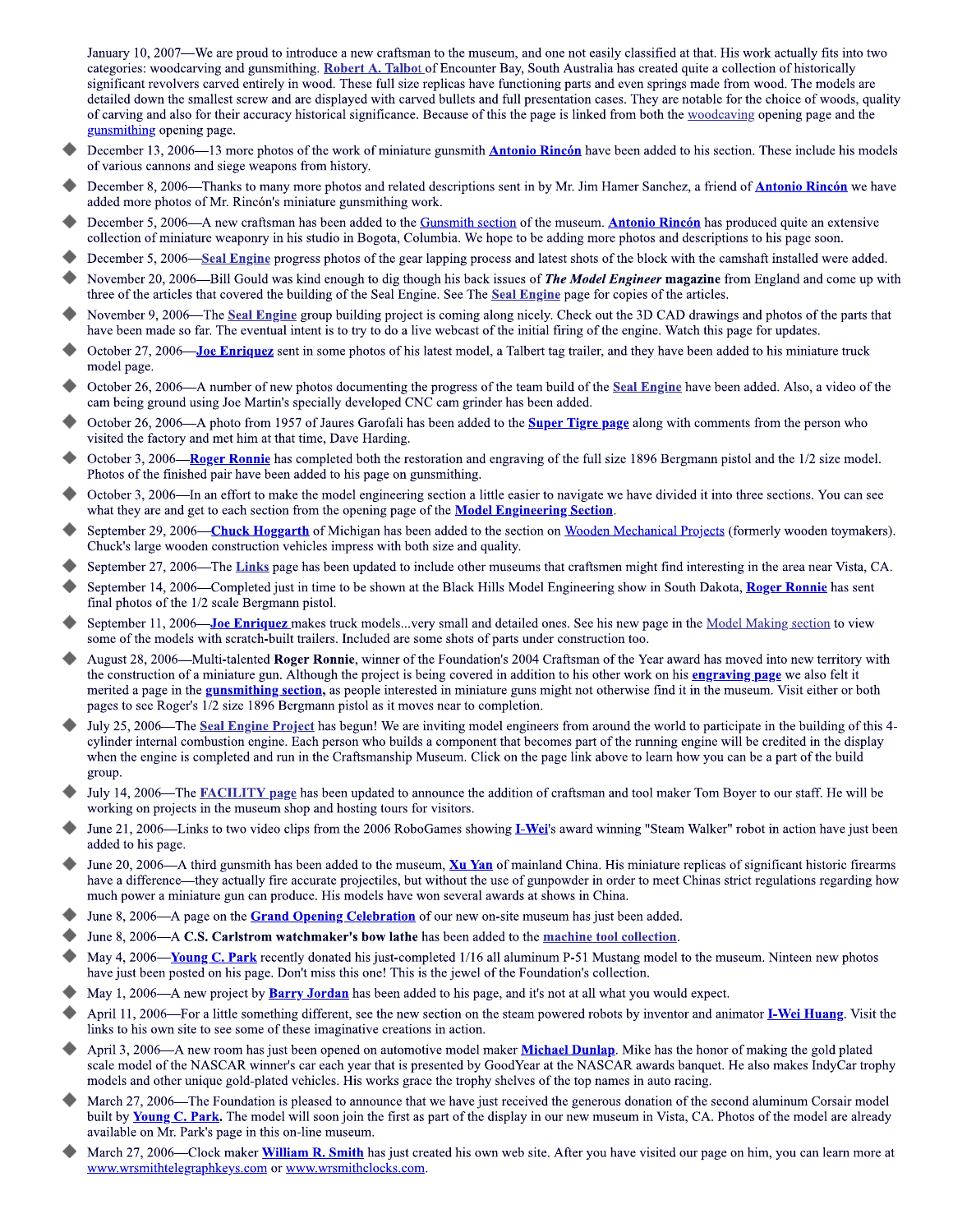- March 21, 2006—More photos of the work of wooden toy maker **Jim Balestreri** have been added to his section.
- March 21, 2006—The Foundation offices now have a unique phone number separate from Sherline. It is (760) 727-9492. Please note this number should you need to call us in the future.
- March 2, 2006—A new gunsmith from Paris, France has been added to the Gunsmith section. Michel Lefaivre is an award-winning craftsman who is an amateur only in the sense that he builds his projects for pleasure rather than to make money.
- March 1, 2006—Press releases have been sent out and notices should appear in some of the model engineering magazines before the event, but we hereby announce that the first day our new on-site museum will be opened to the public will be Saturday, May 20, 2006. A dedication ceremony and conference attended by previous winners of the Foundation's Craftsman of the Year award will be held May 19th. After the 20th, regular weekday hours will be established. Until that time, tours are available by appointment. The featured exhibit at the opening will be the Rudy Kouhoupt engine collection.
- December 9, 2005—Help us build a database of information on model sales. If you have sold a custom made model gas or steam engine or other valuable handmade model or know of someone who has, please send us the details. We are starting a reference database of auction and other sales results in order to help establish values for custom built projects. Send a photo of the item along with details on its construction, the builder's name and when it was made (if known) and what it sold for and when. If you are putting an item up for an on-line auction, send us the link to the page. One of the goals of the Foundation is to help show that custom machined items are valuable in the same way as other works of art like paintings or sculpture and to help establish a system of evaluation. We are mainly interested in custom made items rather than assembled kits. E-mail photos and information to craig at craftsmanshipmuseum.com or craig at sherline.com.
- November 28, 2005—The latest video of **Jerry Kieffer'**s John Deere tractor has been added to his page. This 13 Mb Quicktime Movie file may be slow to load, but it will be worth the wait once you see how nicely it runs. Jerry fires it up and then runs it both forward and reverse. He then throttles it back so you can hear it idle. What a masterpiece!
- November 22, 2005—The smallest lathe in our collection has been added to the Machine Tool Collection page. The SEL lathe from England is only 4.5" long.
- November 17, 2005—A new page detailing the new physical facility in Vista, California was posted along with photos of the machine tool collection, new shop facility and an exterior photo of the building.
- November 16, 2005—The official announcement has been made on this web site that **David Kucer** has been selected as the 2006 Joe Martin Foundation Metalworking Craftsman of the Year. Press releases have been sent to major model engineering and miniature gun making magazines and journals. See the **Awards** page for more on the award.
- October 17, 2005—Several new photos were added to Livio De Marchi's section. These were sent as an exclusive to our web site and offer a view of the artist at work in his shop..
- October 5, 2005—Added to the wood carving section is Italian artist Livio De Marchi. His craftsmanship is impeccable, but his choice of subject matter might surprise you.
- October 5, 2005—Two of the latest photos of **Roger Ronnie's** V12 engine-in-progress have been added to his page.
- September 12, 2005—Added to the Metalworking as an Artform section is an interesting new artist and craftsman from Amsterdam named Mark Ho. We think you will find this newcomer's work an interesting departure from the usual things machined in metal.
- August 29, 2005—An entirely new section on Miniature Firearms Makers was opened today with the introduction of master miniature arms maker **David Kucer**. See many examples of his miniature guns and also learn how he goes about making them.
- July 28, 2005—Four photos of a V-12 engine Roger Ronnie is building have been added to his section. Though not yet complete, it is taking shape nicely and will be a "proof of concept" for a model of a Rolls Royce Merlin V-12 he plans to build next.
- July 9, 2005—**William R. Smith** is not only a noted clockmaker, he has also been a ham radio operator for over 73 years. He has recently designed a unique speed key for sending code, and photos of it have been added to his page. In addition, a new clock, the Strutt Epicyclic Train Clock, the construction of which has been documented in book form has been added.
- June 10, 2005—The Dremel 701 and Craftsman 80 lathes have been added to the small machine tool Collection page.
- June 9, 2005—A tiny "Super Adept" lathe from the 1930's has just been added to the small machine tool collection. The list was also put in alphabetical order to make searching easier. A formerly unidentified lathe has been identified as a Wolf Jahn from Germany, and two slightly different versions have been added. There is also a new unidentified lathe that we could use some help on. It looks great, but what is it?
- May 3, 2005—Several new machine tools have been added to the museum's **historical small machine tool collection**. They are the ManSon, Master, Mattel, Unimat 1 and a watchmakers's lathe of unknown manufacturer.
- April 28, 2005—Two new photos of model airplane engine designer **Clarence Lee** were added to his page.
- April 26, 2005—We regret to announce that master modeler Augie Hiscano passed away April 21, 2005. Some new photos have been added to his page and it has been updated to include his passing. His obituary can be found online at http://www.legacy.com/Herald/LegacySubPage2.asp? Page=LifeStory&PersonId=3459020.
- March 15, 2005—A new tool has been added to the **Historical Miniature Machine Tool Collection**. This small Cincinnati brand benchtop lathe has the interesting distinction of being make entirely from sheet metal.
- March 3, 2005—A special "Lifetime Achievement Award" for 2005 has been presented to Kozo Hiraoka of Japan. Read more about this and other awards presented by the foundation on the **AWARDS** page.
- March 2, 2005—After a visit from Gerald and Phyllis Wingrove to the home offices of the Joe Martin Foundation, some additional photos of Gerald, Phyllis and an Alfa engine have been added to the **Wingrove section**.
- February 16, 2005—Francisco Pulido of Spain builds 1/10 scale automobile models from scratch to a level of detail not often seen. This young newcomer to the field shows great promise and already has some fabulous cars to his credit. See his Blower Bentley in all stages of production.
- February 16, 2005—A video of the first firing of Jerry Kieffer's John Deere tractor model has been added to his page. Click on Jerry's name to go to his section. There you can watch a 45-second video of the tractor engine being started from the flywheel just like the real one and running with no external electrical connections. Congratulations Jerry!
- January 26, 2005—A number of new photos of his model cars were added to the section on Gerald Wingrove. It was also announced that Mr. Wingrove has been selected to receive the 2005 "Metalworking Craftsman of the Year" award presented each year by the Joe Martin Foundation. Mr. Wingrove is the 9th winner of the award.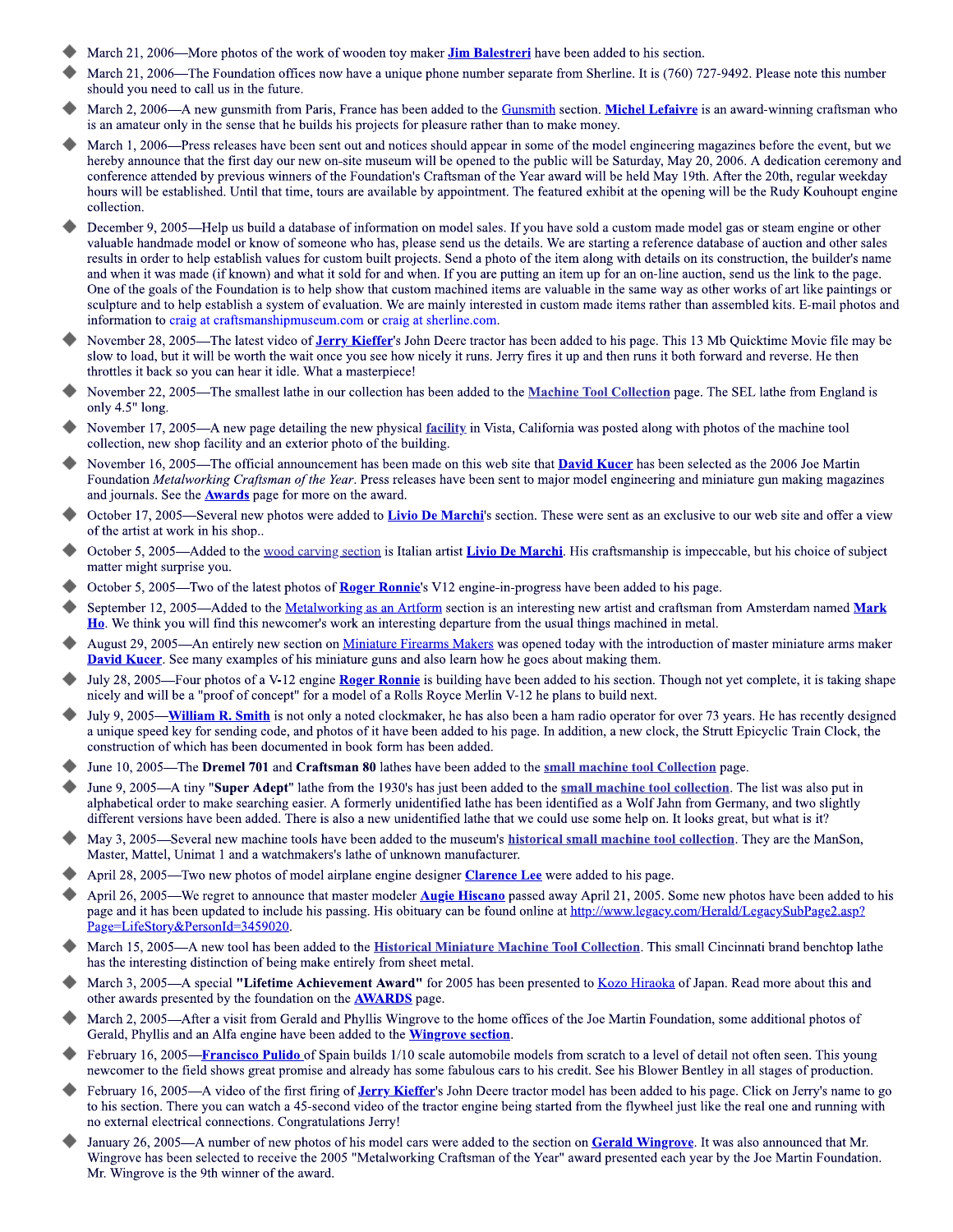- January 11, 2005—A new page has been added to the Model Engineering section on **Kozo Hiraoka**. Mr. Hiraoka builds live steam model locomotives and has published three books on their construction.
- January 5, 2005—Five new photos of Augie Hiscano's latest project have been added to his page. Check out his 1/15 scale Browning M2 machine gun on a tripod.
- December 10, 2004—Many new photos of **Alan Ingersol's Curtiss** biplane and V-12 engine have been added to his page. Dr. Bob Kradjian of the Bay Area Engine Modelers was kind enough to loan us the binder of photos collected by Alan during the construction of the museum quality model. Additional details of the finished engine were shot at the Men, Metal and Machines Show in Visalia in October, 2004 where the engine was displayed.
- August 26, 2004—NEW PAGE! Steve Lindsay has been added to the Engraving section. His outstanding work has been applied to the work of some of the best knifemakers around. He has also engraved guns, jewelry, watches and other objects like flutes and even golf clubs. See his engraving and his drawing skills on this new page. A link to his own site will lead to even more images of his work.
- August 23, 2004—Two photos of a 1/3 scale Rentz spark plug have been added to the page of Roger Ronnie in the engraving section. Though the plugs are not engraved, they do demonstrate the flexibility of Roger's interests and talents in metalworking.
- July 23, 2004—We apologize for the photos that are not showing up in the historical too exhibit. They are stored in a separate folder on our server and permission to that folder has been denied. We are working on the problem through our co-location facility and hope to have it solved soon. Some photos of **Jerry Kieffer's** miniature spark plugs have been added to his page along with an explanation of their use.
- July 20, 2004—A link to a page on the construction of a giant  $1/10$  scale C-17 flying jet model has been added for the R/C flyers. See the Model **Making** section.
- July 12, 2004—A miniature Lunkenheimer oiler project has been added to Roger Ronnie's page.
- June 21, 2004—Mel Anderson is one of the early pioneers of model engine building. See the new page on his work. Anyone knowing more about Mel Anderson or having photos of him or his engines is invited to contact us so that we can add to the page.
- June 2, 2004—Four new photos have been added to **Roger Ronnie's engraving page**. These were taken at the NAMES show in April.
- May 20, 2004—Some new photos of Clif Roemmich's latest project, an 1890 American La France fire wagon, have been added to his page in the model engineering section.
- May 19, 2004—With regrets we announce that engine designer Bob Shores, 2004 winner of the Foundation's Lifetime Achievement Award passed away on May 18th.
- May 14, 2004—A big part of what the Foundation does relates to **Awards for craftsmanship**. A new page has been added highlighting the awards and their past winners.
- May 13, 2004—New photos have been added to the section on **Ighal Ahmed** from India. After taking a very respectable third place finish in this year's Sherline Machinist's Challenge in Detroit in April, he traveled to California to visit with Joe Martin and brought some projects and photos with him.
- May 12, 2004—A new section has been added on **Bill Brown** in the model making section. This former body shop man scratch builds some of the finest steel pedal cars you will ever see. Some have been featured in the Peterson Automotive Museum.
- April 29, 2004—Photos of Roger Ronnie receiving his check and award for being selected as the Foundation's 2004 winner of the Metalworking Craftsman of the Year have been added to his page. It was presented at the North American Model Engineering Society Expo in Southgate, MI on April 25th. You can also see more photos from the show on Sherline's web page.
- March 26, 2004—The Bay Area Engine Modelers Club has been included to introduce the "clubs" section of the museum. This section will feature not the work of individuals but rather groups who gather to share an interest in craftsmanship.
- February 27, 2004—Seven new photos of the work in progress on the John Deere tractor model were added to Jerry Kieffer's page.
- January 23, 2004—Photos of four new miniature antique woodworking tools were added to **Paul Hamler's** section.
- January 2, 2004—The Joe Martin Foundation announces the selection of the 2004 Metalworking Craftsman of the Year Award. The 8th person to be selected for this award is Roger Ronnie. You can see his work in the "Engraving" section.
- November 18, 2003-A Drummond Type A lathe has been added to our **TOOL COLLECTION** page.
- November 12, 2003-A new section for Engravers has just been opened, and the first person to be featured there is the multi-talented Roger Ronnie. His skills go beyond engraving to include clock tools and model engines as well.
- November 4, 2003—Two new photos of **Jaures Garofali** were added to the section on SuperTigre model engines.
- October 31, 2003—To see a wonderfully complicated 18-cylinder (36 piston) model engine with three crankshafts, visit the new site featuring Clen **Tomlinson** of England. This CAD-designed, CNC machined model is a preview of the future of model engineering.
- October 29, 2003—Clif Roemmich was displaying his engines at the 2003 PRIME show in Oregon when they caught Joe Martin's eye. Now you can see them for yourself and learn how he came to be able to build them. He is the latest addition to the Model Engineering section.
- October 22, 2003—A new section on Craftsmanship Around the World was opened with the work of **Ighal Ahmed** of India. With no opportunity for formal training and little or no support system of fellow craftsmen, people in far-flung areas of the world use the tools at hand and come up with their own solutions to fabricate their creations.
- September 4, 2003—Six new photos have been added to **Augie Hiscano's** section featuring his finished and painted  $1/25$  scale motorcycle chopper model.
- June 11, 2003—Three more photos have been added to the models of Augie Hiscano. Shown are some shots of his HO scale EMD 567 Prime Mover engine to super-detail a model train.
- May 27, 2003—More photos have been added to the section on Jerry Kieffer. Included are shots of his 1/6 Harley Davidson Knucklehead engine, a new photo of the magneto side of his Stover hit 'n miss engine, first shots of his John Deere "D" tractor project and his cam grinder.
- May 22, 2003—Gerhard Spielmann has been added to both the miniature machine tool section and the model makers section because his talents extend into both areas. A lifelong machinist who has some of the parts he made now sitting on the moon as part of the lunar lander, Gerhard now applies his skills to smaller but no less precise projects.
- May 20, 2003—Two new tools have been added to the **TOOL COLLECTION**. A Hardinge "Cataract" lathe and an old Sears AA109. Check them out along with the other miniature machine tools from the past in our collection.